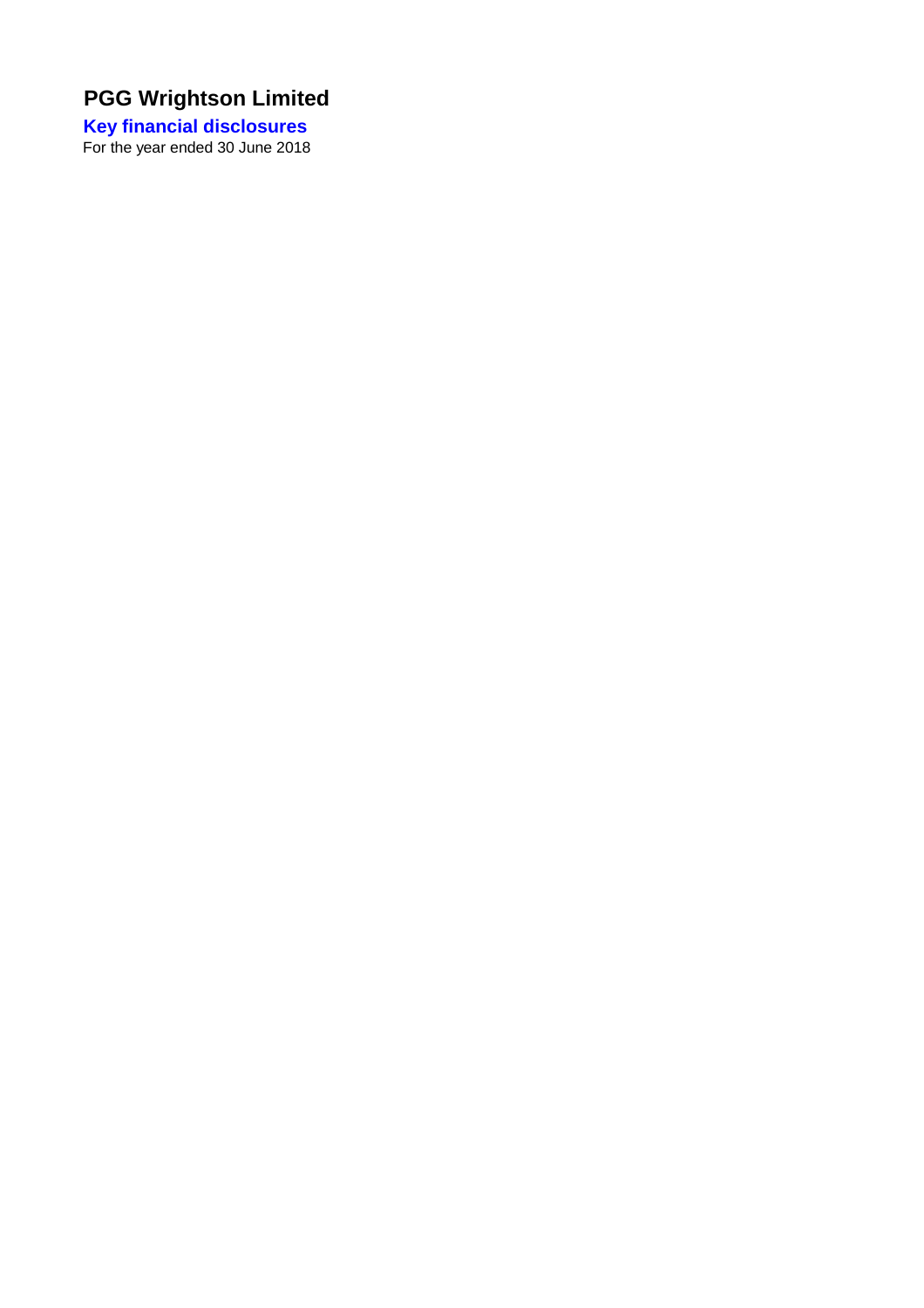**Statement of Profit or Loss** For the year ended 30 June 2018

|                                                                   | <b>Note</b>    | 2018<br>\$000     | 2017<br>\$000 |
|-------------------------------------------------------------------|----------------|-------------------|---------------|
| <b>Continuing operations</b>                                      |                |                   |               |
| Operating revenue                                                 | $\overline{c}$ | 1,193,462         | 1,132,963     |
| Cost of sales                                                     | 3              | (847, 328)        | (804, 317)    |
| <b>Gross profit</b>                                               |                | 346,134           | 328,646       |
|                                                                   |                |                   |               |
| Other income                                                      |                | 221               | 388           |
| Employee benefits expense                                         |                | (165, 809)        | (160, 851)    |
| Research and development                                          |                | (4,778)           | (4, 542)      |
| Other operating expenses                                          | 4              | (103, 709)        | (99, 268)     |
| Equity accounted earnings of investees<br><b>Operating EBITDA</b> | 5              | (1,885)<br>70,174 | 126<br>64,499 |
|                                                                   |                |                   |               |
| Non-operating items                                               |                | (80)              | 7,148         |
| Holidays Act 2003 remediation costs                               | 20             | (8, 226)          |               |
| Fair value adjustments                                            | 6              | (3, 877)          | 1,953         |
| Depreciation and amortisation expense                             |                | (12, 974)         | (10, 733)     |
| <b>EBIT</b>                                                       |                | 45,017            | 62,867        |
| Net interest and finance costs                                    | 7              | (14, 162)         | (6, 158)      |
| Profit from continuing operations before income taxes             |                | 30,855            | 56,709        |
|                                                                   |                |                   |               |
| Income tax expense                                                | 8              | (12, 460)         | (10, 428)     |
| Profit from continuing operations                                 |                | 18,395            | 46,281        |
| <b>Discontinued operations</b>                                    |                |                   |               |
| Profit from discontinued operations (net of income taxes)         | 9              | 492               | 30            |
|                                                                   |                |                   |               |
| Net profit after tax                                              |                | 18,887            | 46,311        |
|                                                                   |                |                   |               |
| Profit attributable to:                                           |                |                   |               |
| Shareholders of the Company                                       |                | 17,964<br>923     | 45,607        |
| Non-controlling interest<br>Net profit after tax                  |                | 18,887            | 704<br>46,311 |
|                                                                   |                |                   |               |
| Earnings per share                                                |                |                   |               |
| Basic earnings per share (New Zealand Dollars)                    | 10             | 0.025             | 0.061         |
|                                                                   |                |                   |               |
| <b>Continuing operations</b>                                      |                |                   |               |
| Basic earnings per share (New Zealand Dollars)                    |                | 0.024             | 0.061         |

The accompanying notes form an integral part of these financial statements.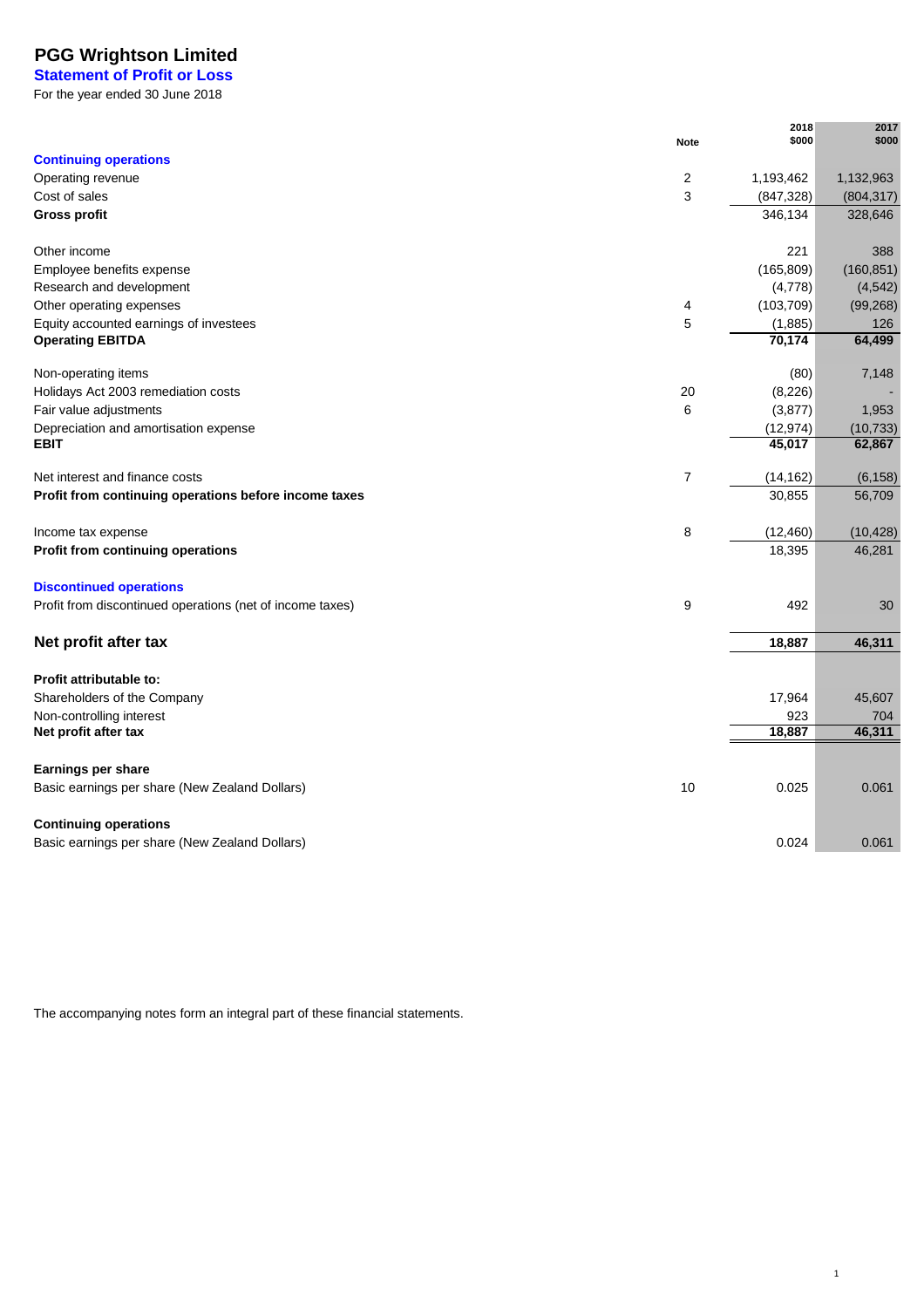## **Statement of Other Comprehensive Income**

For the year ended 30 June 2018

|                                                                     |             | 2018   | 2017     |
|---------------------------------------------------------------------|-------------|--------|----------|
|                                                                     | <b>Note</b> | \$000  | \$000    |
| Net profit after tax                                                |             | 18,887 | 46,311   |
| Other comprehensive income/(loss) for the period                    |             |        |          |
| Items that will never be reclassified to profit or loss             |             |        |          |
| Changes in fair value of equity instruments                         |             |        | 240      |
| Remeasurements of defined benefit liability                         | 21          | 2,746  | 3,121    |
| Deferred tax on remeasurements of defined benefit liability         | 8           | (961)  | (2,389)  |
|                                                                     |             | 1,785  | 972      |
| Items that are or may be reclassified to profit or loss             |             |        |          |
| Foreign currency translation differences for foreign operations     |             | 6,408  | (1, 169) |
| Effective portion of changes in fair value of cash flow hedges      |             |        | (2,039)  |
| Income/deferred tax on changes in fair value of cash flow hedges    | 8           |        | 571      |
|                                                                     |             | 6,408  | (2,637)  |
| Other comprehensive income/(loss) for the period, net of income tax |             | 8,193  | (1,665)  |
|                                                                     |             |        |          |
| Total comprehensive income for the period                           |             | 27,080 | 44,646   |
|                                                                     |             |        |          |
| Total comprehensive income/(loss) attributable to:                  |             |        |          |
| Shareholders of the Company                                         |             | 26,307 | 43,579   |
| Non-controlling interest                                            |             | 773    | 1,067    |
| Total comprehensive income for the period                           |             | 27,080 | 44,646   |

The accompanying notes form an integral part of these financial statements.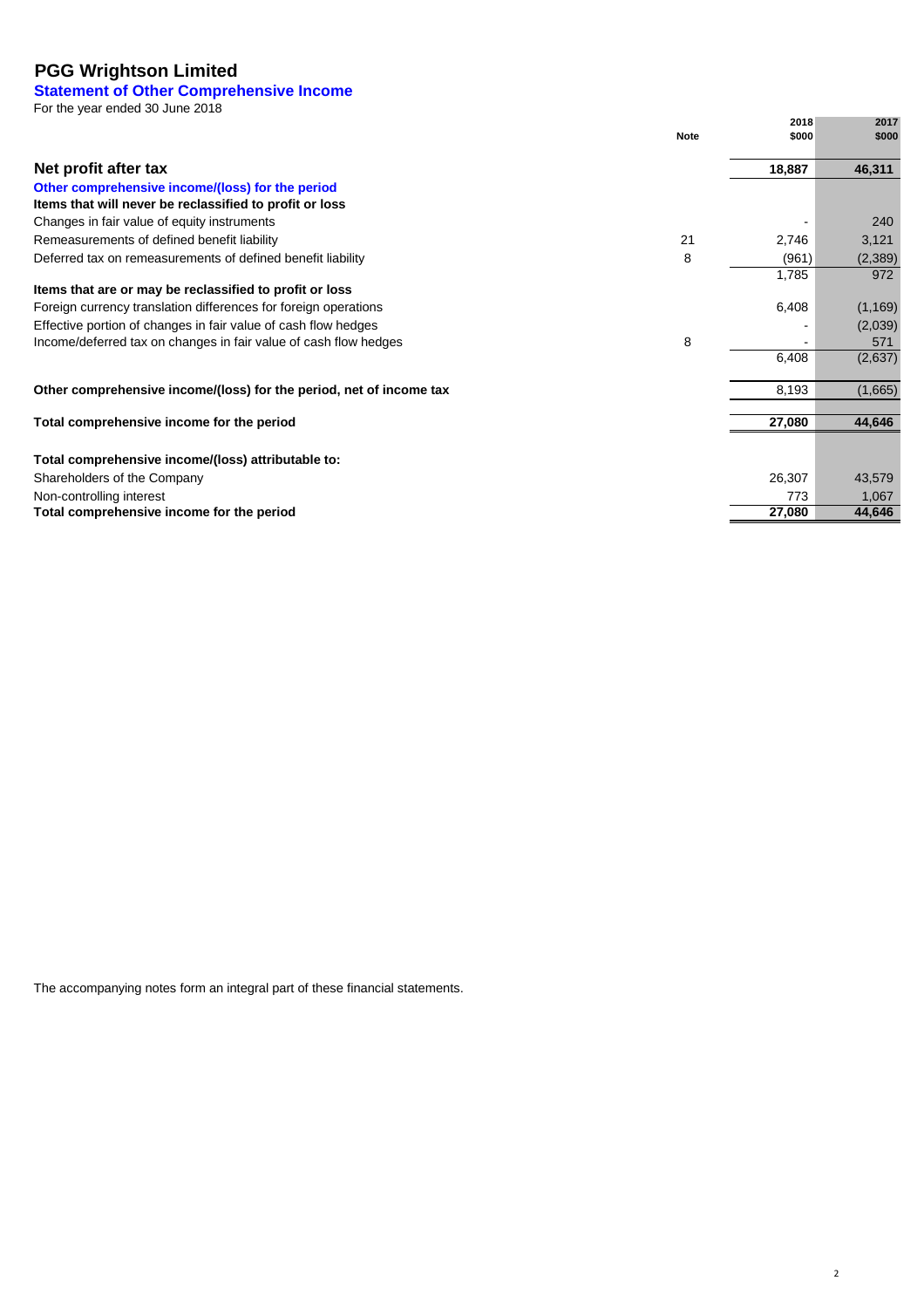#### **PGG Wrightson Limited <sup>3</sup> <sup>3</sup> Interim Segment Report**

**For the year ended / as at 30 June 2018**

## **(a) Operating Segments**

The Group has three primary operating segments: Agency, Retail and Water and Seed and Grain which are the Group's strategic divisions. Agency and Retail and Water operate within New Zealand. Seed and Grain primarily operates within New Zealand with additional operations in Australia and South America.

The three operating segments offer different products and services, and are managed separately because they require different skills, technology and marketing strategies. There is also a Group General Manager for each segment. Within each segment, further business unit analysis may be provided to management where there are significant differences in the nature of activities. The Chief Executive Officer or Chairman of the Board reviews internal management reports on each strategic business unit on at least a monthly basis.

- **Agency.** Includes rural Livestock trading activities, Export Livestock, Wool, Insurance, Real Estate and Finance Commission.
- Retail and Water. Includes the Rural Supplies and Fruitfed retail operations, PGG Wrightson Water, AgNZ (Consulting), Agritrade and ancillary sales support, supply chain and marketing functions.
- Seed and Grain. Includes Australasia Seed (New Zealand and Australian manufacturing and distribution of forage seed and turf), Grain (sale of cereal seed and grain trading), South America (various related activities in the developing seeds markets including the sale of pasture and crop seed and farm inputs, together with operations in the areas of livestock, real estate and irrigation), and other Seed and Grain (research and development, international, production and corporate seeds).
- Other. Other non-segmented amounts relate to certain Group Corporate activities including Finance, Treasury, HR and other support services including corporate property services and include adjustments for discontinued operations (PGW Rural Capital Limited) and consolidation/elimination adjustments.

Assets allocated to each business unit combine to form total assets for the Agency, Retail and Water and Seed and Grain business segments. Certain other assets are held at a Corporate level including those for the Corporate functions noted above.

## **"Other" cost allocation**

 The Group applies an allocation methodology which allocates certain corporate costs where they can be directly attributed to an operating segment or attributed based on the use of the following methods:

- IT hardware, support, licence and other costs attributed based on a per user basis.
- Property costs allocated, where not directly attributable, on a property space utilisation basis.
- Business operations costs (Accounts Payable, Accounts Receivable, Credit Services, Call Centre) allocated based on FTE usage by each operating segment, transactional volumes or for Credit allocated based on the operating segment to which overdue accounts relate to.

The Group Finance, Risk and Assurance, Treasury, HR, Credit and the Executive Team functions continue to be reported outside of the operating segments.

Other costs including non-operating items, fair value adjustments, net interest and finance costs, income tax expense as well as the reporting of discontinued operations are not fully allocated by the Group. Accordingly, these items have not been fully allocated across the operating segments.

## **(b) Geographical Segment Information**

The Group operates predominantly in New Zealand with some operations in Australia and South America.

The Australian and South American business units facilitate the export sales and services of New Zealand operations in addition to their own seed trading operations. Inter-segment pricing is determined on an arm's length basis.

In presenting information on the basis of geographical segments, segment revenue is based on the geographical location of operations and segment assets are based on the geographical location of the assets.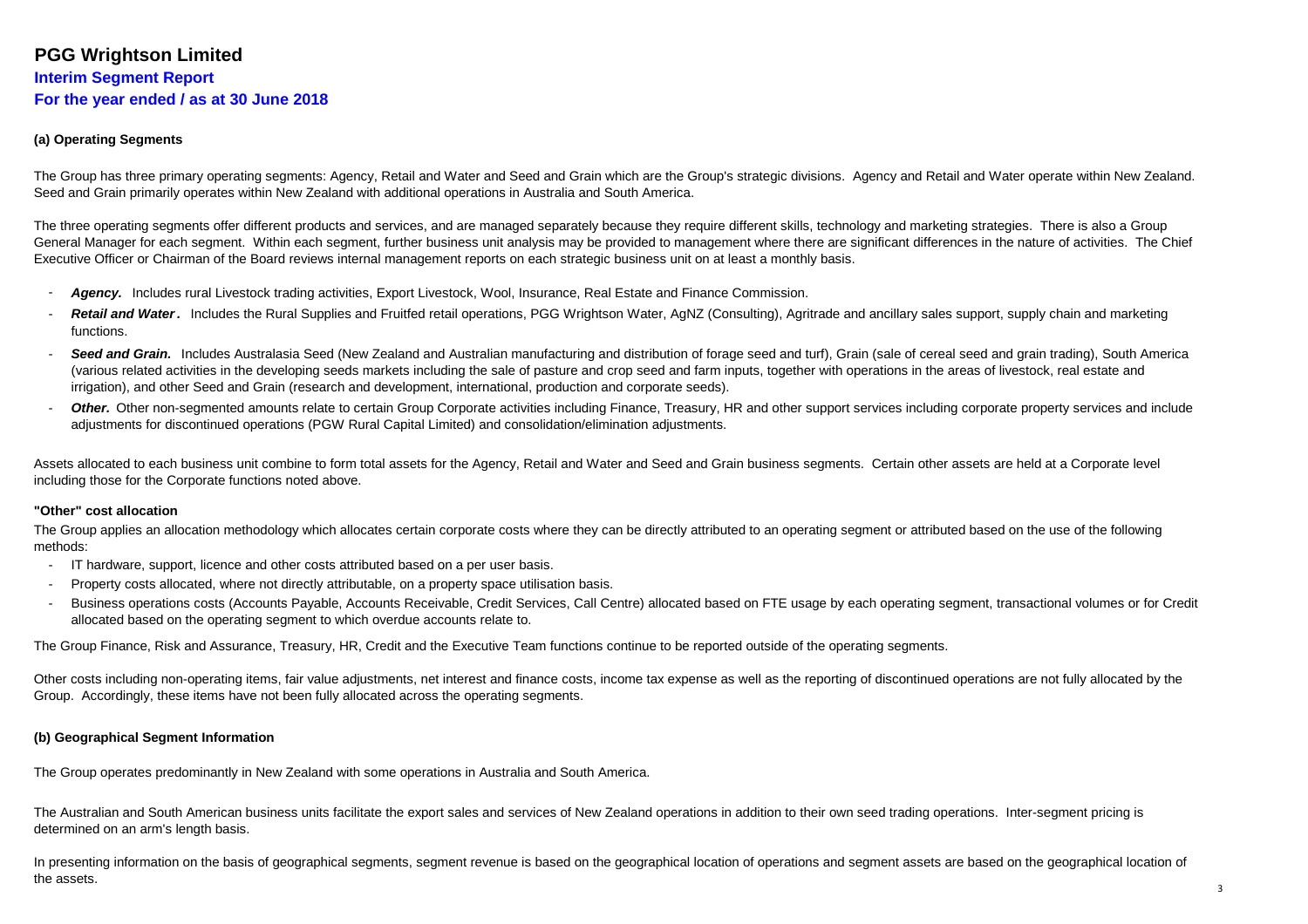## **Segment Report**

**For the year ended / as at 30 June 2018**

|                                                                           | 2018      | 2017      |
|---------------------------------------------------------------------------|-----------|-----------|
| Revenue derived from outside the Group                                    | \$000     | \$000     |
| New Zealand                                                               | 1,005,402 | 954,330   |
| Australia                                                                 | 76.024    | 79,161    |
| South America                                                             | 112,036   | 99,472    |
| Total revenue derived from outside the Group                              | 1,193,462 | 1,132,963 |
|                                                                           |           |           |
| Non current assets excluding financial instruments and deferred tax       |           |           |
| New Zealand                                                               | 90.512    | 85,756    |
| Australia                                                                 | 15,317    | 14,638    |
| South America                                                             | 45.731    | 47,131    |
| Total non current assets excluding financial instruments and deferred tax | 151.560   | 147,525   |

## **(c) Operating Segment Information**

|                                                 | Agency                   |                          | <b>Retail and Water</b>  |                          |                          | <b>Seed and Grain</b>    | Other                    |                          |                          |                          |  | <b>Total</b> |  |
|-------------------------------------------------|--------------------------|--------------------------|--------------------------|--------------------------|--------------------------|--------------------------|--------------------------|--------------------------|--------------------------|--------------------------|--|--------------|--|
|                                                 | <b>Jun 2018</b><br>\$000 | <b>Jun 2017</b><br>\$000 | <b>Jun 2018</b><br>\$000 | <b>Jun 2017</b><br>\$000 | <b>Jun 2018</b><br>\$000 | <b>Jun 2017</b><br>\$000 | <b>Jun 2018</b><br>\$000 | <b>Jun 2017</b><br>\$000 | <b>Jun 2018</b><br>\$000 | <b>Jun 2017</b><br>\$000 |  |              |  |
| Total segment revenue                           | 200,574                  | 197,098                  | 606,176                  | 562,162                  | 449,495                  | 428,711                  | 749                      | 1,040                    | 1,256,994                | 1,189,012                |  |              |  |
| Intrasegment revenue                            |                          |                          |                          |                          | (63, 532)                | (56,049)                 |                          |                          | (63, 532)                | (56, 049)                |  |              |  |
| Total external operating revenues               | 200,574                  | 197,098                  | 606,176                  | 562,162                  | 385,963                  | 372,662                  | 749                      | 1,040                    | 1,193,462                | 1,132,963                |  |              |  |
| <b>Operating EBITDA</b>                         | 20,112                   | 17,996                   | 23,810                   | 18,295                   | 35,607                   | 37,045                   | (9, 355)                 | (8,836)                  | 70,174                   | 64,499                   |  |              |  |
| Non-operating items                             | 688                      | 3,275                    | 590                      | (12)                     | (217)                    | 5,231                    | (1, 141)                 | (1, 347)                 | (80)                     | 7,148                    |  |              |  |
| Holidays Act 2003 remediation costs             | (2, 441)                 |                          | (3, 422)                 |                          | (1,066)                  |                          | (1, 297)                 |                          | (8, 226)                 |                          |  |              |  |
| Fair value adjustments                          | (1,087)                  | 26                       |                          |                          | (2,790)                  | 2,049                    |                          | (121)                    | (3,877)                  | 1,953                    |  |              |  |
| Depreciation and amortisation expense           | (1,086)                  | (1, 130)                 | (3,097)                  | (1,737)                  | (6,056)                  | (5, 517)                 | (2,735)                  | (2, 349)                 | (12, 974)                | (10, 733)                |  |              |  |
| <b>EBIT</b>                                     | 16,186                   | 20,167                   | 17,881                   | 16,546                   | 25,478                   | 38,807                   | (14, 528)                | (12, 654)                | 45,017                   | 62,866                   |  |              |  |
| Net interest and finance costs                  | (1,388)                  | 472                      | 385                      | 272                      | (7, 261)                 | (4, 127)                 | (5,898)                  | (2,774)                  | (14, 162)                | (6, 158)                 |  |              |  |
| Profit/(loss) from continuing operations before |                          |                          |                          |                          |                          |                          |                          |                          |                          |                          |  |              |  |
| income taxes                                    | 14,798                   | 20,639                   | 18,266                   | 16,819                   | 18,217                   | 34,680                   | (20, 426)                | (15, 428)                | 30,855                   | 56,709                   |  |              |  |
| Income tax (expense) / income                   | (4,366)                  | (4, 171)                 | (4,680)                  | (5,253)                  | (8,878)                  | (7, 513)                 | 5,464                    | 6,509                    | (12, 460)                | (10, 428)                |  |              |  |
| Profit/(loss) from continuing operations        | 10,432                   | 16,468                   | 13,586                   | 11,566                   | 9,339                    | 27,166                   | (14, 962)                | (8,918)                  | 18,395                   | 46,281                   |  |              |  |
| Discontinued operations                         |                          |                          |                          |                          |                          |                          | 492                      | 30                       | 492                      | 30                       |  |              |  |
| Net profit after tax                            | 10,432                   | 16,468                   | 13,586                   | 11,566                   | 9,339                    | 27,166                   | (14, 470)                | (8,888)                  | 18,887                   | 46,311                   |  |              |  |
| Segment assets                                  | 161,378                  | 145,410                  | 149.107                  | 137,081                  | 412,673                  | 367,754                  | 18,529                   | 27,704                   | 741,687                  | 677,949                  |  |              |  |
| Investment in equity accounted investees        |                          |                          |                          |                          | 14,264                   | 20,892                   | 59                       | 81                       | 14,323                   | 20,973                   |  |              |  |
| Assets held for sale                            |                          | 37                       | 218                      | 500                      |                          |                          | 2,398                    | 2,690                    | 2,616                    | 3,227                    |  |              |  |
| <b>Total segment assets</b>                     | 161,378                  | 145,447                  | 149,325                  | 137,581                  | 426,937                  | 388,646                  | 20,986                   | 30,475                   | 758,626                  | 702,149                  |  |              |  |
| <b>Total segment liabilities</b>                | (87, 182)                | (71, 296)                | (82, 109)                | (72, 117)                | (164, 144)               | (187, 209)               | (137, 729)               | (81, 816)                | (471, 164)               | (412, 437)               |  |              |  |
| Capital expenditure                             | 3,212                    | 1,743                    | 9,689                    | 5,238                    | 13,204                   | 11,901                   | 3,326                    | 1,901                    | 29,431                   | 20,783                   |  |              |  |

The accompanying notes form an integral part of these financial statements.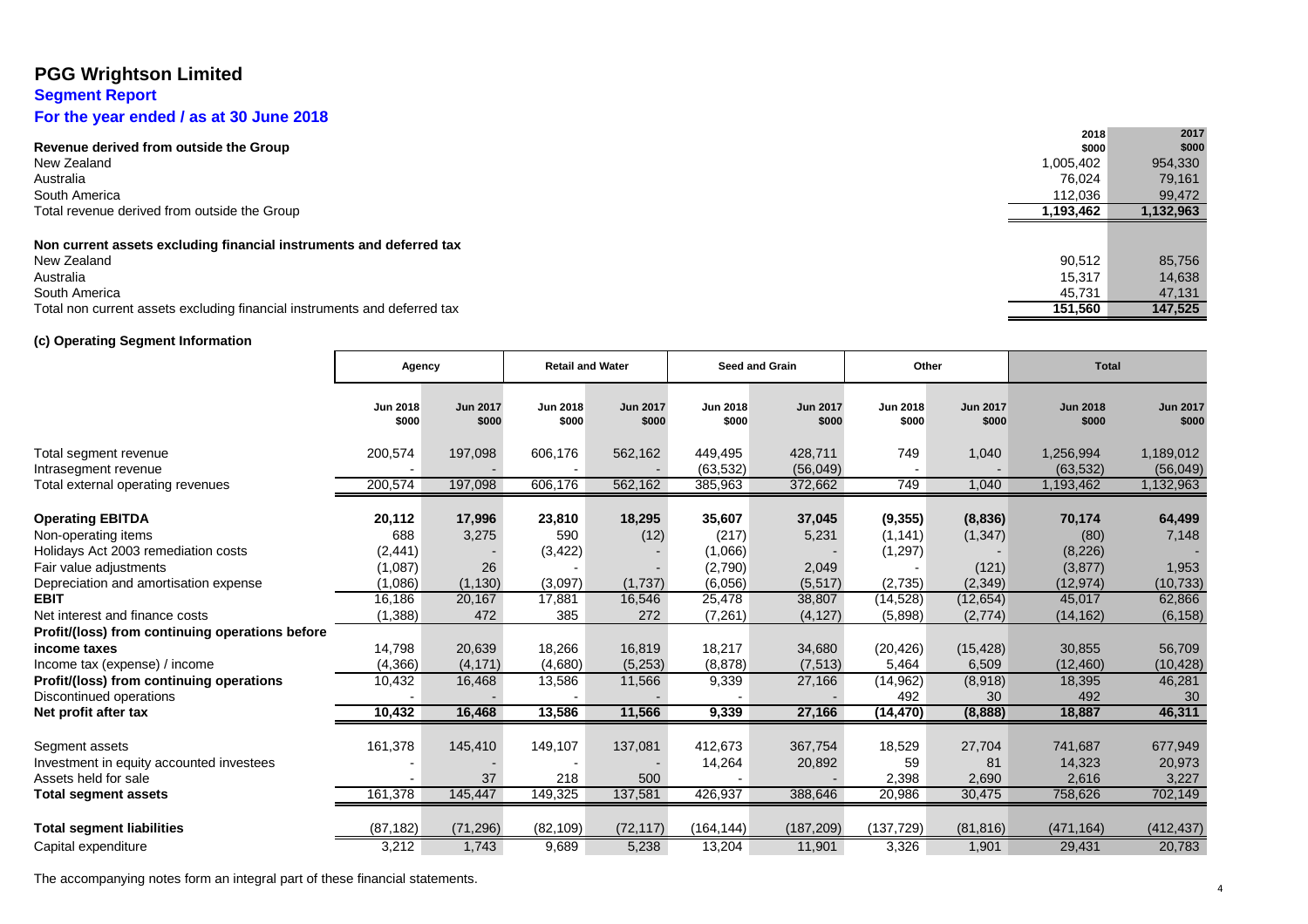**Statement of Cash Flows** For the year ended 30 June 2018

|                                                                                                         | <b>Note</b> | 2018<br>\$000             | 2017<br>\$000             |
|---------------------------------------------------------------------------------------------------------|-------------|---------------------------|---------------------------|
| Cash flows from operating activities                                                                    |             |                           |                           |
| Cash was provided from:                                                                                 |             |                           |                           |
| Receipts from customers<br>Dividends received                                                           |             | 1,214,939<br>3            | 1,201,273<br>10           |
| Interest received                                                                                       |             | 5,225                     | 3,318                     |
|                                                                                                         |             | 1,220,167                 | 1,204,601                 |
| Cash was applied to:                                                                                    |             |                           |                           |
| Payments to suppliers and employees<br>Lump sum contributions to defined benefit plans (ESCT inclusive) |             | (1, 190, 563)<br>(2, 842) | (1, 159, 853)<br>(7, 551) |
| Interest paid                                                                                           |             | (8, 550)                  | (6, 321)                  |
| Income tax paid                                                                                         |             | (12, 446)                 | (10, 408)                 |
|                                                                                                         |             | (1, 214, 401)             | (1, 184, 133)             |
| Net cash flow from operating activities                                                                 |             | 5,766                     | 20,468                    |
| Cash flows from investing activities                                                                    |             |                           |                           |
| Cash was provided from:                                                                                 |             |                           |                           |
| Proceeds from sale of property, plant and equipment and assets held for sale                            |             | 3,407                     | 22,352                    |
| Net proceeds from sale of investments                                                                   |             | 111<br>3,518              | 4,424<br>26,776           |
| Cash was applied to:                                                                                    |             |                           |                           |
| Purchase of property, plant and equipment                                                               |             | (15, 183)                 | (12, 803)                 |
| Purchase of intangibles                                                                                 |             | (7, 974)                  | (4,307)                   |
| Net cash paid for purchase of investments                                                               |             | (1, 215)<br>(24, 372)     | (2,773)<br>(19, 883)      |
| Net cash flow from investing activities                                                                 |             | (20, 854)                 | 6,893                     |
|                                                                                                         |             |                           |                           |
| Cash flows from financing activities                                                                    |             |                           |                           |
| Cash was provided from:<br>Increase in external borrowings and bank overdraft                           |             | 42,499                    |                           |
| Repayment of loans by related parties                                                                   |             | 3,441                     | 3,715                     |
|                                                                                                         |             | 45,940                    | 3,715                     |
| Cash was applied to:                                                                                    |             |                           |                           |
| Dividends paid to shareholders<br>Dividends paid to minority interests                                  |             | (28, 570)<br>(759)        | (28, 588)<br>(646)        |
|                                                                                                         |             | (29, 329)                 | (29, 234)                 |
| Net cash flow from financing activities                                                                 |             | 16,611                    | (25, 519)                 |
|                                                                                                         |             |                           |                           |
| Net increase/(decrease) in cash held<br>Opening cash                                                    |             | 1,523<br>9,403            | 1,842<br>7,561            |
| Cash and cash equivalents                                                                               | 11          | 10,926                    | 9,403                     |
|                                                                                                         |             |                           |                           |
| <b>Reconciliation of Profit After Tax With Net Cash Flow from Operating Activities</b>                  |             | 2018<br>\$000             | 2017<br>\$000             |
|                                                                                                         |             |                           |                           |
| Net profit after tax                                                                                    |             | 18,887                    | 46,311                    |
| Add/(deduct) non-cash/non operating items:                                                              |             |                           |                           |
| Depreciation, amortisation and impairment<br>Fair value adjustments                                     |             | 12,974<br>3,877           | 10,733<br>(1, 953)        |
| Net (profit)/loss on sale of assets/investments                                                         |             | (1,746)                   | (9,630)                   |
| Bad debts written off (net)                                                                             |             | 429                       | 1,244                     |
| Change in deferred taxation                                                                             |             | (1, 114)                  | (811)                     |
| Earnings from equity accounted investees<br>Discontinued operations                                     |             | 1,885<br>(492)            | (126)<br>(30)             |
| Defined benefit expense                                                                                 |             | 142                       | 649                       |
| Effect of foreign exchange movements                                                                    |             | 3,618                     | (197)                     |
| Pension contributions (operating cash) not expensed through profit and loss                             |             | (2, 842)                  | (7, 551)                  |
| Other non-cash/non-operating items                                                                      |             | (1,999)<br>33,619         | 1,339<br>39,978           |
| Add/(deduct) movement in working capital items:                                                         |             |                           |                           |
| Change in working capital due to sale/purchase of businesses                                            |             | (2,683)                   | (3,378)                   |
| Change in inventories and biological assets                                                             |             | (7, 374)                  | (11,208)                  |
| Change in accounts receivable and prepayments<br>Change in trade creditors, provisions and accruals     |             | (45,081)<br>19,360        | (12, 364)<br>5,856        |
| Change in income tax payable/receivable                                                                 |             | 3,326                     | 2,156                     |
| Change in other current assets/liabilities                                                              |             | 4,599                     | (572)                     |
|                                                                                                         |             | (27, 853)                 | (19, 510)                 |
| Net cash flow from operating activities                                                                 |             | 5,766                     | 20,468                    |

The accompanying notes form an integral part of these financial statements.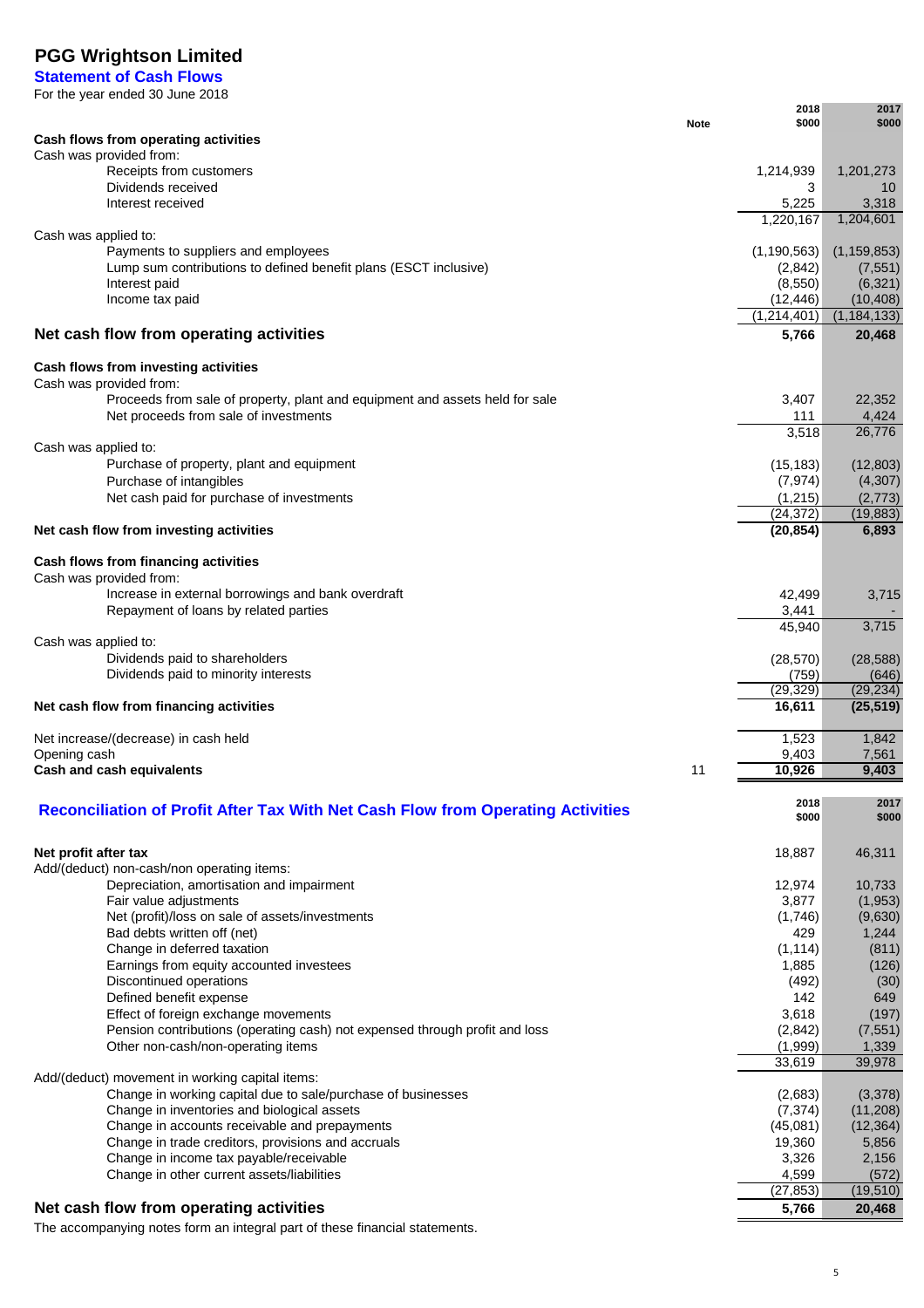## **Statement of Financial Position**

As at 30 June 2018

|                                                          |             | 2018             | 2017             |
|----------------------------------------------------------|-------------|------------------|------------------|
|                                                          | <b>Note</b> | \$000            | \$000            |
| <b>ASSETS</b>                                            |             |                  |                  |
| <b>Current</b>                                           |             |                  |                  |
| Cash and cash equivalents                                | 11<br>12    | 10,926           | 9,403            |
| Short-term derivative assets                             |             | 827              | 3,528            |
| Trade and other receivables                              | 14          | 267,627          | 230,022          |
| Finance receivables                                      |             | 733              |                  |
| Go livestock receivables                                 | 13          | 39,419           | 32,371           |
| Assets classified as held for sale                       |             | 2,615            | 3,227            |
| <b>Biological assets</b>                                 |             | 911              | 1,553            |
| Inventories<br>Other investments                         | 15<br>17    | 262,538<br>30    | 253,600          |
|                                                          | 18          |                  | 3,441            |
| Intangible assets<br><b>Total current assets</b>         |             | 2,641<br>588,267 | 537,145          |
|                                                          |             |                  |                  |
| <b>Non-current</b>                                       |             |                  |                  |
| Long-term derivative assets                              | 12          | 20               | 427              |
| <b>Biological assets</b>                                 |             |                  | 58               |
| Deferred tax asset                                       | 8           | 16,259           | 15,145           |
| Investments in equity accounted investees                | 5           | 14,323           | 20,973           |
| Other investments                                        | 17          | 2,520            | 1,906            |
| Intangible assets                                        | 18          | 13,017           | 9,129            |
| Property, plant and equipment                            | 19          | 124,220          | 117,365          |
| <b>Total non-current assets</b>                          |             | 170,359          | 165,003          |
|                                                          |             |                  |                  |
| <b>Total assets</b>                                      |             | 758,626          | 702,148          |
|                                                          |             |                  |                  |
| <b>LIABILITIES</b>                                       |             |                  |                  |
| <b>Current</b>                                           |             |                  |                  |
| Debt due within one year                                 | 11          | 30,806           | 26,719           |
| Short-term derivative liabilities                        | 12<br>20    | 3,645            | 991              |
| Accounts payable and accruals                            |             | 267,096<br>6,751 | 248,290<br>4,115 |
| Income tax payable<br>Defined benefit liability          | 21          | 905              | 942              |
| <b>Total current liabilities</b>                         |             | 309,203          | 281,057          |
|                                                          |             |                  |                  |
| <b>Non-current</b>                                       |             |                  |                  |
| Long-term debt                                           | 11          | 149,205          | 110,925          |
| Long-term derivative liabilities                         | 12          | 966              | 661              |
| Other long-term provisions                               | 20          | 2,121            | 4,909            |
| Defined benefit liability                                | 21          | 9,669            | 14,885           |
| <b>Total non-current liabilities</b>                     |             | 161,961          | 131,380          |
| <b>Total liabilities</b>                                 |             | 471,164          | 412,437          |
|                                                          |             |                  |                  |
| <b>EQUITY</b>                                            |             |                  |                  |
| Share capital                                            | 31          | 606,324          | 606,324          |
| Reserves                                                 | 31          | 8,647            | (2,956)          |
| Retained earnings                                        | 31          | (329, 987)       | (316, 121)       |
| Total equity attributable to shareholders of the Company |             | 284,984          | 287,247          |
| Non-controlling interest                                 |             | 2,478            | 2,464            |
| <b>Total equity</b>                                      |             | 287,462          | 289,711          |
| <b>Total liabilities and equity</b>                      |             | 758,626          | 702,148          |

These financial statements have been authorised for issue on 13 August 2018.



Alan Lai **Bruce Irvine Chairman**<br>
Bruce Irvine Chairman<br>
Birector and Director and Director and Audit Committee Chairman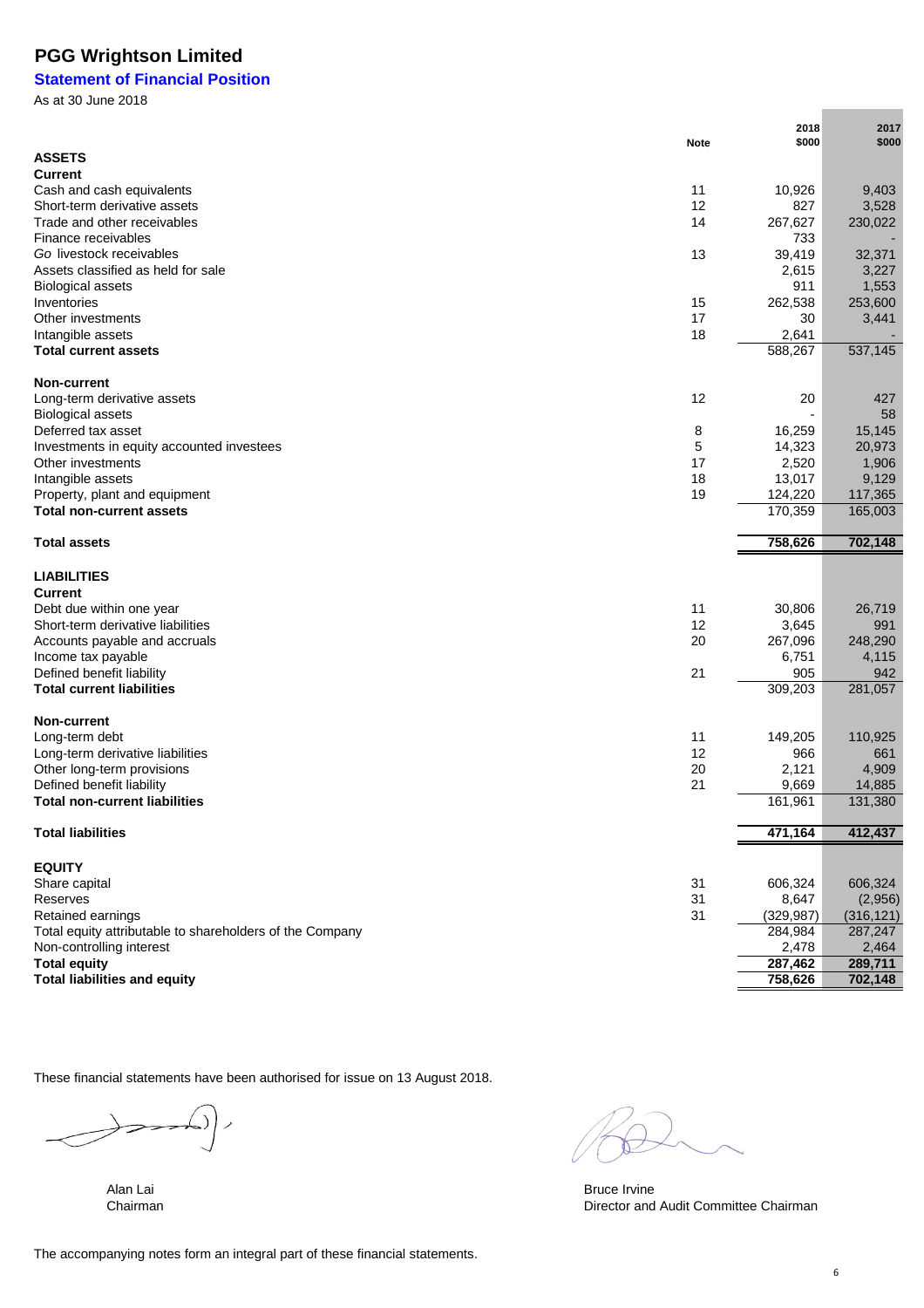**Additional financial disclosures including notes to the financial statements** For the year ended 30 June 2018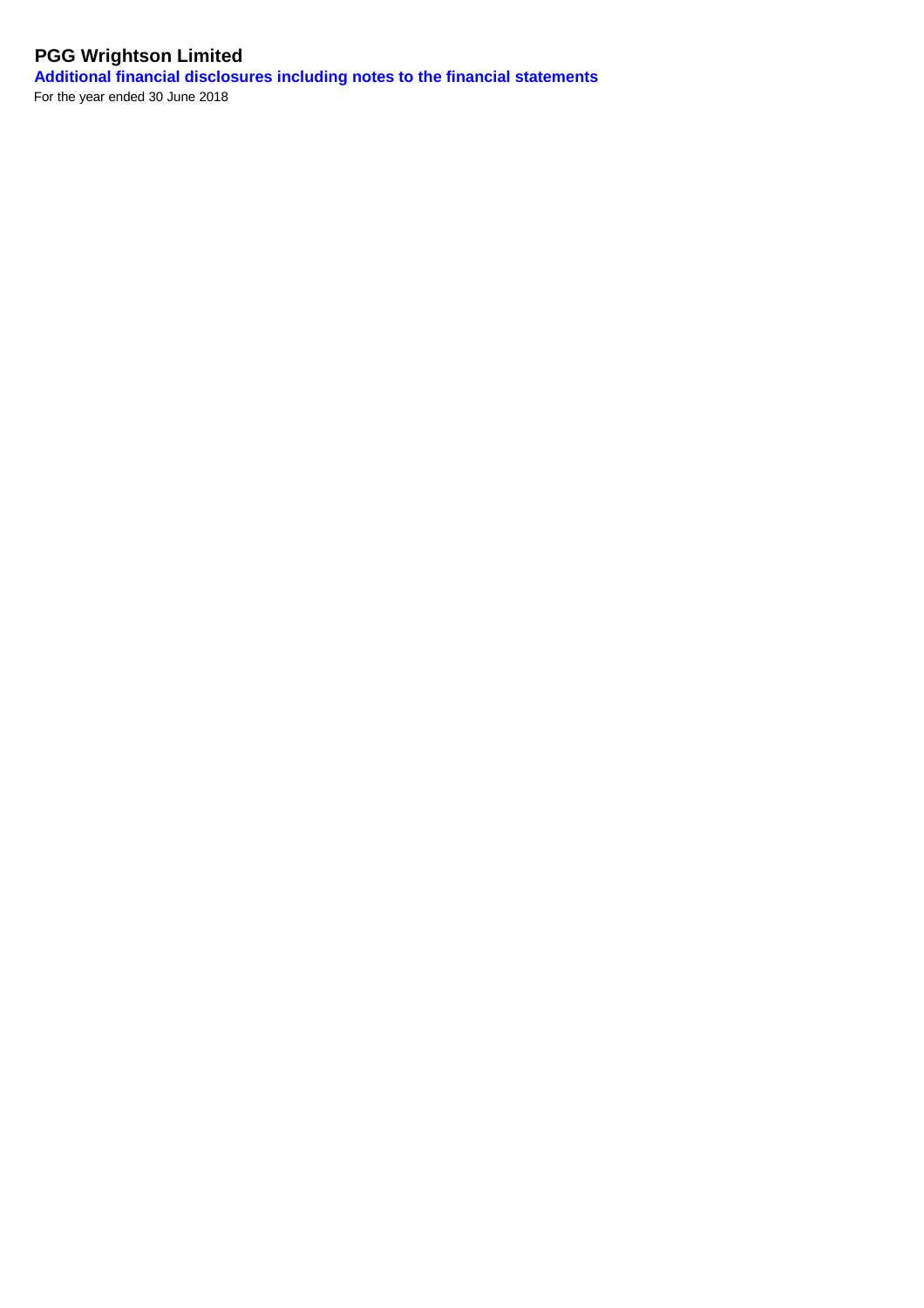#### **Additional financial disclosures including notes to the accounts** For the year ended 30 June 2018

#### **1 Event Subsequent to Balance Date**

#### **Agreement for sale of PGG Wrightson Seeds Holdings Limited**

The Group announced in October 2017 that it had appointed Credit Suisse (Australia) Ltd and First NZ Capital Ltd as financial advisors to assist with a strategic review of PGW's business, its growth opportunities, capital and balance sheet requirements, and potentially shareholding structure.

Further to this review, on 6 August 2018 the Group announced that it had signed a sale and purchase agreement for the sale of its subsidiary PGG Wrightson Seeds Holdings Limited (PGW Seeds). The agreement represents the sale of the Group's Seed and Grain operating segment. The sale price is approximately \$421 million subject to various adjustments until settlement. The sale is conditional on various approvals including:

- PGW shareholder approval of a major transaction at a shareholders meeting.

- New Zealand Overseas Investment Act approval.
- New Zealand Commerce Commission clearance, Australian Competition and Consumer Commission approval and receipt of applicable regulatory approvals in South America.
- Change of control consents from several of PGW Seeds' joint venture partners. - PGW banking syndicate consent.

Based on the initial sale price an estimated capital gain is expected to be recognised by the Group of approximately \$136 million. This estimated capital gain is subject to any further adjustments to the sale price until settlement, less transaction/disposal costs, and is subject to any reversal of the Foreign Currency Translation Reserve.

As the transaction was not agreed until post balance date and is still subject to the required approvals noted above the Group has not recognised the subsidiary or the Seed and Grain segment as "Assets Held For Sale" or a "Discontinued Operation" as at 30 June 2018.

#### **Dividend**

On 13 August 2018 the Directors of PGG Wrightson Limited resolved to pay a final dividend of 1.25 cents per share on 3 October 2018 to shareholders on the Company's share register as at 5.00pm on 4 September 2018. This dividend will be fully imputed.

**Continuing operations**

7

#### **2 Operating Revenue**

| $Sp$ ating not sing $Sp$                             |           |           |
|------------------------------------------------------|-----------|-----------|
|                                                      | 2018      | 2017      |
|                                                      | \$000     | \$000     |
| Sales                                                | 1,048,007 | 994,024   |
| Commissions                                          | 110,852   | 108,205   |
| Construction contract revenue                        | 29,627    | 27,627    |
| Interest revenue on Go livestock product receivables | 3,397     | 1.674     |
| Debtor interest charges                              | 1,579     | 1.433     |
| Total operating revenue                              | 1,193,462 | 1,132,963 |
|                                                      |           |           |

#### **Income Recognition Accounting Policies**

#### Recognition of Revenue

Revenue is recognised to the extent that it is probable that the economic benefits will flow to the Group and the revenue can be reliably measured. The following specific recognition criteria must also be met before revenue is recognised.

#### Sales Revenue

Sales revenue comprises the sale value of transactions where the Group acts as a principal.

Revenue from the sale of goods is measured at the fair value of the consideration received or receivable, net of returns and allowances, trade discounts and volume rebates. Revenue is recognised when the significant risks and rewards of ownership have been transferred to the buyer, recovery of the consideration is probable, the associated costs and possible return of goods can be estimated reliably, and there is no continuing management involvement with the goods.

#### Commission Revenue

Commission revenue comprises commission for transactions where the Group acts as an agent.

For agency commissions the Group does not take inventory risk or title for inventories, or for the Group's Livestock and Real Estate businesses biological assets and properties respectively. The Group also generates commissions from the successful referral of clients to unrelated lending and insurance partners.

#### Interest and Similar Income and Expense

For all financial instruments measured at amortised cost, interest income or expense is recorded at the effective interest rate, which is the rate that exactly discounts estimated future cash payments or receipts through the expected life of the financial instrument or a shorter period, where appropriate, to the net carrying amount of the financial asset or financial liability. The calculation takes into account all contractual terms of the financial instrument (for example, prepayment options) and includes any fees or incremental costs that are directly attributable to the instrument and are an integral part of the effective interest rate, but not future credit losses.

Once the recorded value of a financial asset or a group of similar financial assets has been reduced due to an impairment loss, interest income continues to be recognised using the original effective interest rate applied to the new carrying amount.

The Group recognises interest revenue, management fees, and establishment fees on an accruals basis when the services are rendered using the effective interest rate method.

#### ne from Providing Transaction Services

Fees arising from negotiating or participating in the negotiation of a transaction for a third party are recognised on completion of the underlying transactions. Fees or components of the fees that are linked to certain performance are recognised after fulfilling the corresponding criteria.

#### **3 Cost of Sales**

|                                                                              |             | 2018    | 2017    |
|------------------------------------------------------------------------------|-------------|---------|---------|
| Cost of Sales includes the following items by nature:                        | <b>Note</b> | \$000   | \$000   |
| Depreciation and amortisation                                                |             | 1.068   | 1.068   |
| Employee benefits including commissions                                      |             | 33.620  | 37.097  |
| Inventories, finished goods, work in progress, raw materials and consumables | 15          | 783.988 | 755.142 |
| Other                                                                        |             | 28.652  | 11.010  |
|                                                                              |             | 847.328 | 804.317 |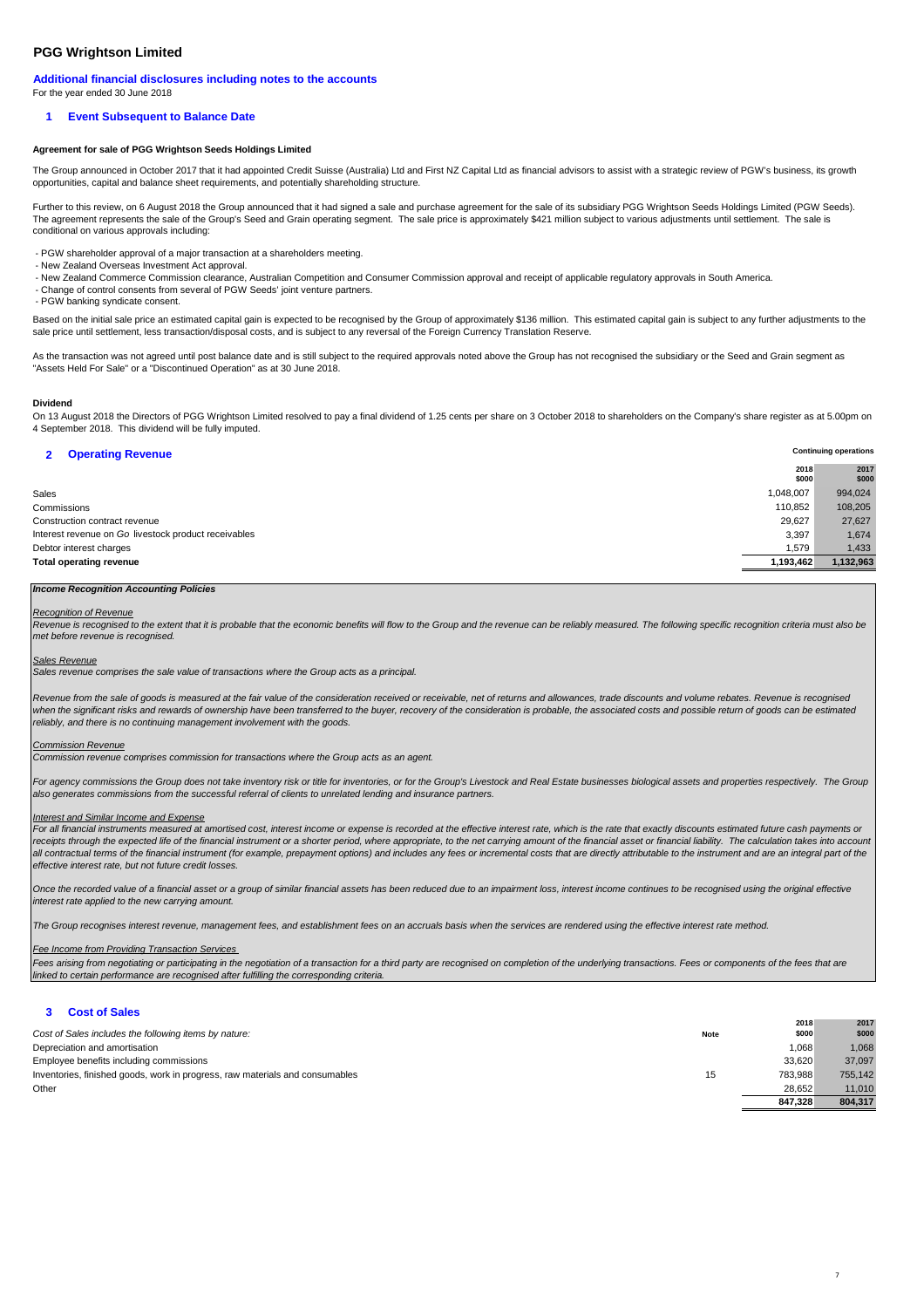#### **Additional financial disclosures including notes to the accounts** For the year ended 30 June 2018

#### **4 Other Operating Expenses**

|                                                                                | 2018           | 2017   |
|--------------------------------------------------------------------------------|----------------|--------|
| Other operating expenses includes the following items:                         | \$000          | \$000  |
| Audit of annual financial statements of the Company - KPMG                     | 277            | 267    |
| Audit of annual financial statements of the subsidiaries and associates - KPMG | 131            | 118    |
| Other non-audit services provided by KPMG                                      |                |        |
| - Tax consulting                                                               | . .            |        |
| - Trust account audit of PGG Wrightson Real Estate Limited                     | 12             | 11     |
| - Review of charging group consolidation for bank syndicate                    | $\overline{2}$ |        |
| - Quality assurance - IT project                                               |                | 44     |
| Directors' fees                                                                | 767            | 770    |
| Donations                                                                      | 6              |        |
| Doubtful debts - (decrease)/increase in provision for doubtful debts           | 529            | 286    |
| Net doubtful debts - bad debts written off/recovered                           | (100)          | 958    |
| Marketing                                                                      | 8.792          | 8,261  |
| Motor vehicle costs                                                            | 8,047          | 7,306  |
| Rental and operating lease costs                                               | 29,692         | 28,951 |
| Other expenses                                                                 | 55,554         | 52,287 |
|                                                                                | 103,709        | 99,268 |
|                                                                                |                |        |

#### **5 Equity Accounted Investees**

#### **Earnings from equity accounted investees**

|                                          | <b>Current assets</b><br>\$000 | Non-current<br>assets<br>\$000 | <b>Total assets</b><br>\$000 | Current<br>liabilities<br>\$000 | liabilities<br>\$000 | Non-current Total liabilities<br>\$000 | Revenues<br>\$000 | \$000      | Expenses Profit / (loss) after<br>tax<br>\$000 | <b>PGW Share</b><br>\$000 |
|------------------------------------------|--------------------------------|--------------------------------|------------------------------|---------------------------------|----------------------|----------------------------------------|-------------------|------------|------------------------------------------------|---------------------------|
| 30 June 2018                             |                                |                                |                              |                                 |                      |                                        |                   |            |                                                |                           |
| 51% Forage Innovations Limited           | 1,232                          | $\overline{\phantom{a}}$       | 1,232                        | (822)                           |                      | (822)                                  | 1,704             | (1,622)    | 82                                             | 41                        |
| 50% Agimol Corporation S.A.              | 59,974                         | 15,178                         | 75,152                       | (63, 441)                       |                      | (63, 441)                              | 72,621            | (76, 899)  | (4,278)                                        | (2, 139)                  |
| 33% Agri Optics New Zealand Limited      | 339                            | 103                            | 442                          | (60)                            | (450)                | (510)                                  | 1,028             | (1,067)    | (39)                                           | (51)                      |
| 50% Canterbury Sale Yards (1996) Limited | 153                            | 42                             | 195                          | (61)                            |                      | (61)                                   | 550               | (592)      | (42)                                           | (21)                      |
| 50% Fertimas S.A.                        | 18.175                         | $\overline{\phantom{a}}$       | 18,175                       | (15, 146)                       |                      | (15, 146)                              | 27,085            | (26, 515)  | 570                                            | 285                       |
|                                          | 79,873                         | 15,323                         | 95,196                       | (79, 530)                       | (450)                | (79,980)                               | 102,988           | (106, 695) | (3,707)                                        | (1,885)                   |
| 30 June 2017                             |                                |                                |                              |                                 |                      |                                        |                   |            |                                                |                           |
| 51% Forage Innovations Limited           | 1.166                          | -                              | 1,166                        | (837)                           |                      | (837)                                  | 1,504             | (1,585)    | (81)                                           | (42)                      |
| 50% Agimol Corporation S.A.              | 51,277                         | 10,991                         | 62,268                       | (53, 519)                       |                      | (53, 519)                              | 85,575            | (85, 193)  | 382                                            | 190                       |
| 51% Agri Optics New Zealand Limited      | 8                              | 139                            | 147                          | (93)                            | (191)                | (284)                                  | 177               | (277)      | (100)                                          | (51)                      |
| 50% Canterbury Sale Yards (1996) Limited | 193                            | 6                              | 199                          | (37)                            | . .                  | (37)                                   | 530               | (588)      | (58)                                           | (29)                      |
| 50% Fertimas S.A.                        | 8,886                          | -                              | 8,886                        | (6,649)                         |                      | (6,649)                                | 20,722            | (20,606)   | 116                                            | 58                        |
|                                          | 61,530                         | 11,136                         | 72,666                       | (61, 135)                       | (191)                | (61, 326)                              | 108,508           | (108, 249) | 259                                            | 126                       |

| 2017   |
|--------|
| \$000  |
|        |
| 18,000 |
| 834    |
| 2,063  |
| (50)   |
| 126    |
|        |
|        |
|        |
| 20.973 |
|        |

#### **Impairment of Agimol Corporation S.A.**

The Group has conducted an impairment assessment based on forecasted future cash flows of Agimol Corporation S.A. which resulted in an impairment of \$7.80 million (USD 5.28 million) recorded through the profit and loss in fair value adjustments. This impairment assessment has been calibrated by and is consistent with, a valuation of Agimol Corporation S.A. included as part of the proposed sale of PGG Wrightson Seeds Holdings Limited (see Note 1). Following the impairment, goodwill of \$5.44 million is included in the carrying value of Agimol Corporation S.A. (30 June 2017: goodwill of \$13.24 million included in the carrying value of Agimol Corporation S.A.). The carrying value of the Group's investment in Agimol Corporation S.A. as at 30 June 2018 was \$11.83 million (USD 7.59 million).

#### **Agimol Corporation S.A. earn-out provision**

The initial investment recorded for this equity accounted investee company in 2016 included a provision for expected future earn-out payments of \$7.03 million (USD 4.51 million). This provision was<br>previously included with provision. The reduction of \$5.13 million (USD 3.66 million) has been recorded through the profit and loss in fair value adjustments. This provision release offsets against the impairment of Agimol Corporation S.A. noted above.

#### **Agri Optics New Zealand Limited**

During the period the Group reduced its investment in Agri Optics New Zealand Ltd from 51% to 33.33% following the inclusion of a third JV partner. Proceeds of \$0.11 million were received for the investment reduction.

#### **Basis of Consolidation Accounting Policies**

#### Associates and Jointly Controlled Entities

Associates are those entities in which the Group has significant influence, but not control, over the financial and operating policies. Joint ventures are those entities over whose activities the Group has joint control, established by contractual agreement and requiring unanimous consent for strategic financial and operating decisions. Associates and jointly controlled entities are accounted for using the .<br>equity method. The consolidated financial statements include the Group's share of the income and expenses of equity accounted investees, after adjustments to align the accounting policies with those of the Group, from the date that significant influence starts. Where the Group's share of losses exceeds its interest in an equity accounted investee, the carrying amount of that interest (including any long-term investments) is reduced to nil and the recognition of further losses is discontinued except to the extent that the Group has an obligation or has made payments on behalf of the investee. The carrying value of equity accounted investees is reviewed where any indicators of impairment are present.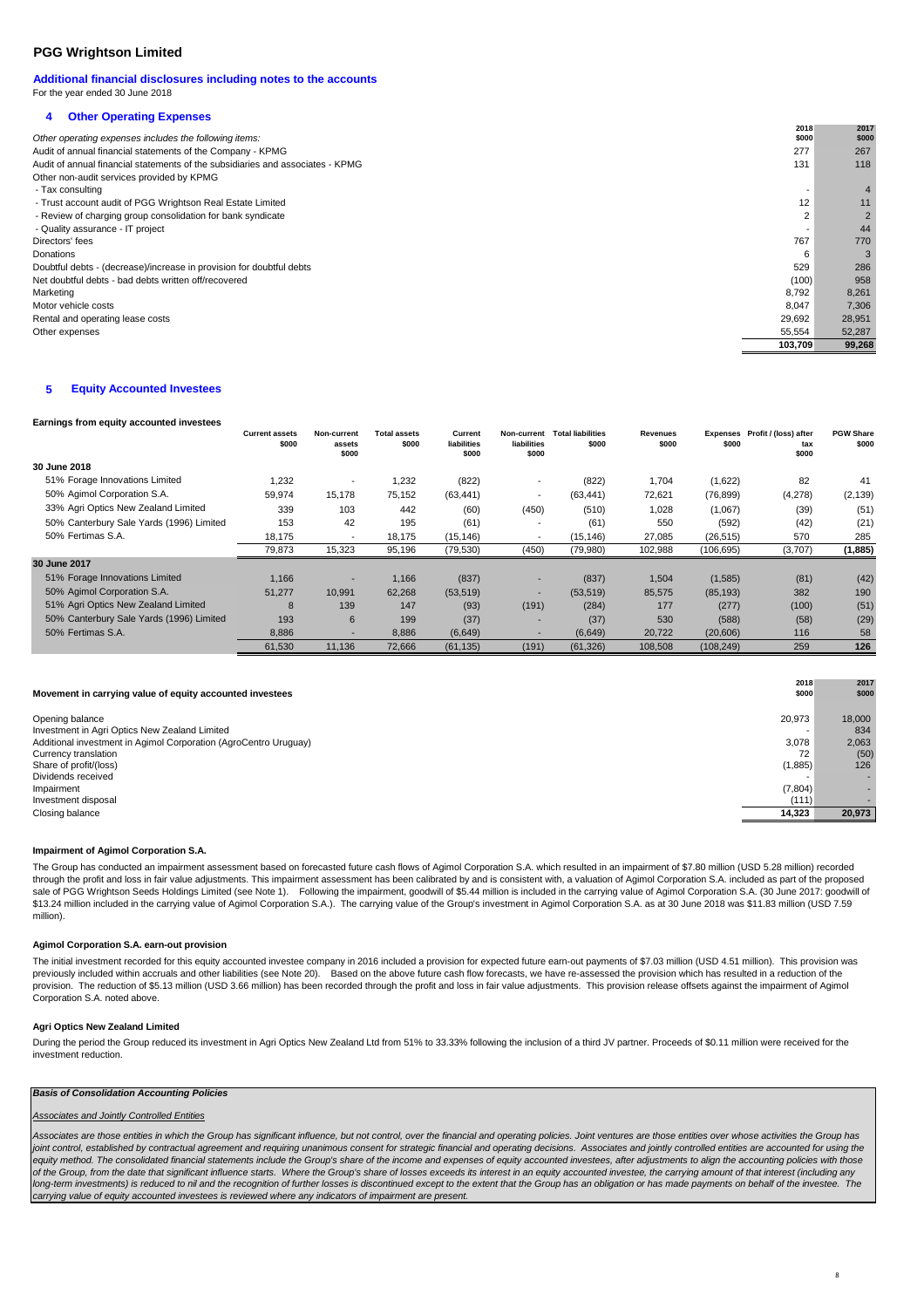**Additional financial disclosures including notes to the accounts continued** For the year ended 30 June 2018

| Property, plant and equipment impairment<br>(1,070)<br>Assets held for sale<br>(121)<br><b>Biological assets</b><br>39<br>28<br>(2,846)<br>2,046<br>Investments<br>1,953<br>(3, 877)<br>2017<br>2018<br>7<br><b>Interest - Finance Income and Expense</b><br>\$000<br>\$000<br>Finance income contains the following items:<br>211<br>Other interest income<br>249<br>211<br><b>Finance income</b><br>249<br>Interest funding contains the following items:<br>Interest on loans and overdrafts<br>(6,652)<br>(5,747)<br>Net interest on interest rate derivatives<br>(533)<br>(367)<br>Fair value change on interest rate derivatives<br>(42)<br>392<br>Effective interest on expected earn out payments<br>(87)<br>(27)<br>Effective interest on defined pension ESCT payments<br>(401)<br>(122)<br>Other interest expense<br>(1,281)<br>(108)<br>(772)<br>Bank facility fees<br>(1,239)<br>(6, 751)<br>Interest funding expense<br>(10, 235)<br>Foreign exchange contains the following items:<br>Net gain/(loss) on foreign denominated items<br>1,849<br>(924)<br>Fair value change on foreign exchange derivatives<br>(6,025)<br>1,306<br>Foreign exchange income/(expense)<br>382<br>(4, 176)<br>Net interest and finance costs<br>(6, 158)<br>(14, 162) | 6 | <b>Fair value adjustments</b> | 2018<br>\$000 | 2017<br>\$000 |
|-----------------------------------------------------------------------------------------------------------------------------------------------------------------------------------------------------------------------------------------------------------------------------------------------------------------------------------------------------------------------------------------------------------------------------------------------------------------------------------------------------------------------------------------------------------------------------------------------------------------------------------------------------------------------------------------------------------------------------------------------------------------------------------------------------------------------------------------------------------------------------------------------------------------------------------------------------------------------------------------------------------------------------------------------------------------------------------------------------------------------------------------------------------------------------------------------------------------------------------------------------------------|---|-------------------------------|---------------|---------------|
|                                                                                                                                                                                                                                                                                                                                                                                                                                                                                                                                                                                                                                                                                                                                                                                                                                                                                                                                                                                                                                                                                                                                                                                                                                                                 |   |                               |               |               |
|                                                                                                                                                                                                                                                                                                                                                                                                                                                                                                                                                                                                                                                                                                                                                                                                                                                                                                                                                                                                                                                                                                                                                                                                                                                                 |   |                               |               |               |
|                                                                                                                                                                                                                                                                                                                                                                                                                                                                                                                                                                                                                                                                                                                                                                                                                                                                                                                                                                                                                                                                                                                                                                                                                                                                 |   |                               |               |               |
|                                                                                                                                                                                                                                                                                                                                                                                                                                                                                                                                                                                                                                                                                                                                                                                                                                                                                                                                                                                                                                                                                                                                                                                                                                                                 |   |                               |               |               |
|                                                                                                                                                                                                                                                                                                                                                                                                                                                                                                                                                                                                                                                                                                                                                                                                                                                                                                                                                                                                                                                                                                                                                                                                                                                                 |   |                               |               |               |
|                                                                                                                                                                                                                                                                                                                                                                                                                                                                                                                                                                                                                                                                                                                                                                                                                                                                                                                                                                                                                                                                                                                                                                                                                                                                 |   |                               |               |               |
|                                                                                                                                                                                                                                                                                                                                                                                                                                                                                                                                                                                                                                                                                                                                                                                                                                                                                                                                                                                                                                                                                                                                                                                                                                                                 |   |                               |               |               |
|                                                                                                                                                                                                                                                                                                                                                                                                                                                                                                                                                                                                                                                                                                                                                                                                                                                                                                                                                                                                                                                                                                                                                                                                                                                                 |   |                               |               |               |
|                                                                                                                                                                                                                                                                                                                                                                                                                                                                                                                                                                                                                                                                                                                                                                                                                                                                                                                                                                                                                                                                                                                                                                                                                                                                 |   |                               |               |               |
|                                                                                                                                                                                                                                                                                                                                                                                                                                                                                                                                                                                                                                                                                                                                                                                                                                                                                                                                                                                                                                                                                                                                                                                                                                                                 |   |                               |               |               |
|                                                                                                                                                                                                                                                                                                                                                                                                                                                                                                                                                                                                                                                                                                                                                                                                                                                                                                                                                                                                                                                                                                                                                                                                                                                                 |   |                               |               |               |
|                                                                                                                                                                                                                                                                                                                                                                                                                                                                                                                                                                                                                                                                                                                                                                                                                                                                                                                                                                                                                                                                                                                                                                                                                                                                 |   |                               |               |               |
|                                                                                                                                                                                                                                                                                                                                                                                                                                                                                                                                                                                                                                                                                                                                                                                                                                                                                                                                                                                                                                                                                                                                                                                                                                                                 |   |                               |               |               |
|                                                                                                                                                                                                                                                                                                                                                                                                                                                                                                                                                                                                                                                                                                                                                                                                                                                                                                                                                                                                                                                                                                                                                                                                                                                                 |   |                               |               |               |
|                                                                                                                                                                                                                                                                                                                                                                                                                                                                                                                                                                                                                                                                                                                                                                                                                                                                                                                                                                                                                                                                                                                                                                                                                                                                 |   |                               |               |               |
|                                                                                                                                                                                                                                                                                                                                                                                                                                                                                                                                                                                                                                                                                                                                                                                                                                                                                                                                                                                                                                                                                                                                                                                                                                                                 |   |                               |               |               |

#### **Fair Value Change on Foreign Exchange Derivatives Accounting Policies**

The Group undertakes transactions denominated in foreign currencies and exposure to movements in foreign currency arises from these activities. The Group uses forward, spot foreign exchange<br>contracts and foreign exchange o offsetting net gain/(loss) on foreign denominated items has been recognised.

9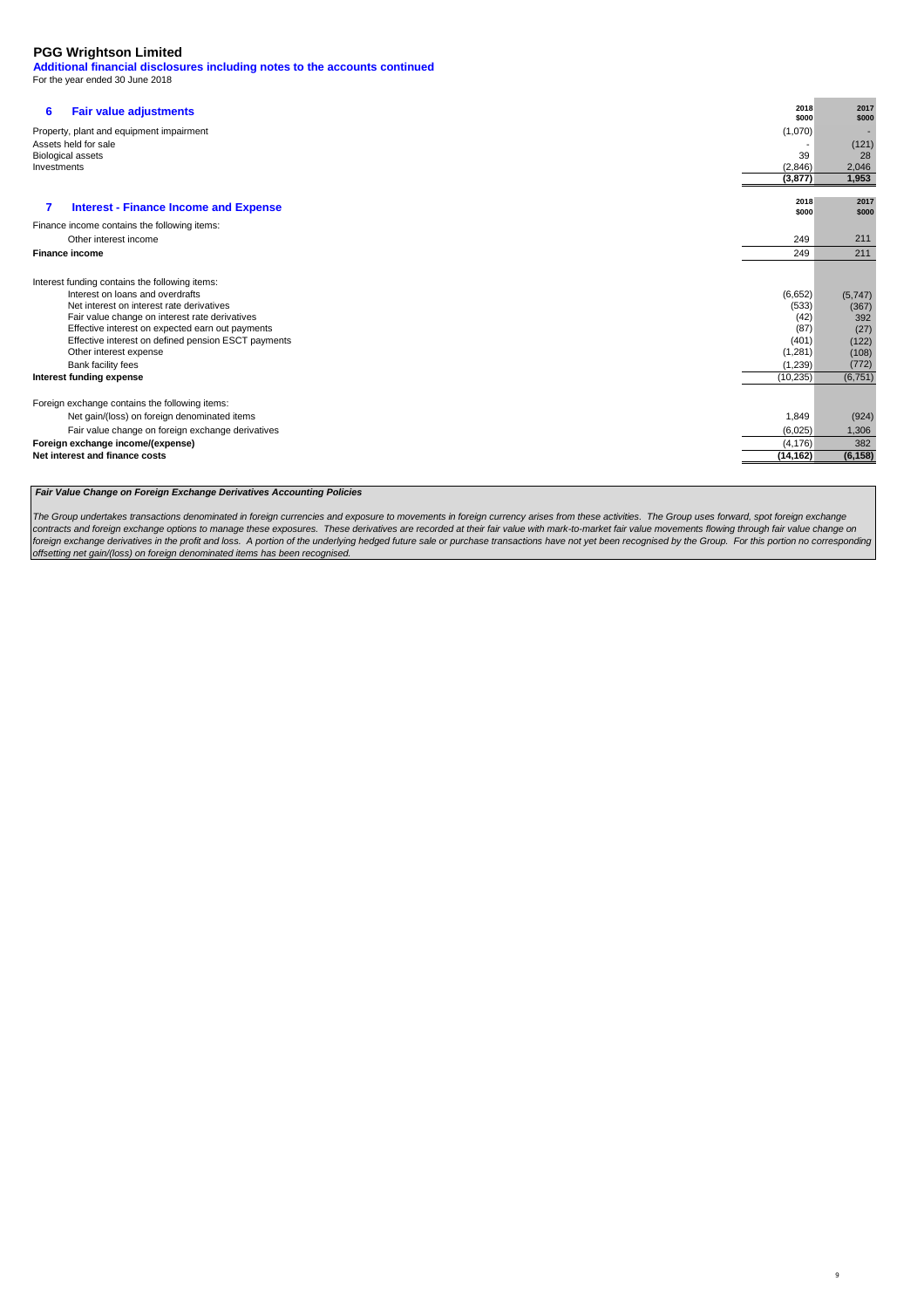**Additional financial disclosures including notes to the accounts continued** For the year ended 30 June 2018

**8 Income Taxes <sup>2018</sup> \$000 Current tax expense** Current year (11,331) (14,843) Adjustments for prior years and the state of the state of the state of the state of the state of the state of the state of the state of the state of the state of the state of the state of the state of the state of the stat  $(14,535)$   $(13,056)$ **Deferred tax expense** Origination and reversal of temporary differences expansion of the state of the state of temporary differences of the state of temporary differences of the state of the state of the state of the state of the state of the s Recognition of previously unrecognised tax losses Adjustments for prior years 225 and the state of the control of the control of the control of the control of the control of the control of the control of the control of the control of the control of the control of the cont 2,629 2,075 **Income tax (expense)/income (10,428) (12,460)**  Profit/(loss) for the year 46,311 18,887 46,311 Income tax (expense)/income (10,428) (12,460) Tax on discontinued operations (4) (199) Profit/(loss) excluding income tax **56,743 31,546 2018 \$000 2018 \$000 2017 \$000** 28.0% (8,833) 28.0% (15,888) 2.3% (714) -0.3% 194 Non-deductible expenses (91) 2% (2,441) 0.2% (91) Tax effect of discontinued operations (4) and the control of the control of the control of the control of the control of the control of the control of the control of the control of the control of the control of the control Tax exempt income -2.3% 726 -9.8% 5,583 Under/(over) provided in prior years -1.7% 533 0.0% (11) Recognition of previously unrecognised tax losses 3.4% (1,072) 0.4% (210)<br>39.5% (12,460) 18.4% (10,428)  $\overline{(12,460)}$ Income tax using the Company's domestic tax rate Effect of tax rates in foreign jurisdictions Current year tax losses not recognised

| Income tax recognised directly in equity                                     | 2018<br>\$000 | 2017<br>\$000 |
|------------------------------------------------------------------------------|---------------|---------------|
| Income/deferred tax on changes in fair value of cash flow hedges             |               | 571           |
| Deferred tax on movement of actuarial gains/losses on employee benefit plans | (961)         | (2, 389)      |
| Total income tax recognised directly in equity                               | (961)         | (1,818)       |
|                                                                              |               |               |

The Group has \$3.58 million imputation credits as at 30 June 2018 (2017: \$0.32 million). This balance includes the third provisional tax instalment made on 27 July 2018 in respect of the year ended 30 June 2018.

|                                                                        | <b>Assets</b><br>2018 | <b>Assets</b><br>2017 | <b>Liabilities</b><br>2018 | <b>Liabilities</b><br>2017 | Net<br>2018 | Net<br>2017 |
|------------------------------------------------------------------------|-----------------------|-----------------------|----------------------------|----------------------------|-------------|-------------|
| Recognised deferred tax assets and liabilities                         | \$000                 | \$000                 | \$000                      | \$000                      | \$000       | \$000       |
| Deferred tax assets and liabilities are attributable to the following: |                       |                       |                            |                            |             |             |
| Group                                                                  |                       |                       |                            |                            |             |             |
| Property, plant and equipment                                          |                       |                       | (162)                      | (518)                      | (162)       | (518)       |
| Intangible assets                                                      |                       |                       | (97)                       | (455)                      | (97)        | (455)       |
| Employee benefits                                                      | 10.689                | 9,635                 |                            |                            | 10.689      | 9,635       |
| Provisions                                                             | 5,596                 | 4.676                 | (718)                      | (97)                       | 4,878       | 4.579       |
| Other items                                                            | 951                   | 1,904                 |                            |                            | 951         | 1,904       |
| Tax asset/(liability)                                                  | 17.236                | 16.215                | (977)                      | (1,070)                    | 16.259      | 15.145      |

| Movement in deferred tax on temporary differences during the year | <b>Balance</b><br>1 Jul 2016<br>\$000 | <b>Recognised in</b><br>profit or loss<br>\$000 | <b>Recognised in</b><br>other<br>comprehensive<br>income<br>\$000 | <b>Balance</b><br>30 Jun 2017<br>\$000 | <b>Recognised in</b><br>profit or loss<br>\$000 | Recognised in other<br>comprehensive<br>income<br>\$000 | <b>Balance</b><br>30 Jun 2018<br>\$000 |
|-------------------------------------------------------------------|---------------------------------------|-------------------------------------------------|-------------------------------------------------------------------|----------------------------------------|-------------------------------------------------|---------------------------------------------------------|----------------------------------------|
| Group                                                             |                                       |                                                 |                                                                   |                                        |                                                 |                                                         |                                        |
| Property, plant and equipment                                     | (2, 335)                              | 1.817                                           |                                                                   | (518)                                  | 356                                             |                                                         | (162)                                  |
| Intangible assets                                                 | (435)                                 | (20)                                            |                                                                   | (455)                                  | 358                                             |                                                         | (97)                                   |
| Employee benefits                                                 | 12.356                                | (332)                                           | (2,389)                                                           | 9,635                                  | 2,015                                           | (961)                                                   | 10,689                                 |
| Provisions                                                        | 4,115                                 | 981                                             |                                                                   | 5,096                                  | (218)                                           |                                                         | 4,878                                  |
| Other items                                                       | 633                                   | 183                                             | 571                                                               | 1,387                                  | (436)                                           |                                                         | 951                                    |
|                                                                   | 14.334                                | 2,629                                           | (1, 818)                                                          | 15.145                                 | 2,075                                           | (961)                                                   | 16.259                                 |

#### **Unrecognised tax losses / Unrecognised temporary differences**

At 30 June 2018 the Group has \$7.44 million of unrecognised deferred tax assets relating to unrecognised losses (2017: \$6.37 million) and \$2.64 million of unrecognised deferred tax assets relating to unrecognised temporary differences (2017: \$2.39 million). These unrecognised deferred tax assets relate to the Australian and South American subsidiaries of the Group.

#### **Income Tax Accounting Policies**

Income tax expense comprises current and deferred taxation and is recognised in profit or loss except to the extent that it relates to items recognised directly in other comprehensive income or equity, in which case it is recognised directly in other comprehensive income or equity. Current tax is the expected tax payable on the taxable income for the year, using tax rates enacted or substantively enacted at the reporting date, and any adjustment to tax payable with respect to previous periods.

Deferred tax is recognised using the balance sheet method, providing for temporary differences between the carrying amounts of assets and liabilities for financial reporting purposes and the amounts used for taxation purposes. Deferred tax is not recognised for:

the initial recognition of goodwill

 differences relating to subsidiaries, associates and jointly controlled entities to the extent that they will probably not reverse in the foreseeable future.

Deferred tax is measured at the tax rates that are expected to be applied to the temporary differences when they reverse, based on the laws that have been enacted or substantially enacted at the reporting date.

A deferred tax asset is recognised to the extent that it is probable that future taxable profits will be available against which temporary differences can be utilised. Deferred tax assets are reviewed at each reporting date and are reduced to the extent that it is no longer probable that the related tax benefit will be recognised.

**2017 \$000**

**2017 \$000**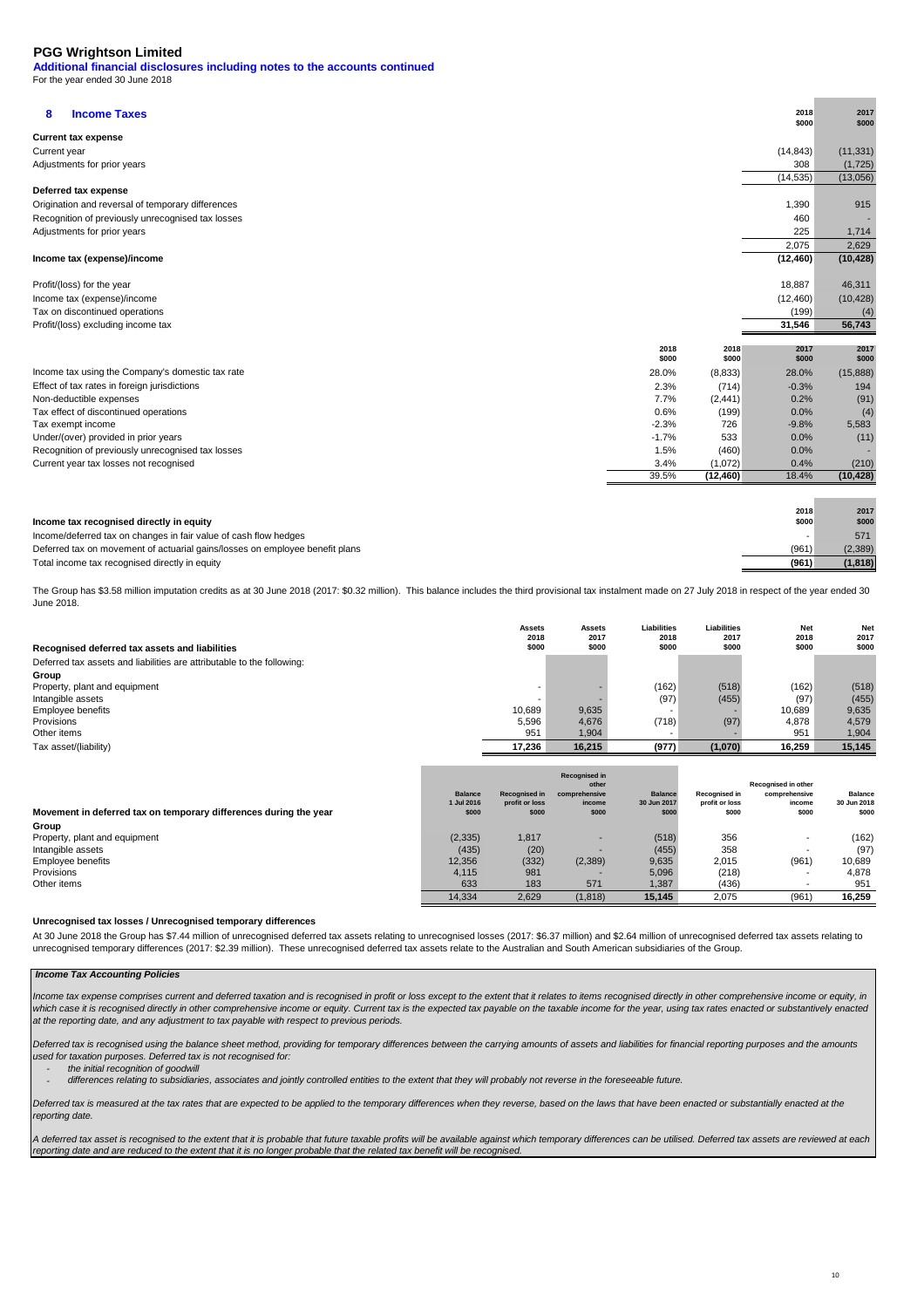**Additional financial disclosures including notes to the accounts continued** For the year ended 30 June 2018

#### **9 Discontinued Operations**

The discontinued operations pertain to the Group's wholly owned subsidiary PGW Rural Capital Limited (PGWRC) which was established during 2012 to hold and recover certain excluded loans related to the sale of the Group's finance subsidiary PGG Wrightson Finance Limited. As at 30 June 2018 one loan remained in PGWRC. During the period an unconditional sale and purchase agreement was signed in respect of a property used as security for the loan with proceeds subsequently being received by the Group on 13 July 2018. The provision for finance doubtful debts was reassessed at 30 June 2018 in respect of the amount recoverable.

#### **10 Earnings Per Share and Net Tangible Assets**

#### **Basic earnings per share**

The calculation of basic earnings per share at 30 June 2018 was based on the profit/(loss) attributable to ordinary shareholders of \$18,887,000 (2017:\$46,311,000) by the weighted average number of shares, 754,848,774 (2017: 754,848,774) on issue. There are no dilutive shares or options (2017: Nil).

| Number of shares                           | 2018<br>000 | 2017<br>000 |
|--------------------------------------------|-------------|-------------|
| Weighted average number of ordinary shares | 754,849     | 754,849     |
| Number of ordinary shares                  | 754,849     | 754,849     |
|                                            |             |             |
|                                            | 2018        | 2017        |
| <b>Net Tangible Assets</b>                 | \$000       | \$000       |
| Total assets                               | 758,626     | 702,148     |
| <b>Total liabilities</b>                   | (471, 164)  | (412, 437)  |
| less intangible assets                     | (13,017)    | (9, 129)    |
| less deferred tax                          | (16, 259)   | (15, 145)   |
|                                            | 258,186     | 265,437     |
|                                            |             |             |
|                                            | 2018        | 2017<br>-5  |
| Net tangible assets per share              | 0.342       | 0.352       |
| Earnings per share                         | 0.025       | 0.061       |

#### **Earnings per Share Accounting Policies**

The Group presents basic and diluted earnings per share (EPS) data for its ordinary shares. Basic EPS is calculated by dividing the profit or loss attributable to shareholders by the weighted average number of shares outstanding during the period. Diluted EPS is determined by adjusting the profit or loss attributable to shareholders and the number of shares outstanding to include the effects of all potential dilutive shares.

| <b>Cash and Financing Facilities</b><br>11 |  |
|--------------------------------------------|--|
|--------------------------------------------|--|

| <b>Cash and Financing Facilities</b>                    | 2018      | 2017       |
|---------------------------------------------------------|-----------|------------|
|                                                         | \$000     | \$000      |
|                                                         |           |            |
| Cash and cash equivalents                               | 10.926    | 9.403      |
| Current financing facilities                            | (30, 806) | (26, 719)  |
| Term financing facilities                               | (149.205) | (110, 925) |
| Net interest bearing debt                               | (169,085) | (128, 241) |
| Go range of livestock product receivables               | 39.419    | 32.371     |
| Net interest-bearing debt less Go livestock receivables | (129.666) | (95, 870)  |

#### **Australia and New Zealand Facilities**

The Company amended and extended its syndicated facility agreement on 15 December 2017. The facility agreement provides bank facilities of \$210.00 million. The agreement contains various financial covenants and restrictions that are standard for facilities of this nature, including maximum permissible ratios for debt leverage and operating leverage. The Company has granted a general security deed and mortgage over all its wholly-owned New Zealand and Australian assets to a security trust. These assets include the shares held in South American subsidiaries and equity accounted investees. ANZ Bank New Zealand Limited acts as security trustee for the banking syndicate (ANZ Bank New Zealand Limited, Bank of China (New Zealand) Limited. Bank of New Zealand, Limited, Bank of New Zealand, Bank of Tokyo-Mitsubishi UFJ, Ltd and Westpac New Zealand Limited).

The Company's bank syndicate facilities include:

- - A term debt facility of \$150.00 million maturing on 31 July 2020. A working capital facility of up to \$60.00 million maturing on 31 July 2020.

The syndicated facility agreement also allows the Group, subject to certain conditions, to enter into additional facilities outside of the Company syndicated facility. The additional facilities are guaranteed<br>by the securi

- Overdraft facilities of \$9.59 million. Guarantee and trade finance facilities of \$10.40 million.
- - Finance lease facilities of \$2.83 million.

The syndicated facilities fund the general corporate activities of the Group, the seasonal fluctuations in working capital, and the Go range of livestock product receivables.

#### **South American Facilities**

Two of the Group's wholly-owned Uruguayan subsidiaries (Wrightson Pas S.A. and Agrosan S.A.) are jointly and severally financed by a club structure. The club facilities contain various financial covenants and restrictions that are standard for facilities of this nature. The club facilities are denominated in USD, secured by a mortgage over the logistics centre in Uruguay and provide:

- A committed facility of \$17.73 million (USD 12.00 million) maturing on 29 June 2021. An amortising logistics centre facility of \$12.00 million (USD 8.13 million) maturing on 17 September 2022.
- - Finance lease facilities of \$0.23 million.

Separate to the club facility, the Group's South American operations have various unsecured financing facilities that amounted to \$19.99 million (USD 13.53 million) as at 30 June 2018.

**2017**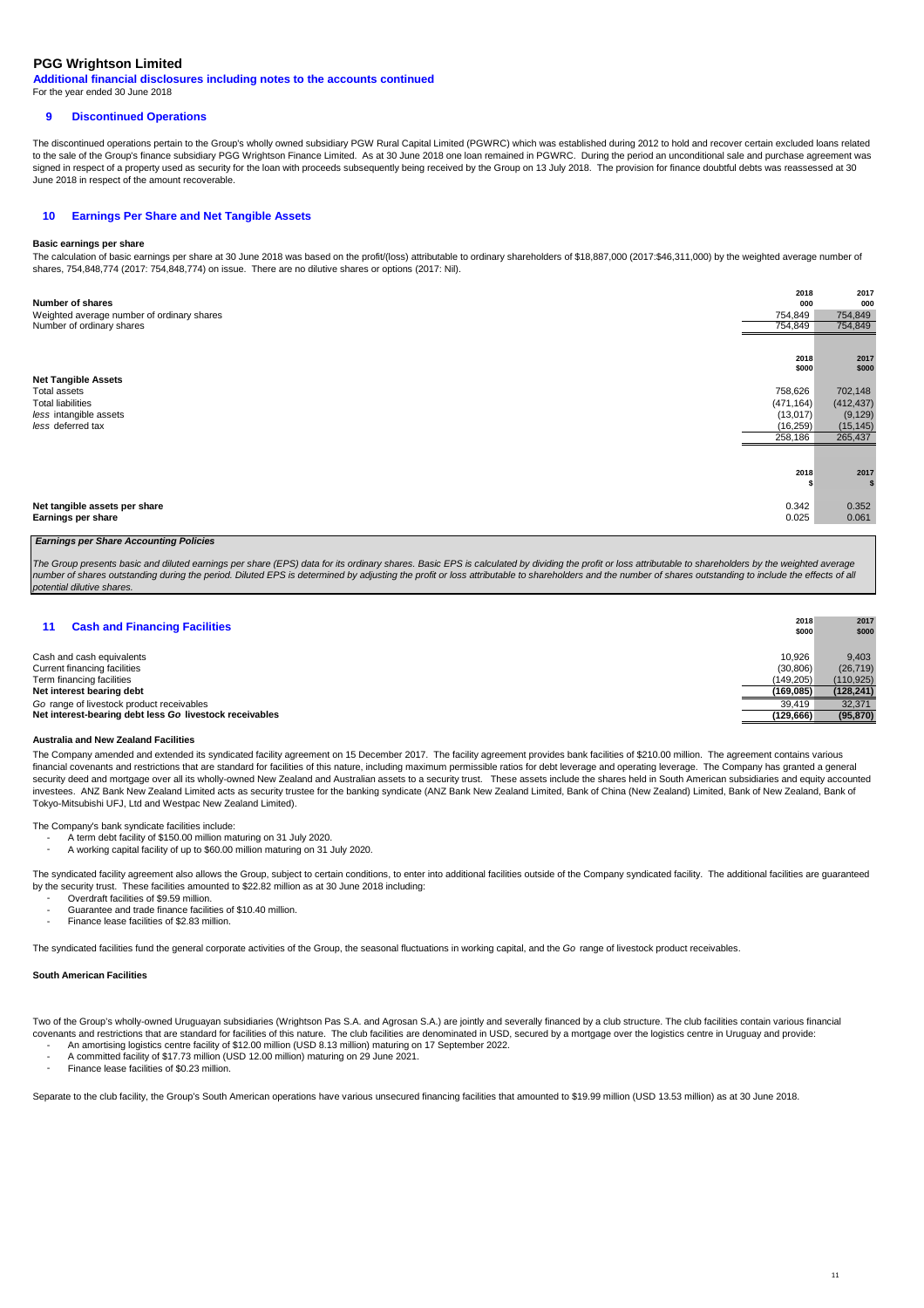**Additional financial disclosures including notes to the accounts continued** For the year ended 30 June 2018

| <b>Derivative Financial Instruments</b><br>12 <sup>12</sup> | 2018<br>\$000 | 2017<br>\$000 |
|-------------------------------------------------------------|---------------|---------------|
| Derivative assets held for risk management                  |               |               |
| Current                                                     | 827           | 3,528         |
| Non-current                                                 | 20            | 427           |
|                                                             | 847           | 3,955         |
| Derivative liabilities held for risk management             |               |               |
| Current                                                     | (3,645)       | (991)         |
| Non-current                                                 | (966)         | (661)         |
|                                                             | (4,611)       | (1,652)       |
| Net derivatives held for risk management                    | (3,764)       | 2,303         |
|                                                             |               |               |

#### **Derivatives held for risk management**

The Group uses interest rate swaps and options to hedge its exposure to changes in the market rates of variable and fixed interest rates.

The Group also uses forward foreign exchange contracts, spot foreign exchange contracts and foreign exchange options to manage its exposure to foreign currency fluctuations.

#### **Derivative Financial Instruments Accounting Policies**

The Group uses derivative financial instruments to manage its exposure to interest rate and foreign currency risks arising from operational, financing and investment activities. In accordance with Treasury policy, the Group does not hold or issue derivative instruments for trading purposes. However, derivatives that do not qualify for hedge accounting are accounted for as trading instruments.

Derivative financial instruments are recognised initially at fair value and transaction costs are expensed immediately. Subsequent to initial recognition, derivative financial instruments are stated at fair value. The gain or loss on re-measurement to fair value is recognised immediately in profit or loss.

#### **13 Go livestock product receivables**

The Group holds receivables in respect of its Go range of livestock products. Launched in November 2015, the Go range allow farmers to defer payment for the purchase of livestock. The<br>counterparty to the Go product is full range of livestock receivables are recognised by the Group as interest income over the respective contract period. Interest income on the Go range of livestock receivables is included within operating revenue (see Note 2 Operating Revenue) of the Agency operating segment.

|                                                                       | 2018   | 2017   |
|-----------------------------------------------------------------------|--------|--------|
|                                                                       | \$000  | \$000  |
| Go livestock receivables -less than one year                          | 39.419 | 32.371 |
| Go livestock receivables -greater than one year                       |        |        |
| Less provision for doubtful debts - Go range of livestock receivables |        |        |
|                                                                       | 39.419 | 32,371 |

The status of the Go range of livestock receivables at the reporting date is as follows:

|                                                  | 2018   | 2018                     | 2017   | 2017  |
|--------------------------------------------------|--------|--------------------------|--------|-------|
|                                                  | \$000  | \$000                    | \$000  | \$000 |
| Not past due - Go range of livestock receivables | 39,419 | -                        | 32,371 |       |
| Past due 0 - 90 days                             | . .    | -                        |        |       |
| Past due 91 - 365 days                           | -      | $\overline{\phantom{0}}$ | -      |       |
| Impairment                                       |        |                          |        |       |
|                                                  | 39.419 |                          | 32.371 |       |

 **Not impaired**

 **Impaired Not impaired Impaired**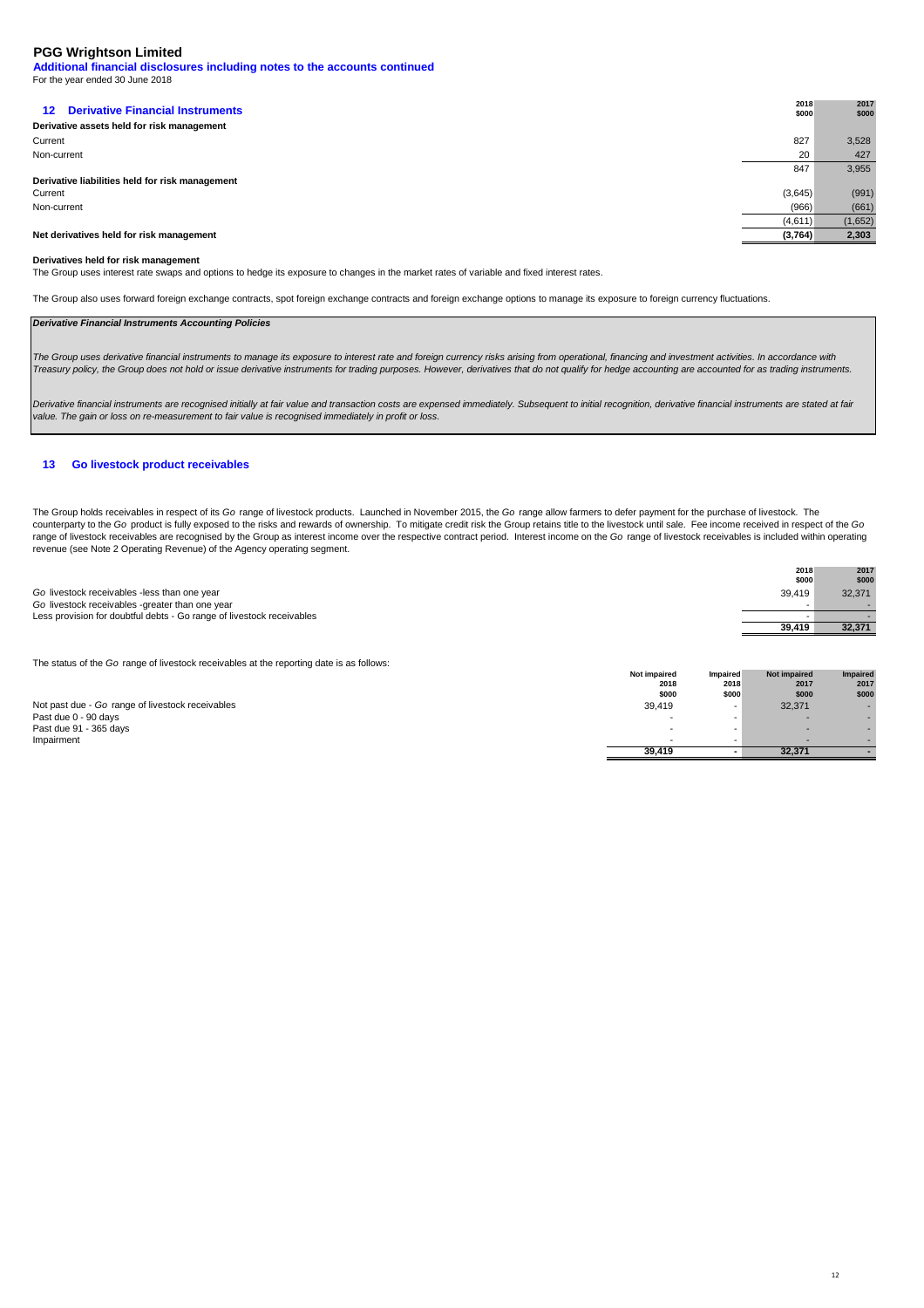**Additional financial disclosures including notes to the accounts continued** For the year ended 30 June 2018

| <b>Trade and Other Receivables</b><br>14              | 2018<br>\$000 | 2017<br>\$000 |
|-------------------------------------------------------|---------------|---------------|
| Accounts receivable                                   | 213,262       | 193,233       |
| Trade receivables due from related parties            | 25,827        | 18,877        |
|                                                       | 239,089       | 212,110       |
| Less provision for doubtful debts                     | (6,887)       | (6, 358)      |
| Net accounts receivable                               | 232,202       | 205,752       |
| Other receivables and prepayments                     | 35,425        | 24,270        |
|                                                       | 267,627       | 230,022       |
| Analysis of movements in provision for doubtful debts |               |               |
| Balance at beginning of year                          | (6,358)       | (6,072)       |
| Movement in provision                                 | (529)         | (286)         |
| Balance at end of year                                | (6, 887)      | (6, 358)      |

The Group has transacted with its related party Agimol Corporation S.A and its subsidiaries during the period ended 30 June 2018. The aggregate value of transactions during the period between the Group and Agimol Corporation S.A. and its subsidiaries amounted to \$23.16 million (2017: \$28.03 million). The outstanding balance as at 30 June 2018 was \$25.83 million (2017: \$18.88 million). No provision is held in respect of the outstanding balance (2017: Nil).

The Group has also transacted with its related party Fertimas S.A. during the period ended 30 June 2018. The aggregate value of transactions during the period between the Group and Fertimas S.A.<br>amounted to \$16.52 million

The aging status of the accounts receivable at the reporting date is as follows:

|                       | <b>Total debtors</b> | <b>Provision</b> | <b>Total debtors</b> | <b>Provision</b> |
|-----------------------|----------------------|------------------|----------------------|------------------|
|                       | 2018                 | 2018             | 2017                 | 2017             |
|                       | \$000                | \$000            | \$000                | \$000            |
| Not past due          | 192,533              | (20)             | 163,641              |                  |
| Past due 1 - 30 days  | 18,702               | (95)             | 24,855               | (18)             |
| Past due 31 - 60 days | 12,391               | (81)             | 8,332                | (17)             |
| Past due 61 - 90 days | 1,070                | (32)             | 964                  | (28)             |
| Past due 90 plus days | 14,393               | (6,659)          | 14,318               | (6, 295)         |
|                       | 239,089              | (6, 887)         | 212.110              | (6, 358)         |

#### **Trade and Other Receivables Accounting Policies**

#### Determination of Fair Values

The fair value of trade and other receivables is estimated as the present value of future cash flows, discounted at the market rate of interest at the reporting date.

#### **Impairment of Trade Receivables**

Trade receivables are considered past due when they have been operated outside of the normal key trade terms. When forming a view management considers the counterparty's ability to pay, the level of security and the risk of loss.

Accounts receivables include accrued interest. Specific provisions are maintained to cover identified doubtful debts.

| 15<br><b>Inventory</b>                  | 2018<br>\$000 | 2017<br>\$000 |
|-----------------------------------------|---------------|---------------|
| Merchandise/finished goods              | 266.471       | 258,536       |
| Work in progress                        | 842           | 761           |
| Less provision for inventory write down | (4, 775)      | (5,697)       |
|                                         | 262.538       | 253,600       |

During the year ended 30 June 2018, finished goods, work in progress, raw materials and consumables included in cost of sales in the Statement of Profit or Loss amounted to \$783.99 million (2017: \$755.14 million) (see Note 3).

During the year ended 30 June 2018 inventories written down to net realisable value amounted to \$2.34 million (2017: \$1.94 million). The write-downs are included in cost of sales in the Statement of Profit or Loss. Consideration is given to factors such as age, germination levels and quality when assessing the net realisable value of seeds inventory.

#### **Inventories Accounting Policies**

#### Finished Goods

Raw materials and finished goods are stated at the lower of cost or net realisable value. Cost is determined on a weighted average cost basis, and, in the case of manufactured goods, includes direct materials, labour and production overheads.

#### Wholesale Seeds

Wholesale seeds inventory is stated at the lower of cost or net realisable value and comprises costs of purchase and other direct costs incurred to bring the inventory to its present location and condition.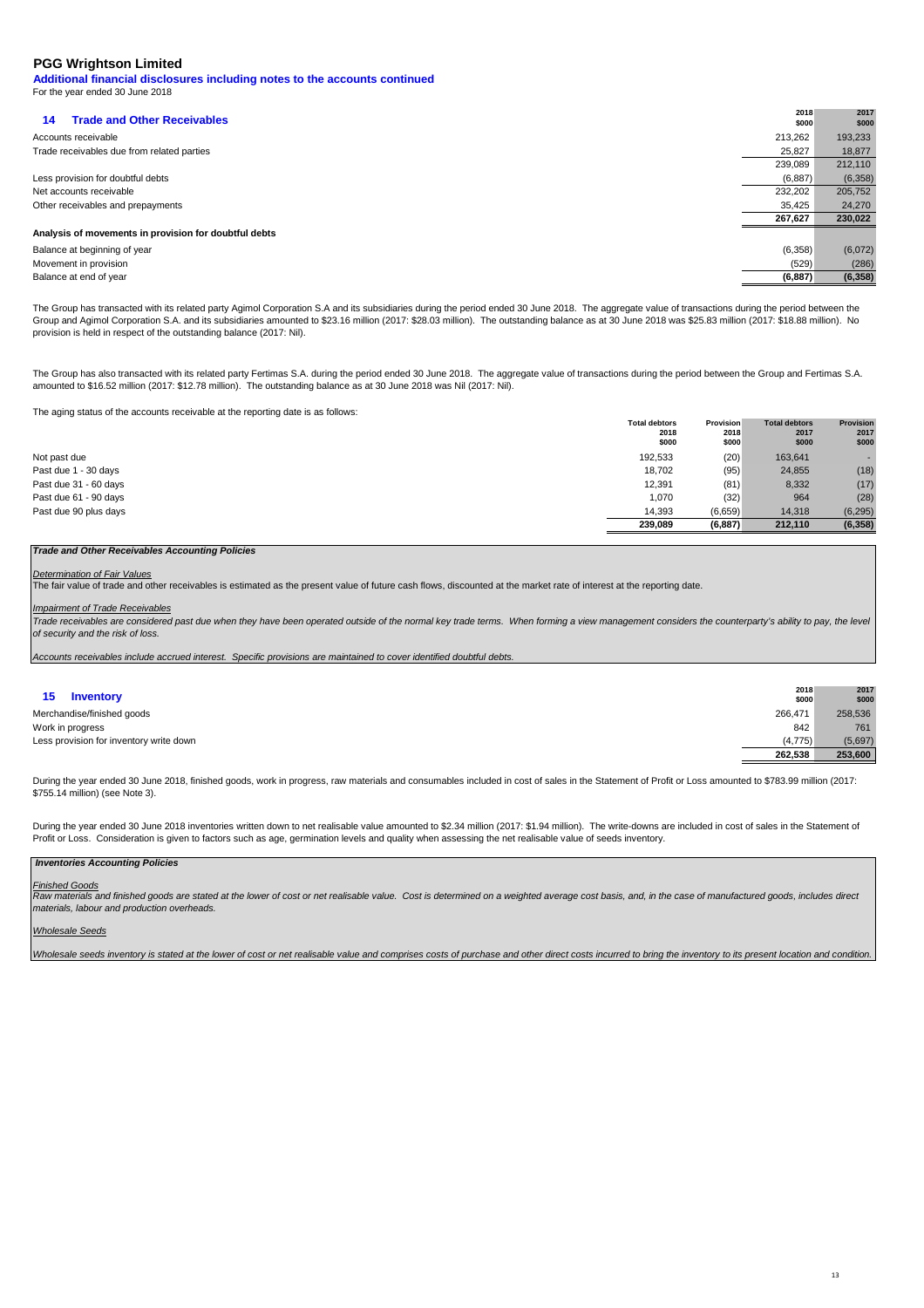**Additional financial disclosures including notes to the accounts continued** For the year ended 30 June 2018

## **16 Group entities**

|                                                      |                          |                                                      | 2018 | 2017 |
|------------------------------------------------------|--------------------------|------------------------------------------------------|------|------|
| <b>Significant Subsidiaries</b>                      | Country of Incorporation | <b>Direct Parent</b>                                 | %    | %    |
| PGG Wrightson Seeds Holdings Limited                 | New Zealand              | PGG Wrightson Limited                                | 100% | 100% |
| <b>PGW Rural Capital Limited</b>                     | New Zealand              | <b>PGG Wrightson Limited</b>                         | 100% | 100% |
| PGG Wrightson Employee Benefits Plan Trustee Limited | New Zealand              | <b>PGG Wrightson Limited</b>                         | 100% | 100% |
| PGG Wrightson Real Estate Limited                    | New Zealand              | PGG Wrightson Limited                                | 100% | 100% |
| Agriculture New Zealand Limited                      | New Zealand              | <b>PGG Wrightson Limited</b>                         | 100% | 100% |
| PGG Wrightson Trustee Limited                        | New Zealand              | PGG Wrightson Limited                                | 100% | 100% |
| AgriServices South America Limited                   | New Zealand              | PGG Wrightson Limited                                | 100% | 100% |
| PGW AgriServices Australia Pty Limited               | Australia                | <b>PGG Wrightson Limited</b>                         | 100% | 100% |
| PGG Wrightson Investments Limited                    | New Zealand              | <b>PGG Wrightson Limited</b>                         | 100% | 100% |
| Bloch & Behrens Wool (NZ) Limited                    | New Zealand              | <b>PGG Wrightson Limited</b>                         | 100% | 100% |
| NZ Agritrade Limited                                 | New Zealand              | PGG Wrightson Limited                                | 100% | 100% |
| Ag Property Holdings Limited                         | New Zealand              | PGG Wrightson Investments Limited                    | 100% | 100% |
| PGG Wrightson Seeds New Zealand Limited              | New Zealand              | PGG Wrightson Seeds Holdings Limited                 | 100% | 100% |
| PGG Wrightson Seeds South America Holdings Limited   | New Zealand              | PGG Wrightson Seeds Holdings Limited                 | 100% | 100% |
| PGG Wrightson Seeds Australia Holdings Pty Limited   | Australia                | PGG Wrightson Seeds Holdings Limited                 | 100% | 100% |
| Grasslands Innovation Limited                        | New Zealand              | PGG Wrightson Seeds Holdings Limited                 | 70%  | 70%  |
| PGG Wrightson Seeds Limited                          | New Zealand              | PGG Wrightson Seeds New Zealand Limited              | 100% | 100% |
| PGG Wrightson Consortia Research Limited             | New Zealand              | PGG Wrightson Seeds Limited                          | 100% | 100% |
| Agricom Limited                                      | New Zealand              | PGG Wrightson Seeds Limited                          | 100% | 100% |
| Wrightson Seeds Limited                              | New Zealand              | PGG Wrightson Seeds Limited                          | 100% | 100% |
| PGG Wrightson Employee Benefits Plan Limited         | New Zealand              | PGG Wrightson Employee Benefits Plan Trustee Limited | 100% | 100% |
| PGG Wrightson Seeds (Australia) Pty Limited          | Australia                | PGG Wrightson Seeds Australia Holdings Pty Limited   | 100% | 100% |
| PGW AgriTech South America S.A.                      | Uruguay                  | PGG Wrightson Seeds South America Holdings Limited   | 100% | 100% |
| Wrightson Pas S.A.                                   | Uruguay                  | PGG Wrightson Seeds South America Holdings Limited   | 100% | 100% |
| Juzay S.A.                                           | Uruguay                  | PGW AgriTech South America S.A.                      | 100% | 100% |
| Agrosan S.A.                                         | Uruguay                  | PGW AgriTech South America S.A.                      | 100% | 100% |
| PGG Wrightson Seeds Argentina S.A.                   | Argentina                | PGW AgriTech South America S.A.                      | 100% | 100% |
| <b>PGW Sementes Ltda</b>                             | Brazil                   | PGW AgriTech South America S.A.                      | 100% | 100% |
| Hunker S.A.                                          | Uruguay                  | Juzay S.A.                                           | 100% | 100% |
| Lanelle S.A.                                         | Uruguay                  | Juzay S.A.                                           | 100% | 100% |
| Afinlux S.A.                                         | Uruguay                  | Juzay S.A.                                           | 51%  | 51%  |
| Kroslyn S.A. Limited                                 | Uruguay                  | Agrosan S.A.                                         | 100% | 100% |
| Escritorio Romualdo Rodriguez Ltda                   | Uruguay                  | Afinlux S.A.                                         | 51%  | 51%  |

**Ownership interest**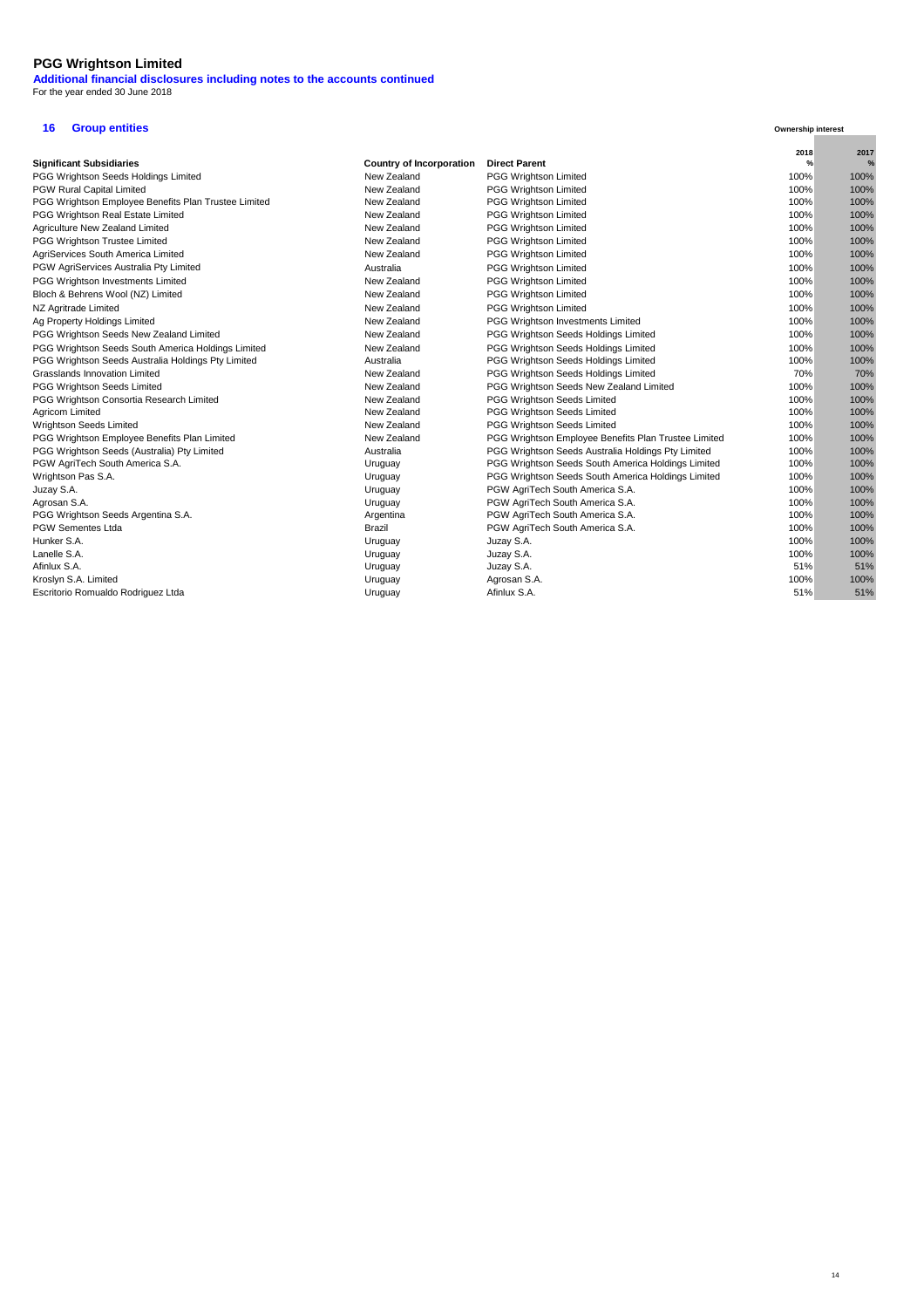**Additional financial disclosures including notes to the accounts continued** For the year ended 30 June 2018

#### **16 Group entities (continued)**

#### **Acquisition of Business**

On 31 August 2017 the Group acquired the assets and business of the Superior Seed Company (Superior) at Deniliquin in the Riverina Region of New South Wales. The purchase price was \$1.06 million. The net assets acquired included plant and equipment, inventory and employee provisions. Superior is a seed production, cleaning and wholesale marketing business.

| <b>Other Investments</b><br>17         | 2018<br>\$000 | 2017<br>\$000 |
|----------------------------------------|---------------|---------------|
| <b>Current investments</b>             |               |               |
| <b>BioPacificVentures</b>              | 30            | 30            |
| Advances to equity accounted investees |               | 3,411         |
|                                        | 30            | 3,441         |
| Non-current investments                |               |               |
| Advances to equity accounted investees | 150           |               |
| Sundry other investments               | 2.370         | 1,906         |
|                                        | 2,520         | 1,906         |

#### **Investment in BioPacificVentures**

In 2005 the Group committed \$14.00 million to an international fund established for investment in food and agriculture life sciences. The investment in BioPacificVentures had a total lifespan of 12 years and matured in March 2017. The investors have agreed to continue with the fund manager in facilitating the wind down of the remaining investments held.

At 30 June 2018 \$13.95 million has been drawn on the committed level of investment (30 June 2017: \$13.95 million).

#### **Advances to equity accounted investees**

The non current advance is a loan to the jointly controlled entity Agri Optics New Zealand Limited. No interest is payable on the balance and no provision for doubtful debts was recorded against the loan as at 30 June 2018.

During the period, the advance previously provided to the South American investee entity Fertimas S. A., was repaid and replaced with external bank funding. The Group supports this external bank funding by way of guarantee. See Note 26.

#### **Sundry other investments including saleyards**

Sundry other investments including saleyards, which do not have a market price in an active market and whose fair value can not be reliably determined, are carried at cost.

#### **Other Investments Accounting Policies**

Determination of Fair Values<br>The fair value of financial assets at fair value through profit or loss and available-for-sale financial assets is determined by reference to the market price, unless other objective reliable e a different value. Other investments where no active market exists are held at historical cost.

| <b>Intangible Assets</b><br>18                       | Software<br>\$000        | Trademarks.<br>Patents & Rights<br>\$000 | <b>Total</b><br>\$000    |
|------------------------------------------------------|--------------------------|------------------------------------------|--------------------------|
| Cost                                                 |                          |                                          |                          |
| Balance at 1 July 2016                               | 22,151                   | 2,088                                    | 24,239                   |
| <b>Additions</b>                                     | 4,154                    | 160                                      | 4,314                    |
| Added as part of a business combination/amalgamation | -                        | 682                                      | 682                      |
| Disposals and reclassifications                      | (7, 720)                 |                                          | (7, 720)                 |
| Effect of movement in exchange rates                 | (5)                      |                                          | (5)                      |
| Balance at 30 June 2017                              | 18,580                   | 2,930                                    | 21,510                   |
| Balance at 1 July 2017                               | 18,580                   | 2,930                                    | 21,510                   |
| Additions                                            | 10,412                   | 221                                      | 10,633                   |
| Added as part of a business combination/amalgamation | $\overline{\phantom{a}}$ |                                          | $\overline{\phantom{a}}$ |
| Disposals and reclassifications                      | $\overline{\phantom{a}}$ |                                          |                          |
| Effect of movement in exchange rates                 | 23                       | 43                                       | 66                       |
| Balance at 30 June 2018                              | 29,015                   | 3,194                                    | 32,209                   |

#### **Amortisation and impairment losses**

| Balance at 30 June 2018              | 14.768   | 1,783 | 16,551   |
|--------------------------------------|----------|-------|----------|
| Effect of movement in exchange rates | 22       | 21    | 43       |
| Disposals and reclassifications      |          |       |          |
| Amortisation for the year            | 3,600    | 527   | 4,127    |
| Balance at 1 July 2017               | 11.146   | 1,235 | 12,381   |
| Balance at 30 June 2017              | 11.146   | 1,235 | 12,381   |
| Effect of movement in exchange rates | (1)      |       |          |
| Disposals and reclassifications      | (7, 720) |       | (7, 720) |
| Amortisation for the year            | 2,451    | 490   | 2,941    |
| Balance at 1 July 2016               | 16,416   | 744   | 17,160   |

| <b>Carrying amounts</b> |        |       |        |
|-------------------------|--------|-------|--------|
| At 1 July 2016          | 5,735  | 1,344 | 7,079  |
| At 30 June 2017         | 7,434  | 1,695 | 9,129  |
|                         |        |       |        |
| At 1 July 2017          | 7,434  | 1,695 | 9,129  |
| At 30 June 2018         | 14,247 | 1,411 | 15,658 |

The carrying amount includes software cost of \$2.64 million included as a current asset (2017: Nil).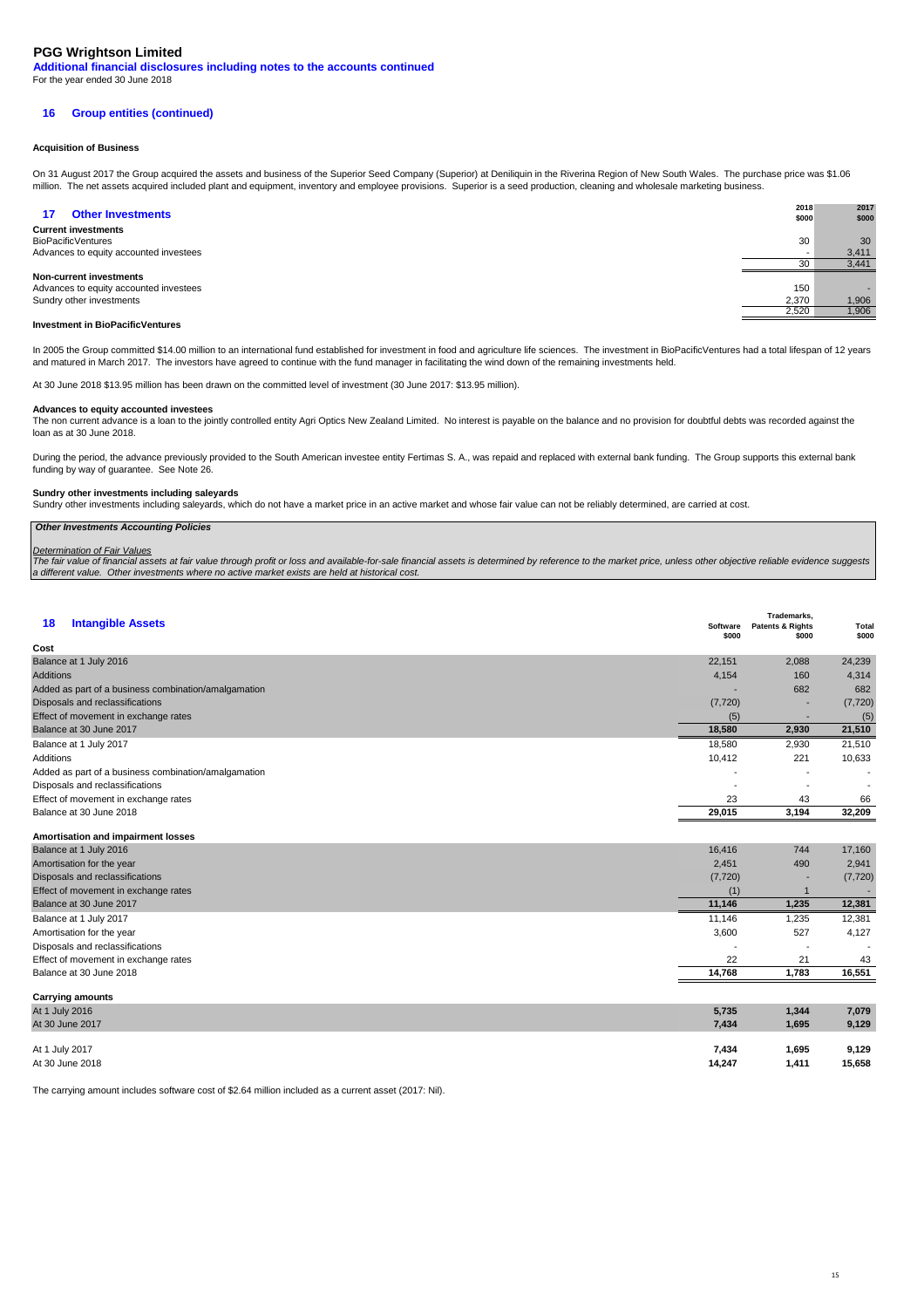**Additional financial disclosures including notes to the accounts continued** For the year ended 30 June 2018

#### **18 Intangible Assets continued**

#### **Intangible Assets Accounting Policies**

Software<br>Software is a finite life intangible and is recorded at cost less accumulated amortisation and impairment. Amortisation is charged on a straight line basis over an estimated useful life between 1 and 10 years. The estimated useful life and amortisation method is reviewed at the end of each annual reporting period.

<u>Rights</u><br>Manufacturing and production rights are finite life intangibles and are recorded at cost less accumulated amortisation and impairment. Amortisation is charged on a straight line basis over an estimated<br>useful life

#### Determination of Fair Values

The fair value of intangible assets acquired in a business combination is based on the discounted cash flows expected to be derived from the use and eventual sale of the assets.

#### **Impairment**

The carrying amounts of the Group's intangible assets are reviewed at each reporting date to determine whether there is any indication of impairment. If any such indication exists then the recoverable Incourtying amounts of the energy of intergration access the construction of example and the profile and the content and the profile of the recoverable amount is estimated at each reporting date. An impairment loss is reco carrying amount of an asset exceeds the recoverable amount.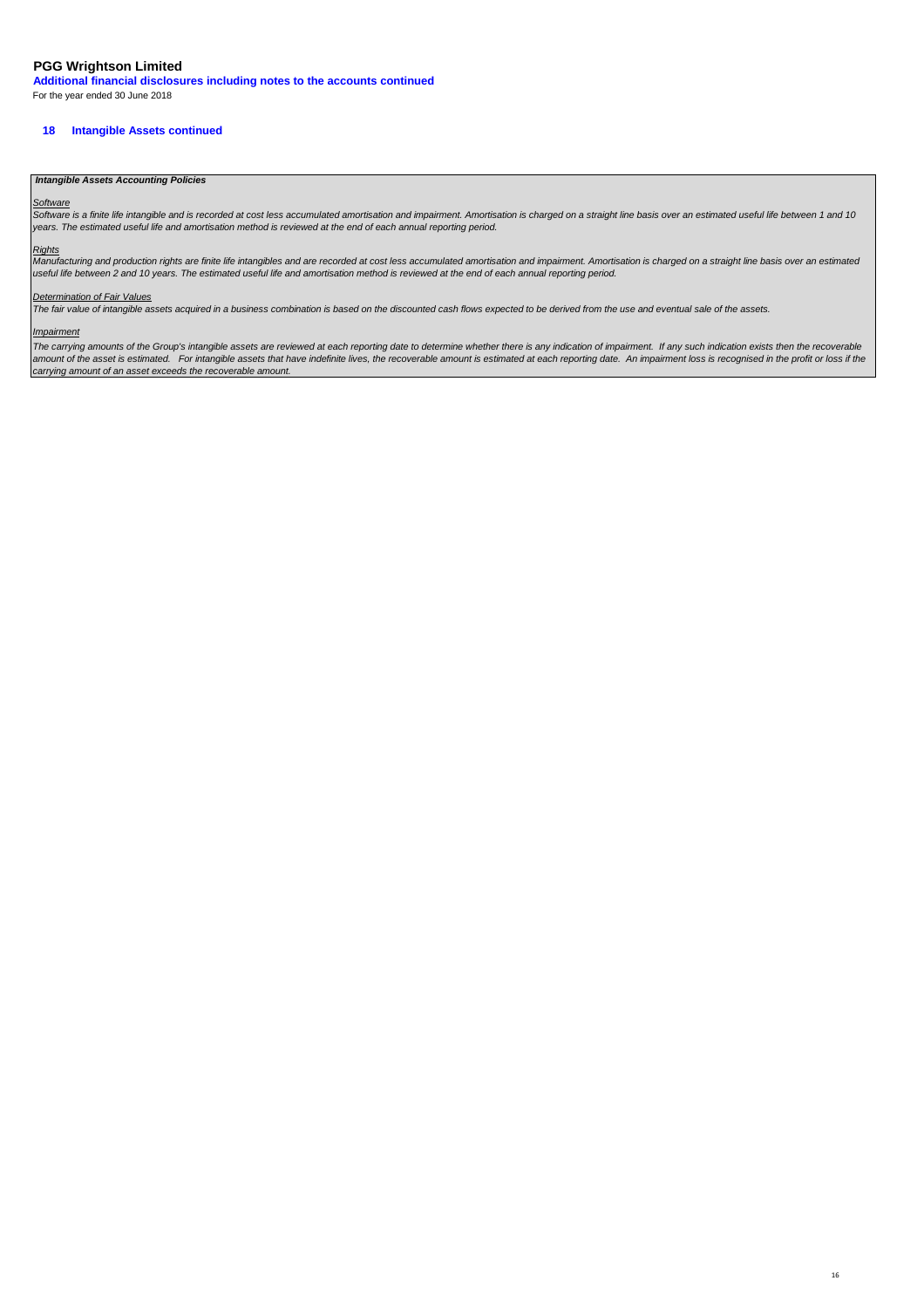**Additional financial disclosures including notes to the accounts continued** For the year ended 30 June 2018

## **19 Property, Plant and Equipment**

|                                                                                         | Land<br>\$000            | <b>Buildings</b><br>\$000 | <b>Plant and</b><br>equipment<br>\$000 | <b>Capital works</b><br>project*<br>\$000 | <b>Total</b><br>\$000 |
|-----------------------------------------------------------------------------------------|--------------------------|---------------------------|----------------------------------------|-------------------------------------------|-----------------------|
| Cost                                                                                    |                          |                           |                                        |                                           |                       |
| Balance at 1 July 2016                                                                  | 21,835                   | 52,686                    | 109,412                                | 4,345                                     | 188,278               |
| <b>Additions</b>                                                                        | 125                      | 2,100                     | 10,966                                 | (336)                                     | 12,855                |
| Added as part of a business combination/amalgamation                                    |                          |                           |                                        |                                           |                       |
| Disposals and transfers to other asset classes                                          | (1,504)                  | (11, 589)                 | (3,261)                                | (5)                                       | (16, 359)             |
| Effect of movements in exchange rates                                                   | (84)                     | (637)                     | (416)                                  | (1)                                       | (1, 138)              |
| Balance at 30 June 2017                                                                 | 20,372                   | 42,560                    | 116,701                                | 4,003                                     | 183,636               |
| Balance at 1 July 2017                                                                  | 20,372                   | 42,560                    | 116.701                                | 4.003                                     | 183,636               |
| <b>Additions</b>                                                                        | 551                      | 3,162                     | 11,652                                 | (181)                                     | 15,184                |
| Added as part of a business combination/amalgamation                                    |                          | 12                        | 801                                    |                                           | 813                   |
| Disposals and transfers to other asset classes                                          | (169)                    | (122)                     | (2,399)                                |                                           | (2,690)               |
| Impairment                                                                              |                          | (1,070)                   |                                        |                                           | (1,070)               |
| Effect of movements in exchange rates                                                   | 233                      | 1,829                     | 1,753                                  |                                           | 3,815                 |
| Balance at 30 June 2018                                                                 | 20,987                   | 46,371                    | 128,508                                | 3,822                                     | 199,688               |
| Depreciation and impairment losses                                                      |                          |                           |                                        |                                           |                       |
| Balance at 1 July 2016                                                                  |                          | 5,710                     | 57,565                                 |                                           | 63,275                |
| Depreciation for the year                                                               |                          | 1,132                     | 6,660                                  |                                           | 7,792                 |
| Depreciation recovered to COGS                                                          |                          |                           | 1,068                                  |                                           | 1,068                 |
| Disposals and transfers to other asset classes<br>Effect of movements in exchange rates |                          | (1, 188)<br>(112)         | (4, 373)<br>(191)                      |                                           | (5, 561)<br>(303)     |
| Balance at 30 June 2017                                                                 | $\overline{\phantom{a}}$ | 5,542                     | 60,729                                 | $\overline{\phantom{a}}$                  | 66,271                |
|                                                                                         |                          |                           |                                        |                                           |                       |
| Balance at 1 July 2017<br>Depreciation for the year                                     |                          | 5.542<br>1,296            | 60,729<br>7,551                        |                                           | 66,271<br>8,847       |
| Depreciation recovered to COGS                                                          |                          |                           | 1,068                                  |                                           | 1,068                 |
|                                                                                         |                          |                           |                                        |                                           |                       |
| Disposals and transfers to other asset classes<br>Effect of movements in exchange rates |                          | (82)<br>171               | (1,713)<br>906                         |                                           | (1,795)<br>1,077      |
| Balance at 30 June 2018                                                                 | $\blacksquare$           | 6,927                     | 68,541                                 | $\overline{\phantom{a}}$                  | 75,468                |
|                                                                                         |                          |                           |                                        |                                           |                       |
| <b>Carrying amounts</b>                                                                 |                          |                           |                                        |                                           |                       |
| At 1 July 2016                                                                          | 21,835                   | 46,976                    | 51,847                                 | 4,345                                     | 125,003               |
| At 30 June 2017                                                                         | 20,372                   | 37,018                    | 55,972                                 | 4,003                                     | 117,365               |
| At 1 July 2017                                                                          | 20,372                   | 37,018                    | 55,972                                 | 4,003                                     | 117,365               |
| At 30 June 2018                                                                         | 20.987                   | 39.444                    | 59.967                                 | 3.822                                     | 124,220               |

\*Capital works projects are recorded net of transfers to other asset classes.

Capital gains on the sale of property, plant and equipment of \$1.69 million were recognised in non-operating items in the current period (2017: \$8.74 million).

#### **Property, Plant & Equipment Accounting Policies**

Items of property, plant and equipment are stated at cost less accumulated depreciation and impairment.

Cost includes expenditures that are directly attributable to the acquisition of the asset. The cost of self-constructed assets includes the cost of materials and direct labour, any other costs directly attributable to bringing the asset to a working condition for its intended use, and the cost of dismantling and removing the items and restoring the site on which they are located. Purchased software that is integral to the functionality of the related equipment is capitalised as part of that equipment.

When parts of an item of property, plant and equipment have different useful lives, they are accounted for as separate items (major components) of property, plant and equipment.

#### Subsequent Costs

The cost of replacing part of an item of property, plant and equipment is recognised in the carrying amount of the item if it is probable that the future economic benefits embodied within the part will flow to the Group and its cost can be measured reliably. The costs of day-to-day servicing of property, plant and equipment is recognised in profit or loss as incurred.

#### Borrowing Costs

Borrowing costs that are directly attributable to the acquisition, construction or production of a qualifying asset are capitalised as part of the cost of that asset. All other borrowing costs are expensed as they are incurred.

#### **Depreciation**

Depreciation is recognised in profit or loss on a straight-line basis over the estimated useful lives of each item of property, buildings, plant and equipment. Leased assets are depreciated over the shorter of the lease term and their useful lives. Land is not depreciated. The estimated useful lives for the current and comparative periods are between 2 and 40 years for plant and equipment and 50 years for buildings. Depreciation methods, useful lives and residual values are reassessed at reporting date.

#### Determination of Fair Values

The fair value of property, plant and equipment recognised as a result of a business combination is based on market values. The market value of property is the estimated amount for which the property could be exchanged on the date of valuation between a willing buyer and a willing seller in an arm's length transaction after proper marketing wherein the parties had each acted knowledgeably, prudently and without compulsion. The market value of items of plant, equipment, fixtures and fittings is based on the quoted market prices for similar items.

#### Impairment

The carrying amounts of the Group's property, plant & equipment assets are reviewed at each reporting date to determine whether there is any indication of impairment. If any such indication exists then the recoverable amount of the asset is estimated. An impairment loss is recognised in the profit or loss if the carrying amount of an asset exceeds the recoverable amount.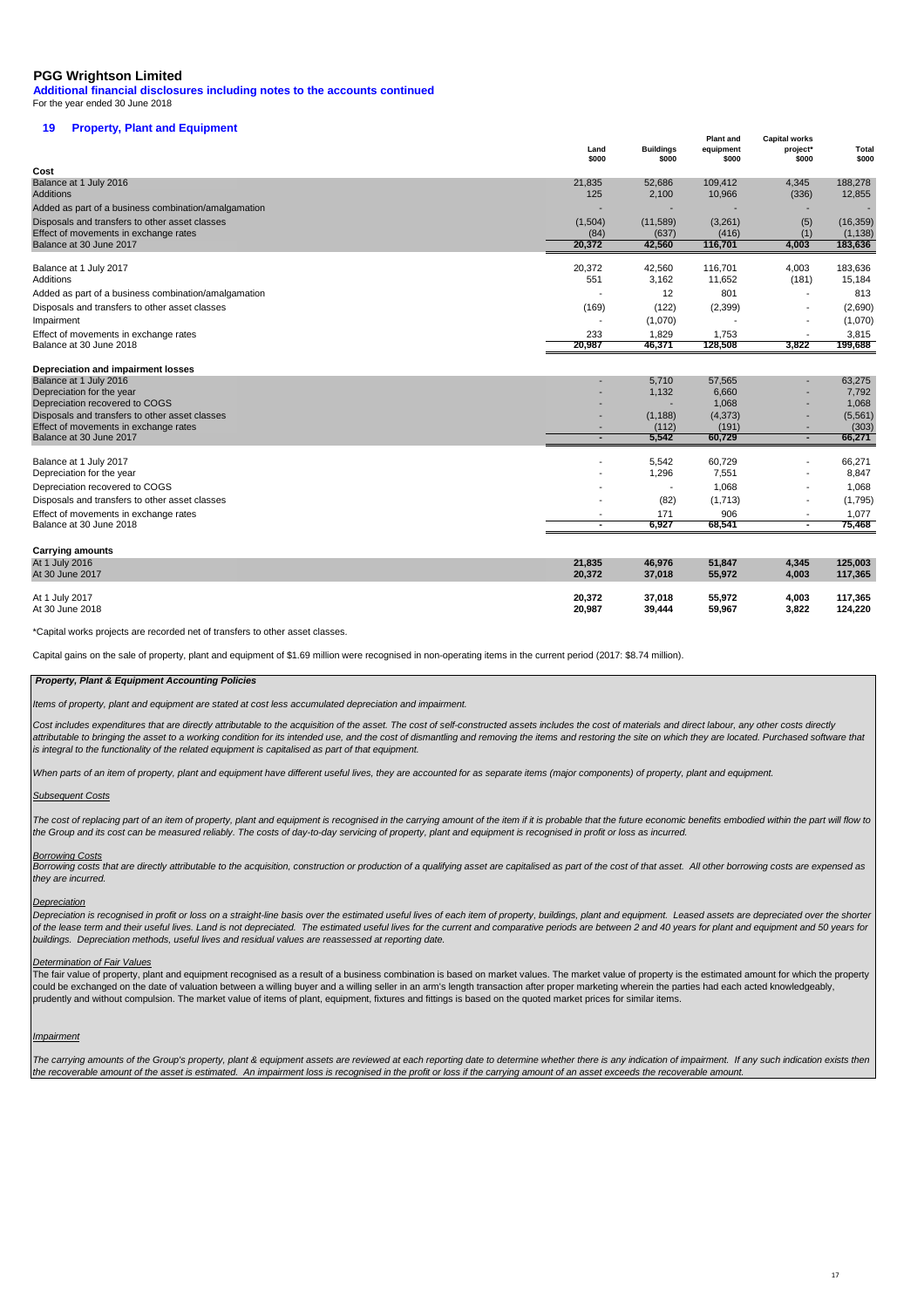**Additional financial disclosures including notes to the accounts continued** For the year ended 30 June 2018

| 147,134<br>132,668<br>Trade creditors<br>Trade payables due to related parties<br>4,822<br>5,002<br>1,177<br>1,318<br>Loyalty reward programme<br>Deposits received in advance<br>3,196<br>3,589<br>Accruals and other liabilities<br>81,725<br>87,676<br>Employee entitlements<br>31,163<br>22,946<br>253,199<br>269,217<br>267,096<br>248,290<br>Payable within 12 months<br>Payable beyond 12 months<br>2,121<br>4,909<br>269,217<br>253,199 | <b>Trade and Other Payables</b><br><b>20</b> | 2018<br>\$000 | 2017<br>\$000 |
|-------------------------------------------------------------------------------------------------------------------------------------------------------------------------------------------------------------------------------------------------------------------------------------------------------------------------------------------------------------------------------------------------------------------------------------------------|----------------------------------------------|---------------|---------------|
|                                                                                                                                                                                                                                                                                                                                                                                                                                                 |                                              |               |               |
|                                                                                                                                                                                                                                                                                                                                                                                                                                                 |                                              |               |               |
|                                                                                                                                                                                                                                                                                                                                                                                                                                                 |                                              |               |               |
|                                                                                                                                                                                                                                                                                                                                                                                                                                                 |                                              |               |               |
|                                                                                                                                                                                                                                                                                                                                                                                                                                                 |                                              |               |               |
|                                                                                                                                                                                                                                                                                                                                                                                                                                                 |                                              |               |               |
|                                                                                                                                                                                                                                                                                                                                                                                                                                                 |                                              |               |               |
|                                                                                                                                                                                                                                                                                                                                                                                                                                                 |                                              |               |               |
|                                                                                                                                                                                                                                                                                                                                                                                                                                                 |                                              |               |               |
|                                                                                                                                                                                                                                                                                                                                                                                                                                                 |                                              |               |               |
|                                                                                                                                                                                                                                                                                                                                                                                                                                                 |                                              |               |               |

#### **Holidays Act 2003 - Remediation Costs**

During the period the Group recognised an \$8.06 million provision for remediation costs of historical liabilities under the Holidays Act 2003. The Group has engaged the services of an external advisor and a law firm to assist in determining the level of provision. Work on determining the final liability is not yet complete. The provision is included within Employee entitlements above and represents<br>Management's best est

| <b>Defined Benefit Asset / Liability</b><br>21 | 2018<br>\$000 | 2017<br>\$000 |
|------------------------------------------------|---------------|---------------|
| Present value of funded obligations            | (66, 814)     | (71, 106)     |
| Fair value of plan assets                      | 59.092        | 58.835        |
| Net defined benefit asset / (liability)        | (7.722)       | (12, 271)     |
| ESCT on committed contributions - short-term   | (905)         | (942)         |
| ESCT on committed contributions - long-term    | (1, 947)      | (2,614)       |
| Total defined benefit asset / (liability)      | (10, 574)     | (15, 827)     |

The Group makes contributions to the PGG Wrightson Employee Benefits Plan, a defined benefit plan that provides a range of superannuation and insurance benefits for employees and former employees. The defined benefit plan is not open to new members. The plan's retired employees are entitled to receive an annual pension payment payable on their life and in some cases on the life of a surviving spouse.

| Group / Company |  |  |
|-----------------|--|--|
| .               |  |  |

| Plan assets consist of: | 2018 | 2017 |
|-------------------------|------|------|
| Equities                | 59%  | 64%  |
| Fixed interest          | 31%  | 28%  |
| Cash                    | 10%  | 8%   |
|                         | 100% | 100% |
|                         |      |      |

Plan assets included exposure to the Company's ordinary shares of Nil (2017: Nil).

#### **Actuarial Assumptions:**

| Principal actuarial assumptions at the reporting date (expressed as weighted averages): | 2017<br>2018 |
|-----------------------------------------------------------------------------------------|--------------|
| 2.85%<br>Discount rate used (10 year New Zealand Government Bond rate)                  | 2.97%        |
| 2.00%<br>Inflation                                                                      | 2.00%        |
| 3.00%<br>Future salary increases                                                        | 3.00%        |
| 2.00%<br>Future pension increases                                                       | 2.00%        |

Assumptions regarding future mortality are based on published statistics and mortality tables. The current longevities underlying the values of the defined benefit obligation at the reporting date were as follows:

| Longevity at age 65 for current pensioners      | 2018 | 2017 |
|-------------------------------------------------|------|------|
| Males                                           | 21   | 21   |
| Females                                         | 24   | 24   |
| Longevity at age 65 for current members aged 45 |      |      |
| Males                                           | 24   | 24   |
| Females                                         | 28   | 28   |

As at 30 June 2018 the weighted average duration of the defined benefit obligation was 8.7 years for the PGG Wrightson Employment Benefits Plan (2017: 8.5 years).

#### **Sensitivity analysis**

The sensitivity of the defined benefit obligation (DBO) to changes in the weighted principal assumption is: **2018** 2018 **2018** 2018

| Change in assumption                            |           | Impact on DBO<br>assumption<br>\$000 | Impact on DBO<br>with increase in with decrease in<br>assumption<br>\$000 | Impact on DBO Impact on DBO<br>with increase in<br>assumption<br>\$000 | with decrease<br>in assumption<br>\$000 |
|-------------------------------------------------|-----------|--------------------------------------|---------------------------------------------------------------------------|------------------------------------------------------------------------|-----------------------------------------|
| Discount rate (0.50% movement)                  |           | 1,403                                | (1,537)                                                                   | 1,635                                                                  | (1,778)                                 |
| Salary growth rate (0.50% movement)             |           | (200)                                | 200                                                                       | (284)                                                                  | 284                                     |
| Pension growth rate (0.25% movement)            |           | (601)                                | 601                                                                       | (711)                                                                  | 640                                     |
| Life expectancy (1 year movement)               |           | (1,470)                              | 1,470                                                                     | (1, 493)                                                               | 1,493                                   |
|                                                 | 2018      | 2017                                 | 2016                                                                      | 2015                                                                   | 2014                                    |
| <b>Historical information</b>                   | \$000     | \$000                                | \$000                                                                     | \$000                                                                  | \$000                                   |
| Present value of the defined benefit obligation | (66, 814) | (71, 106)                            | (73, 417)                                                                 | (72, 153)                                                              | (68, 330)                               |
| Fair value of plan assets                       | 59,092    | 58,835                               | 52,702                                                                    | 57,498                                                                 | 54,802                                  |
| (Deficit) / surplus in the plan                 | (7, 722)  | (12, 271)                            | (20, 715)                                                                 | (14, 655)                                                              | (13, 528)                               |

The Group expects to pay \$2.94 million in contributions to defined benefit plans in 2019 (2018: \$3.02 million). Member contributions are expected to be \$0.86 million (2018: \$0.92 million).

**2018**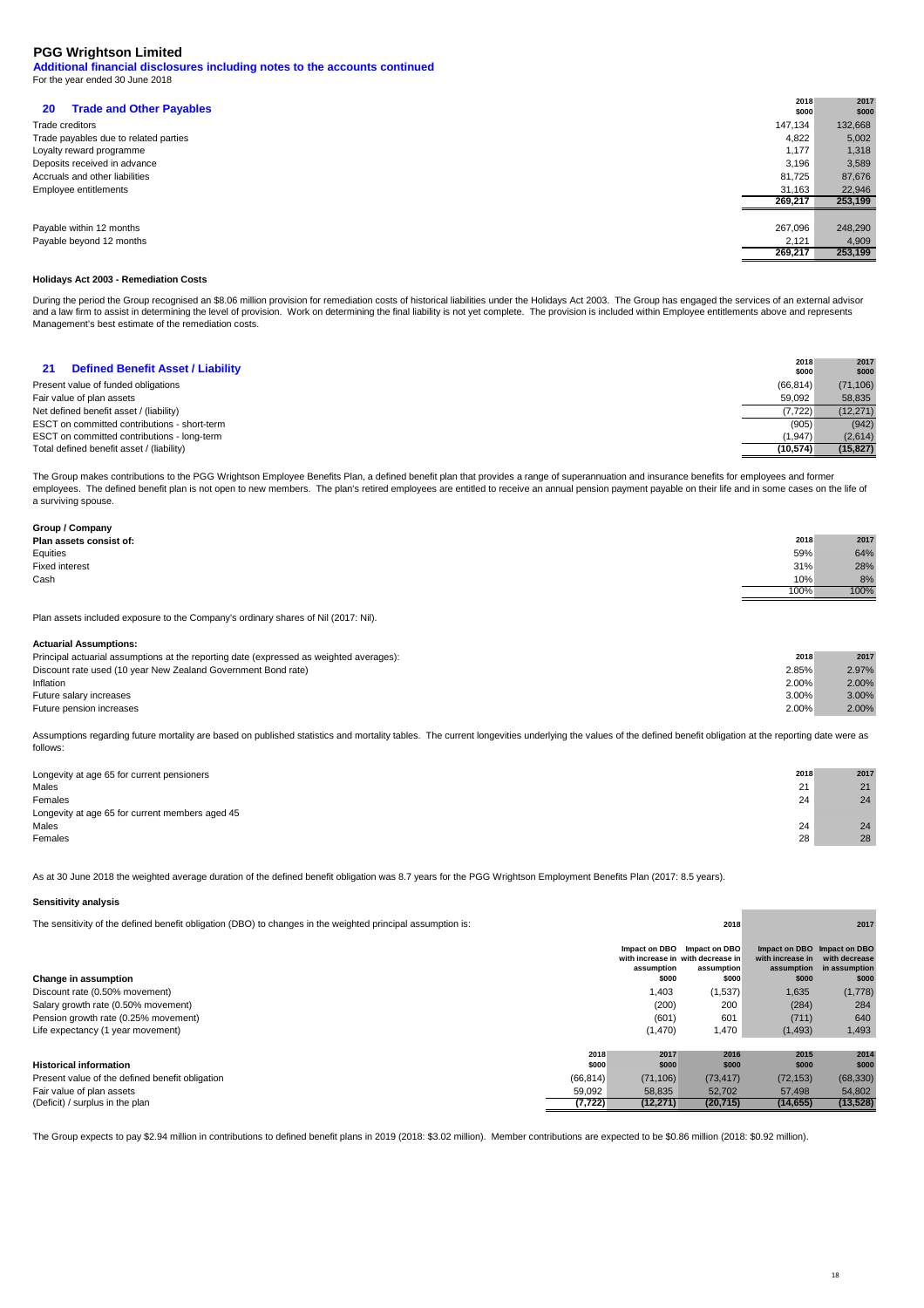**Additional financial disclosures including notes to the accounts continued** For the year ended 30 June 2018

## **21 Defined Benefit Asset / Liability (continued)**

|                                                                                 | 2018      | 2017      |
|---------------------------------------------------------------------------------|-----------|-----------|
| Movement in the liability for defined benefit obligations:                      | \$000     | \$000     |
| Liability for defined benefit obligations at 1 July                             | 71,106    | 73,417    |
| Benefits paid by the plan                                                       | (8,914)   | (6,010)   |
| Current service costs                                                           | 858       | 989       |
| Interest costs                                                                  | 2,010     | 1,579     |
| Member contributions                                                            | 1,170     | 1,199     |
| Actuarial (gains)/losses recognised in other comprehensive income arising from: |           |           |
| (Gains)/losses from change in financial assumptions                             | 510       | (2, 197)  |
| Experience (gains)/losses                                                       | 74        | 2,129     |
| Liability for defined benefit obligations at 30 June                            | 66,814    | 71,106    |
| Movement in plan assets:                                                        |           |           |
| Fair value of plan assets at 1 July                                             | 58,835    | 52,702    |
| Contributions paid into the plan                                                | 3,011     | 5,920     |
| Member contributions                                                            | 1,170     | 1,199     |
| Benefits paid by the plan                                                       | (8,914)   | (6,010)   |
| Current service costs                                                           |           |           |
| Interest costs                                                                  | 1,677     | 1,199     |
| Other Actuarial items recognised in other comprehensive income:                 |           |           |
| Expected return on plan assets                                                  | 3,313     | 3,825     |
| Fair value of plan assets at 30 June                                            | 59,092    | 58,835    |
| Expense recognised in profit or loss:                                           |           |           |
| Current service costs                                                           | 858       | 989       |
| Interest                                                                        | 333       | 380       |
|                                                                                 | 1,191     | 1,369     |
| Recognised in non operating items                                               | 142       | 649       |
| Recognised in Employee Benefit Expense                                          | 1,049     | 720       |
|                                                                                 | 1.191     | 1,369     |
| Movements recognised in equity:                                                 |           |           |
| Cumulative gains/(losses) at 1 July                                             | (34, 645) | (36, 397) |
| Net profit and loss impact from current period costs                            | (1, 191)  | (1, 369)  |
| Gains /(losses) recognised during the year                                      | 2,729     | 3,893     |
| <b>ESCT</b> provision                                                           | 17        | (772)     |
| Cumulative gains/(losses) at 30 June                                            | (33,090)  | (34, 645) |

#### **Employee Benefits Accounting Policies**

The Group's net obligation with respect to defined benefit pension plans is calculated by estimating the future benefit that employees have earned in return for their service in the current and prior periods. That benefit is discounted to determine its present value, and any unrecognised past service costs and the fair value of any plan assets is deducted. The discount rate is the yield at the reporting .<br>date on bonds that have maturity dates approximating the terms of the Group's obligations. The calculation is performed by a qualified actuary using the projected unit credit method. When the calculation results in a benefit to the Group, the recognised asset is limited to the lower of the net assets of the plan or the current value of the contributions holiday that is expected to be generated.<br>Actuarial gains

Short-term employee benefit obligations are measured on an undiscounted basis and expensed as the related service is provided. A provision is recognised for the amount of outstanding short-term benefits at each reporting date.

Provisions made with respect to employee benefits which are not expected to be settled within twelve months are measured as the present value of the estimated future cash outflows to be made by the Group with respect to services provided by employees up to reporting date.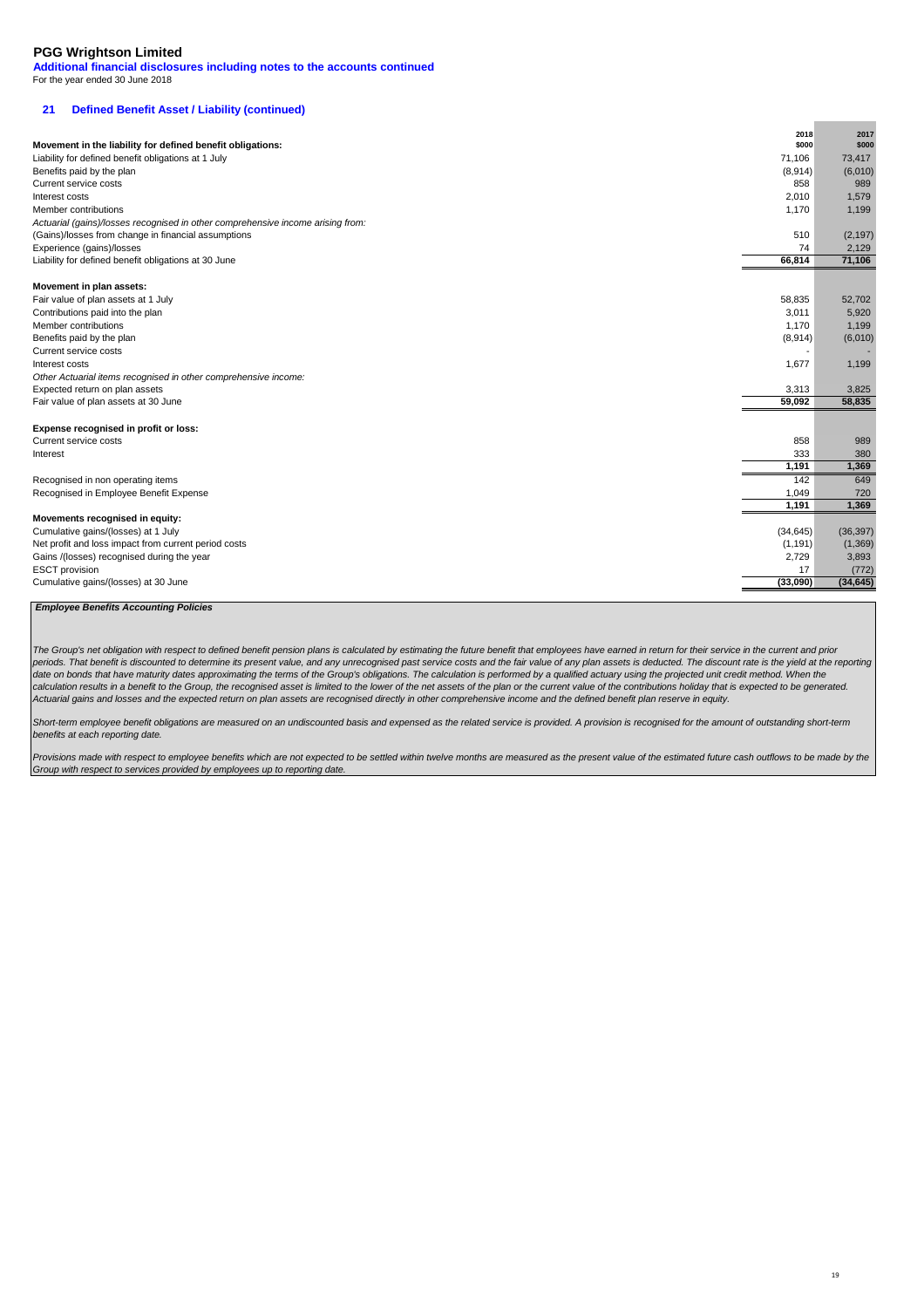**Additional financial disclosures including notes to the accounts continued** For the year ended 30 June 2018

#### **22 Financial Instruments**

The Group is committed to the management of risk to achieve sustainability of service, employment and profits, and therefore, takes on controlled amounts of risk when considered appropriate.

The primary risks are those of liquidity, market (foreign currency, price and interest rate), funding and credit risk.

The Board of Directors are responsible for the review and ratification of the Group's systems of risk management, internal compliance and control, code of conduct and legal compliance.

The Board maintains a formal set of delegated authorities (including policies for credit and treasury), that clearly define the responsibilities delegated to Management and those retained by the Board. The Board approves these delegated authorities and reviews them annually.

#### **Liquidity Risk**

-

-

Liquidity risk is the risk that the Group will encounter difficulties in raising funds at short notice to meet commitments associated with financial instruments. The Group monitors its liquidity daily, weekly<br>and monthly a that the Group has the ability to meet financial obligations as they fall due.

The objectives of the Group's funding and liquidity policy is to:

- Ensure all financial obligations are met when due;
- Provide adequate protection, even under crisis scenarios; and Achieve competitive funding within the limitations of liquidity requirements.

The Group manages this risk by forecasting daily cash requirements, forecasting future funding requirements and maintaining an adequate liquidity buffer.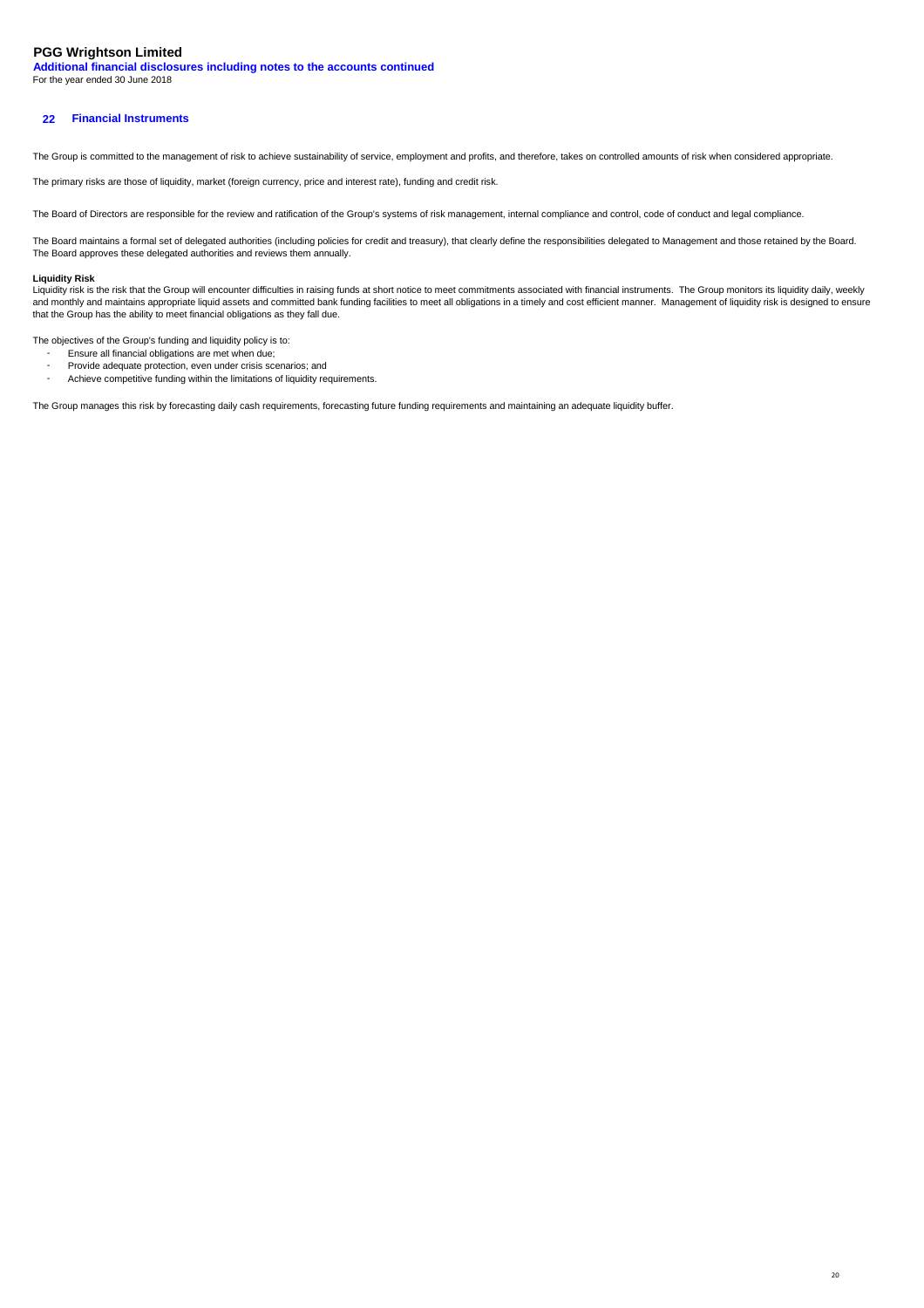**Additional financial disclosures including notes to the accounts continued** For the year ended 30 June 2018

#### **22 Financial Instruments (continued)**

#### **Market Risk**

Market risk is the potential for change in the value of balance sheet positions caused by a change in the value, volatility or relationship between market risks and prices. Market risk arises from the mismatch between assets and liabilities, both on and off balance sheet. Market risk includes price, foreign currency and interest rate risk which are explained as follows:

#### Foreign Currency Risk

The Group undertakes transactions denominated in foreign currencies and exposure to movements in foreign currency arises from these activities. It is the Group's policy to hedge foreign currency risks as they arise. In some circumstances foreign exchange options are used to hedge potential foreign exchange risk. The Group uses forward, spot foreign exchange contracts and foreign exchange options to manage these exposures.

The translation of independent foreign operations into the Group financial statements is not hedged, apart from the seasonal working capital exposure to PGG Wrightson Seeds (Australia) Pty Limited which is hedged with foreign exchange contracts.

#### Interest Rate Risk

Interest rate risk is the risk that the value of financial instruments and the interest margin will fluctuate as a result of changes in market interest rates. The risk is that financial assets may be repriced at a different time and / or by a different amount than financial liabilities.

This risk is managed by operating within approved policy limits using an interest rate duration approach.

Floating rate borrowings are used for general funding activities. Interest rate swaps, interest rate options and forward rate agreements are used to hedge the floating rate exposure as deemed appropriate. The Group had \$78.0 million of interest rate derivatives at balance date (2017: \$93.0 million).

#### **Funding Risk**

Funding risk is the risk of over-reliance on a funding source to the extent that a change in that funding source could increase overall funding costs or cause difficulty in raising funds. The Group has a policy of funding diversification. The funding policy augments the Group's liquidity policy with it's aim to ensure the Group has a stable diversified funding base without over-reliance on any one market sector.

#### **Credit Risk**

- Credit risk is the potential for loss that could occur as a result of a counterparty failing to discharge its obligations. This may be due to drought, bio-security issues or volatility in commodity prices. Management formally reports on all aspects of key risks to the Audit Committee at least two times each year. In addition, the following management committees review and manage key risks: The Senior Management Team meets regularly to consider new and emerging risks, reviews actions required to manage and mitigate key risks, and monitors progress.

- The Group has a Credit Committee, comprising of management appointees, which meets regularly as required to review credit risk, new loans and provisioning.

#### **Capital Management**

The capital of the Group consists of share capital, reserves, and retained earnings.

The policy of the Group is to maintain a strong capital base so as to maintain investor, creditor and market confidence while providing the ability to develop future business initiatives. In addition, external funding arrangements currently limit the Group's ability to pay dividends due to debt ratio requirements. This policy is reviewed regularly by the Board and has not been changed during the period.

#### **Sensitivity Analysis**

The Treasury policy of the Group effectively insulates earnings from the effect of short-term fluctuations in either foreign exchange or interest rates. Over the longer term however, permanent changes in foreign exchange or interest rates will have an impact on profit.

The sensitivity of net profit after tax for the period to 30 June 2018, and shareholders equity at that date, to reasonably possible changes in conditions is as follows:

|                                | Interest rates increase by 1% |          | Interest rates decrease by 1% |       |  |
|--------------------------------|-------------------------------|----------|-------------------------------|-------|--|
|                                | 2018                          | 2017     | 2018                          | 2017  |  |
|                                | \$000                         | \$000    | \$000                         | \$000 |  |
| Impact on net profit after tax | (1.614)                       | (1, 418) | 1,610                         | 1.421 |  |
| Members' equity                | (1,614)                       | (1.418)  | 1,610                         | 1.421 |  |

The stress test uses the existing balance sheet interest rate mismatch against the cumulative mismatch between repricing assets and liabilities out from one to five years. Other market risks such as pricing and foreign exchange are not considered likely to lead to material change over the next reporting period. For this reason sensitivity analysis of these market risks is not included.

#### **Quantitative disclosures**

#### **(a) Liquidity Risk - Contractual Maturity Analysis**

The following tables analyse the Group's financial assets and financial liabilities into relevant maturity groupings based on the remaining period at the balance sheet date to the contractual maturity date (reported on an undiscounted basis). History demonstrates that such accounts provide a stable source of long term funding for the Group.

| 2018                             | Within 12<br>months |         | 1 to 5 years Beyond 5 years | <b>Contractual cash</b><br>flow | <b>Balance Sheet</b> |
|----------------------------------|---------------------|---------|-----------------------------|---------------------------------|----------------------|
| Liabilities                      |                     |         |                             |                                 |                      |
| Debt                             | 41.041              | 163,231 | $\overline{\phantom{a}}$    | 204.272                         | 180,011              |
| Derivative financial instruments | 3,645               | 966     |                             | 4,611                           | 4,611                |
| Trade and other payables         | 151,956             |         | $\overline{\phantom{a}}$    | 151,956                         | 151,956              |
|                                  | 196,642             | 164,197 |                             | 360,839                         | 336,578              |
| 2017                             |                     |         |                             |                                 |                      |
| Liabilities                      |                     |         |                             |                                 |                      |
| Debt                             | 33,375              | 123,195 | 3,487                       | 160.057                         | 137,644              |
| Derivative financial instruments | 991                 | 661     | $\sim$                      | 1,652                           | 1,652                |
| Trade and other payables         | 137,670             |         | $\overline{\phantom{a}}$    | 137.670                         | 137,670              |
|                                  | 172,036             | 123,856 | 3,487                       | 299,379                         | 276,966              |

#### **(b) Liquidity Risk - Expected Maturity Analysis**

The expected cash flows of the Group's finance receivables equal their contractual cash flows.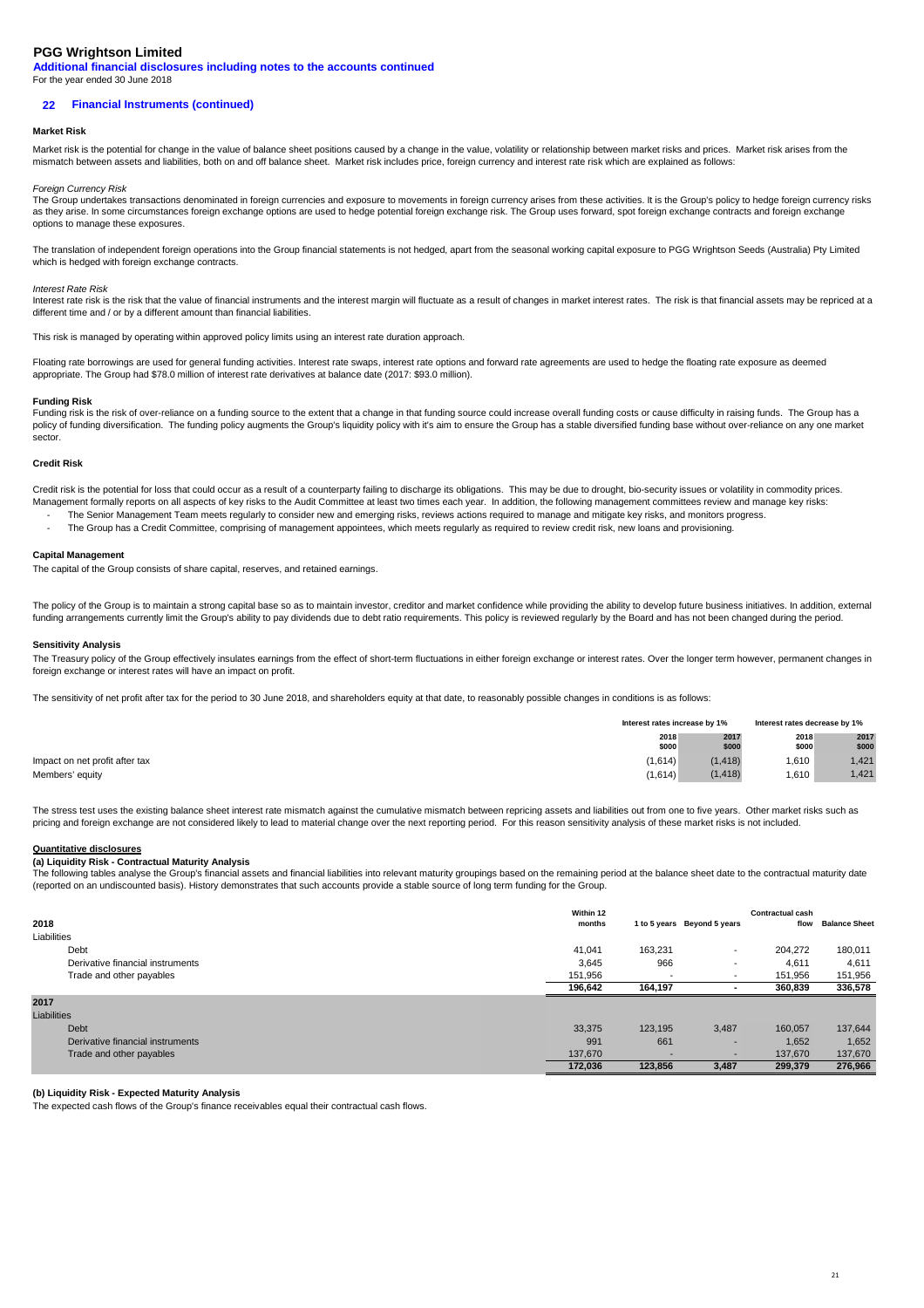**Additional financial disclosures including notes to the accounts continued** For the year ended 30 June 2018

# **22 Financial Instruments (continued) (c) Foreign Currency Exposure Risk**

The Group's exposure to foreign currency risk can be summarised as:

| 2018                            | <b>GBP</b><br><b>NZ\$000</b> | <b>USD</b><br><b>NZ\$000</b> | <b>AUD</b><br><b>NZ\$000</b> | Euro<br><b>NZ\$000</b>   |
|---------------------------------|------------------------------|------------------------------|------------------------------|--------------------------|
| Cash and cash equivalents       | 5                            | 19                           | 9                            | 19                       |
| Trade and other receivables     | 6,830                        | 50,406                       | 10,702                       | 55,627                   |
| Debt                            |                              | (5,908)                      |                              | $\overline{\phantom{a}}$ |
| Trade and other payables        | (119)                        | (5, 363)                     | (2,704)                      | (1, 565)                 |
| Net balance sheet position      | 6,716                        | 39,154                       | 8,007                        | 54,081                   |
| Forward exchange contracts      |                              |                              |                              |                          |
| Notional forward exchange cover | 6,711                        | 45,043                       | 7,998                        | 54,062                   |
| Net unhedged position           |                              | (5,889)                      |                              | 19                       |
| 2017                            |                              |                              |                              |                          |
| Cash and cash equivalents       | $\overline{2}$               | 4,819                        | 1,378                        | 17                       |
| Trade and other receivables     | 7,683                        | 39,114                       | 23,040                       | 44,837                   |
| Debt                            |                              | (41, 871)                    |                              |                          |
| Trade and other payables        | (141)                        | (9, 582)                     | (2,823)                      | (7, 285)                 |
| Net balance sheet position      | 7,544                        | (7,520)                      | 21,595                       | 37,569                   |
| Forward exchange contracts      |                              |                              |                              |                          |
| Notional forward exchange cover | 7,542                        | 29,562                       | 20,243                       | 37,556                   |
| Net unhedged position           |                              | (37,082)                     | 1,352                        | 13                       |

The net balance sheet positions for the Group in AUD and USD include cash, trade and other receivables, and trade and other payables for the Australian and South American domiciled subsidiary companies and are therefore not hedged.

**(d) Interest Rate Repricing Schedule** The following tables include the Group's liabilities at their carrying amounts, categorised by the earlier of contractual repricing or maturity dates.

| 2018                             | Within<br>12 months<br>\$000 | 1 to 2 years<br>\$000    | Over 2 years<br>\$000    | Non interest<br>bearing<br>\$000 | Total<br>\$000 |
|----------------------------------|------------------------------|--------------------------|--------------------------|----------------------------------|----------------|
| Liabilities                      |                              |                          |                          |                                  |                |
| Debt                             | 180,011                      | $\overline{\phantom{a}}$ |                          | $\overline{\phantom{a}}$         | 180,011        |
| Derivative financial instruments | (63,000)                     | 15,000                   | 48,000                   | 4,611                            | 4,611          |
| Trade and other payables         | $\overline{\phantom{a}}$     | $\overline{\phantom{a}}$ | $\overline{\phantom{0}}$ | 151,956                          | 151,956        |
|                                  | 117,011                      | 15,000                   | 48,000                   | 156,567                          | 336,578        |
| 2017                             |                              |                          |                          |                                  |                |
| <b>Liabilities</b>               |                              |                          |                          |                                  |                |
| Debt                             | 137,644                      |                          |                          | $\overline{\phantom{a}}$         | 137,644        |
| Derivative financial instruments | (78,000)                     | 15,000                   | 63,000                   | 1,652                            | 1,652          |
| Trade and other payables         | $\overline{\phantom{a}}$     |                          | $\overline{\phantom{a}}$ | 137,670                          | 137,670        |
|                                  | 59,644                       | 15,000                   | 63,000                   | 139,322                          | 276,966        |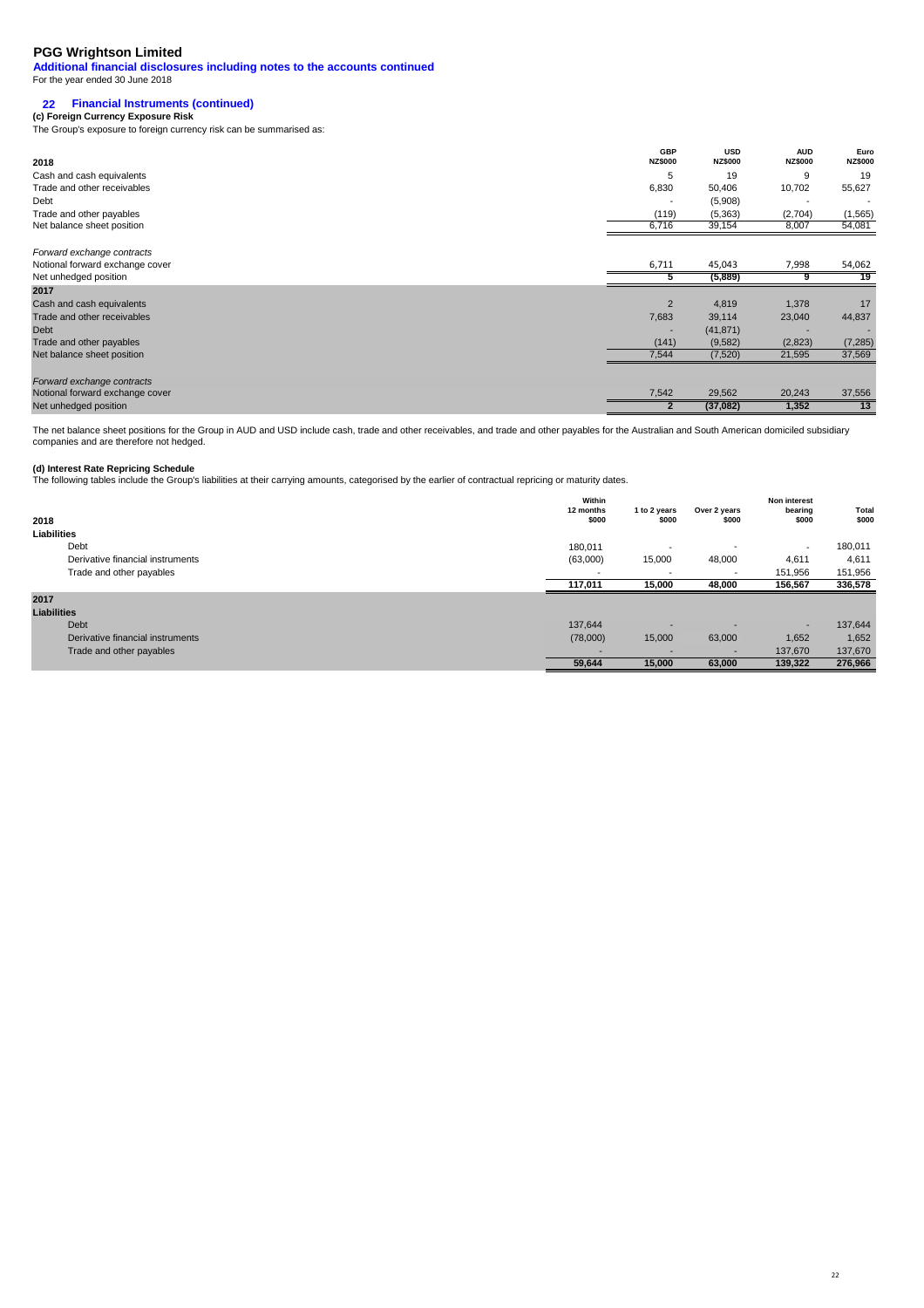**Additional financial disclosures including notes to the accounts continued**

## For the year ended 30 June 2018

## **22 Financial Instruments (continued)**

#### **(e) Accounting classifications and fair values**

The tables below set out the Group's classification of each class of financial assets and liabilities, and their fair values.

|                    |                                  | <b>Designated at</b><br>fair value<br>comprehensive<br>income | through other Designated at fair<br>profit and loss | value through Other amortised<br>cost | <b>Total carrying</b><br>amount | Fair value |
|--------------------|----------------------------------|---------------------------------------------------------------|-----------------------------------------------------|---------------------------------------|---------------------------------|------------|
| 2018               |                                  | \$000                                                         | \$000                                               | \$000                                 | \$000                           | \$000      |
| <b>Assets</b>      |                                  |                                                               |                                                     |                                       |                                 |            |
|                    | Cash and cash equivalents        | $\overline{\phantom{a}}$                                      |                                                     | 10,926                                | 10,926                          | 10,926     |
|                    | Derivative financial instruments |                                                               | 847                                                 |                                       | 847                             | 847        |
|                    | Trade and other receivables      |                                                               |                                                     | 232,202                               | 232,202                         | 232,202    |
|                    | Other investments                | 30                                                            | $\overline{\phantom{a}}$                            | 2,370                                 | 2,400                           | 2,400      |
|                    | Go livestock receivables         | $\overline{\phantom{a}}$                                      |                                                     | 39,419                                | 39,419                          | 39,419     |
|                    | Finance receivables              |                                                               |                                                     | 733                                   | 733                             | 733        |
|                    |                                  | 30                                                            | 847                                                 | 285,650                               | 286,527                         | 286,527    |
| Liabilities        |                                  |                                                               |                                                     |                                       |                                 |            |
|                    | Derivative financial instruments |                                                               | 4,611                                               | $\overline{\phantom{a}}$              | 4,611                           | 4,611      |
|                    | Trade and other payables         |                                                               | $\overline{\phantom{a}}$                            | 151,956                               | 151,956                         | 151,956    |
|                    | Debt                             |                                                               |                                                     | 180,011                               | 180,011                         | 180,011    |
|                    |                                  | $\blacksquare$                                                | 4.611                                               | 331,967                               | 336,578                         | 336,578    |
| 2017               |                                  |                                                               |                                                     |                                       |                                 |            |
| <b>Assets</b>      |                                  |                                                               |                                                     |                                       |                                 |            |
|                    | Cash and cash equivalents        |                                                               |                                                     | 9,403                                 | 9,403                           | 9,403      |
|                    | Derivative financial instruments | ٠                                                             | 3,955                                               |                                       | 3,955                           | 3,955      |
|                    | Trade and other receivables      |                                                               |                                                     | 205,752                               | 205,752                         | 205,752    |
|                    | Other investments                | 30                                                            | $\overline{\phantom{a}}$                            | 5,317                                 | 5,347                           | 5,347      |
|                    | Go livestock receivables         |                                                               | $\overline{\phantom{0}}$                            | 32,371                                | 32,371                          | 32,371     |
|                    | Finance receivables              |                                                               |                                                     |                                       |                                 |            |
|                    |                                  | 30                                                            | 3,955                                               | 252,843                               | 256,828                         | 256,828    |
| <b>Liabilities</b> |                                  |                                                               |                                                     |                                       |                                 |            |
|                    | Derivative financial instruments |                                                               | 1,652                                               |                                       | 1,652                           | 1,652      |
|                    | Trade and other payables         |                                                               | <b>.</b>                                            | 137,670                               | 137,670                         | 137,670    |
|                    | Debt                             |                                                               |                                                     | 137,644                               | 137,644                         | 137,644    |
|                    |                                  | ۰                                                             | 1,652                                               | 275,314                               | 276,966                         | 276,966    |

The Group's banking facilities are based on floating interest rates. Therefore the fair value of the banking facilities equals the carrying value.

#### **Fair value hierarchy**

The table below analyses financial instruments carried at fair value, by valuation method. The different levels have been defined as follows:

- Level 1: quoted prices (unadjusted) in active markets for identical assets or liabilities
- Level 2: inputs other than quoted prices included within Level 1 that are observable for the asset or liability, either directly (ie. as prices) or indirectly (ie. derived from prices)

- Level 3: inputs for the asset or liability that are not based on observable market data (unobservable inputs)

There have been no material movements between the fair value hierarchy during the year ended 30 June 2018.

| 2018               |                                  | Note | Level 1<br>\$000         | Level 2<br>\$000         | Level 3<br>\$000         | <b>Total</b><br>\$000 |
|--------------------|----------------------------------|------|--------------------------|--------------------------|--------------------------|-----------------------|
| <b>Assets</b>      | Derivative financial instruments |      | $\overline{\phantom{a}}$ | 847                      |                          | 847                   |
|                    | Other investments                | 17   | $\overline{\phantom{a}}$ | $\overline{\phantom{a}}$ | 30                       | 30                    |
|                    |                                  |      |                          | 847                      | 30                       | 877                   |
| Liabilities        |                                  |      |                          |                          |                          |                       |
|                    | Derivative financial instruments |      | $\overline{\phantom{a}}$ | 4,611                    |                          | 4,611                 |
|                    |                                  |      |                          | 4,611                    |                          | 4,611                 |
| 2017               |                                  |      |                          |                          |                          |                       |
| <b>Assets</b>      |                                  |      |                          |                          |                          |                       |
|                    | Derivative financial instruments |      | $\overline{\phantom{a}}$ | 3,955                    |                          | 3,955                 |
|                    | Other investments                | 17   | -                        |                          | 30                       | 30                    |
|                    |                                  |      |                          | 3,955                    | 30                       | 3,985                 |
| <b>Liabilities</b> |                                  |      |                          |                          |                          |                       |
|                    | Derivative financial instruments |      | $\overline{\phantom{a}}$ | 1,652                    | $\overline{\phantom{a}}$ | 1,652                 |
|                    |                                  |      |                          | 1,652                    |                          | 1,652                 |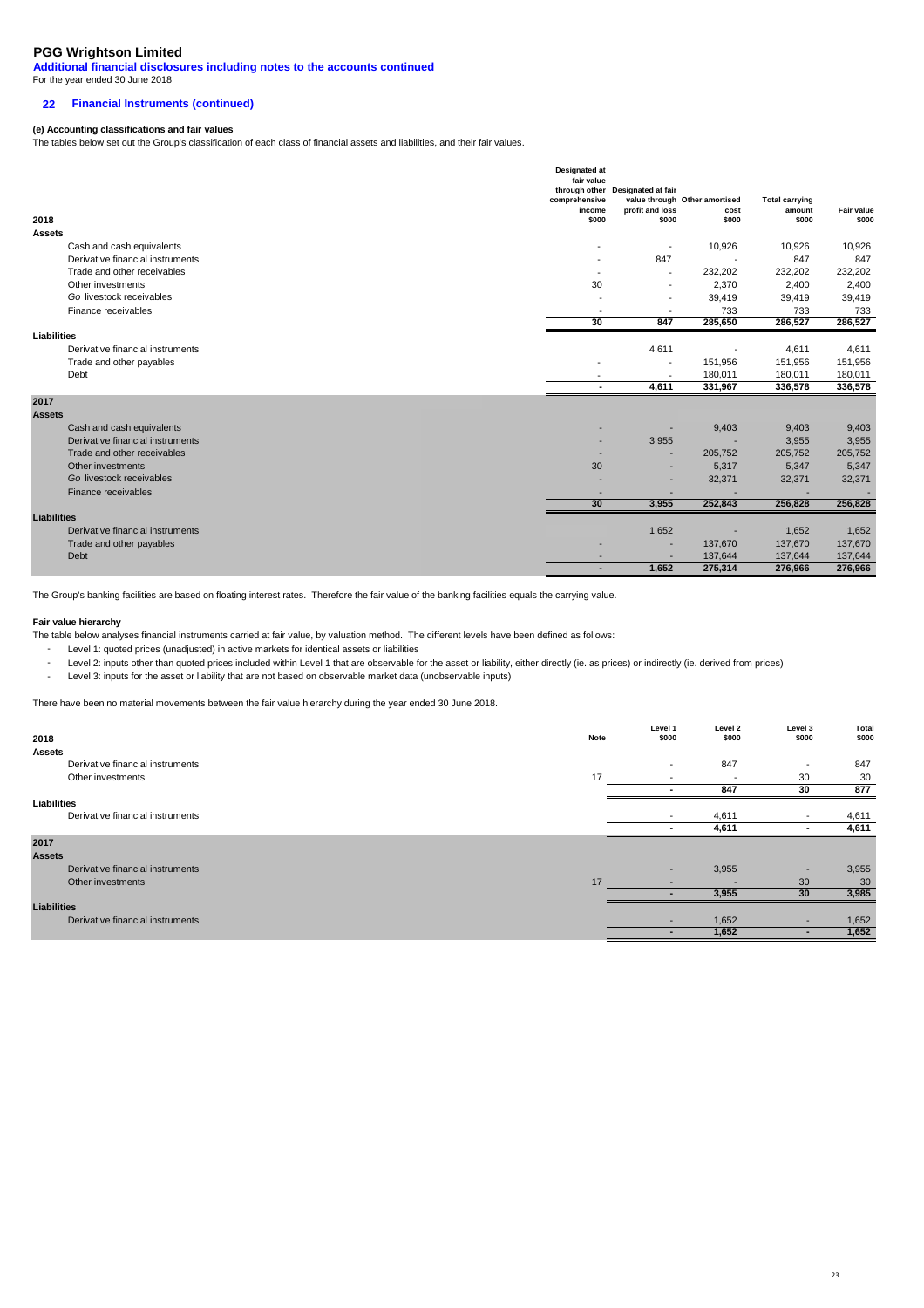**Additional financial disclosures including notes to the accounts continued**

## For the year ended 30 June 2018

#### **22 Financial Instruments (continued)**

#### **(f) Credit Risk**

The carrying amount of financial assets represents the Group's maximum credit exposure. The Group's maximum credit exposure to credit risk for receivables by geographic regions is as follows:

| Total trade and Go livestock receivables | 2018<br>\$000 | 2017<br>\$000 |
|------------------------------------------|---------------|---------------|
| New Zealand                              | 179,598       | 158,936       |
| Australia                                | 10.848        | 13,314        |
| South America                            | 80.410        | 65,873        |
|                                          | 270,856       | 238,123       |

#### **Concentrations of Credit Risk**

Financial instruments which potentially subject the Group to concentrations of credit risk principally consist of bank balances, advances, trade debtors, and forward foreign exchange contracts. The Group places its cash and short term investments with three major trading banks. Concentrations of credit risk with respect to advances are limited due to the large number of customers included in the Group's farming customer base in New Zealand.

#### **Financial Instruments Accounting Policies**

#### **(i) Non-derivative Financial Assets**

Non-derivative financial assets comprise investments in equity and debt securities, finance receivables, trade and other receivables, cash and cash equivalents and intercompany advances. The Group early adopted NZ IFRS 9 (2009) Financial Instruments from 1 January 2012. NZ IFRS 9 (2009) requires that an entity classifies its financial assets at either amortised cost or fair value depending on the entity's business model for managing the financial assets and the contractual cash flow characteristics of the financial assets. The Group early adopted IFRS 9 (2013) Financial Instruments from 1 January 2015. IFRS 9 (2013) provides amended general hedge accounting requirements.

The Group initially recognises financial assets on the trade date at which the Group becomes a party to the contractual provisions of the instrument

Financial assets are initially measured at fair value. If the financial asset is not subsequently measured at fair value through profit and loss, the initial investment includes transaction costs that are directly attributable to the asset's acquisition or origination. The Group subsequently measures financial assets at either fair value or amortised cost.

Financial assets measured at amortised cost

A financial asset is subsequently measured at amortised cost using the effective interest method and net of any impairment loss, if:

the asset is held within a business model with an objective to hold assets in order to collect contractual cash flows; and

the contractual terms of the financial asset give rise, on specified dates, to cash flows that are solely payments of principal and interest.

#### Financial assets measured at fair value

Financial assets other than those classified as financial assets measured at amortised cost are subsequently measured at fair value with all changes recognised in profit or loss.

However, for investments in equity instruments that are not held for trading, the Group may elect at initial recognition to present gains and losses through other comprehensive income. For instruments measured at fair value through other comprehensive income gains and losses are never reclassified to profit and loss and no impairments are recognised in profit and loss. Dividends earned from such investments are recognised in profit and loss unless the dividends clearly represent a repayment of part of the cost of investment.

#### Cash and cash equivalents

Cash and cash equivalents include cash on hand, deposits held at call with banks, other short term highly liquid investments with maturities of three months or less. Bank overdrafts that are repayable on demand and form an integral part of the Group's cash management are included as a component of cash and cash equivalents.

#### Trade and Other Receivables

Trade and other receivables are stated at their amortised cost less impairment losses.

#### **(ii) Non-derivative Financial Liabilities**

#### Interest-bearing Borrowings

Interest-bearing borrowings are classified as other financial liabilities and are initially recognised at fair value plus any directly attributable transaction costs. Subsequent to initial recognition, these liabilities are measured at amortised cost using the effective interest rate method.

**Trade and Other Payables** 

Trade and other payables are stated at cost.

#### **Determination of Fair Values**

#### Determination of Fair Values for Derivatives

The fair value of forward exchange contracts is based on broker quotes, if available. If broker quotes are not available, then fair value is estimated by discounting the difference between the contractual forward price and the current forward price at the reporting date for the residual maturity of the contract using a risk-free interest rate based on government bonds.

The fair value of interest rate swaps is based on broker quotes. These quotes are tested for reasonableness by discounting estimated future cash flows based on the terms and maturity of each contract using market interest rates for a similar instrument at the reporting date.

#### Determination of Fair Values for Non-derivative Financial Instruments

Fair value, which is determined for disclosure purposes, is calculated based on the present value of future principal and interest cash flows, discounted at the market rate of interest at the reporting date. For finance leases, the market rate of interest is determined by reference to similar lease agreements.

|                                                                 | 2018    | 2017    |
|-----------------------------------------------------------------|---------|---------|
| <b>Operating Leases</b><br>23                                   | \$000   | \$000   |
| Non-cancellable operating lease rentals are payable as follows: |         |         |
| Within one year                                                 | 26.869  | 25,376  |
| Between one and five years                                      | 68,281  | 56,981  |
| Beyond five years                                               | 42.976  | 33.332  |
|                                                                 | 138.126 | 115,689 |

The Group leases a fleet of vehicles for use by employees, agents and representatives. Leases are typically for a period of between four and six years.

The Group leases office and computer equipment. Leases are typically for a period of four years.

The Group also leases and subleases land and buildings from which it conducts operations. These leases range in length from one to fifteen years with various rights of renewal. Where surplus properties are unable to be exited, sublease revenue is obtained where possible on a short-term temporary basis. During the year ended 30 June 2018 sublease revenue totalling \$1.18 million (2017: \$1.20 million) was received.

**2017**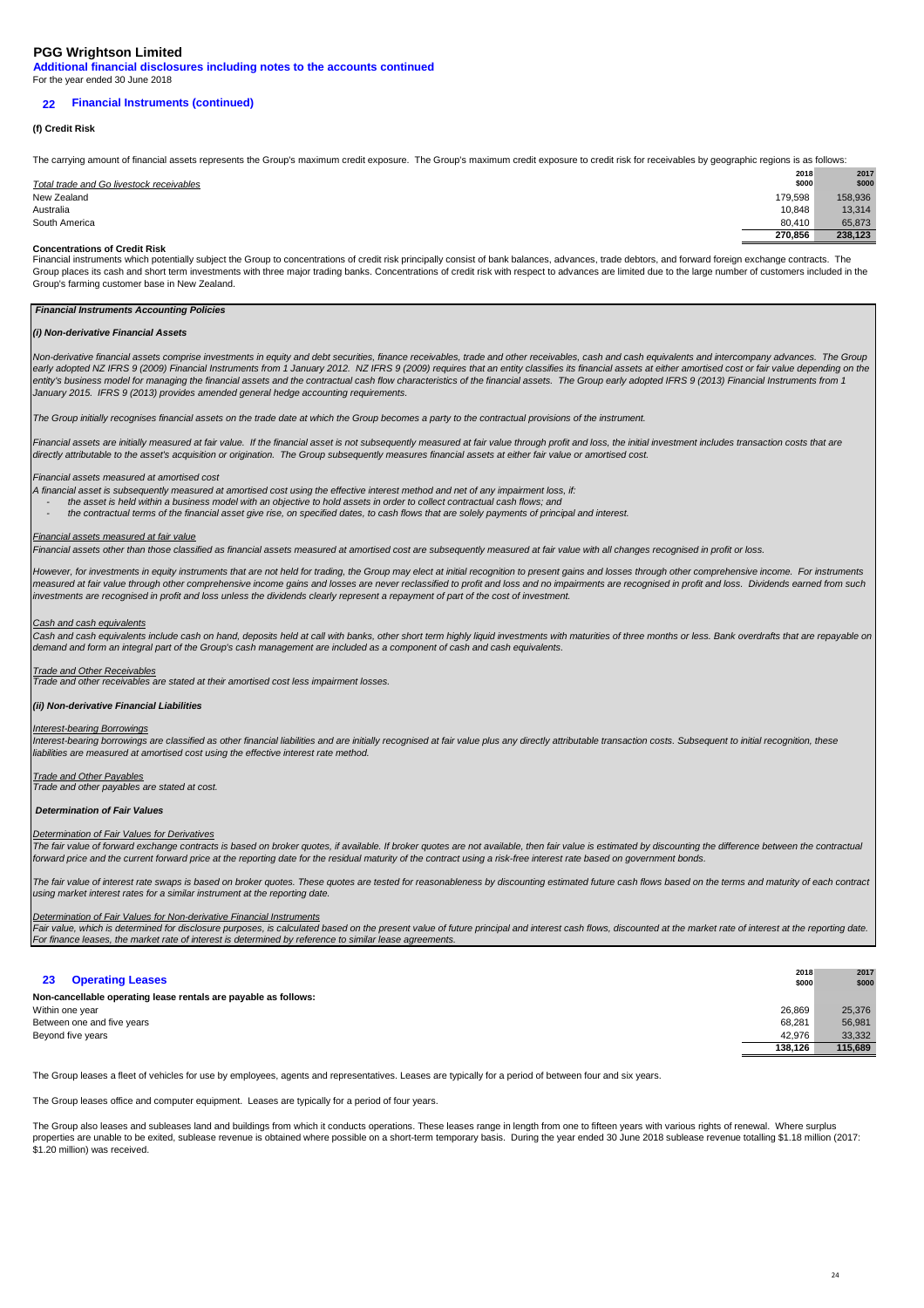**Additional financial disclosures including notes to the accounts continued** For the year ended 30 June 2018

#### **24 Seasonality of Operations**

The Group is subject to significant seasonal fluctuations. The Retail business is weighted towards the first half of the financial year as demand for New Zealand farming inputs are generally weighted towards the Spring season. Livestock and Seed and Grain activities are significantly weighted to the second half of the financial year. Seed and Grain revenues reflect the fact the Group operates in geographical zones that suit Autumn harvesting and sowing. New Zealand generally has Spring calving and lambing and so Livestock trading is weighted towards the second half of the financial year in order for farmers to maximize their incomes. Other business units have similar but less material cycles. The Group recognises that this seasonality is the nature of the industry and plans and manages its business accordingly.

| <b>Commitments</b>                          | Note | 2018<br>\$000 | 2017<br>\$000 |
|---------------------------------------------|------|---------------|---------------|
| There are commitments with respect to:      |      |               |               |
| Capital expenditure not provided for        |      | 2,463         | 1.432         |
| Investment in BioPacificVentures            | 17   | 51            | 51            |
| Contributions to Primary Growth Partnership |      | 277           | 867           |
|                                             |      | 2.791         | 2.350         |

#### **Primary Growth Partnership - Seed and Nutritional Technology Development**

The Group announced on 18 February 2013 that it had completed the contracting process for the Primary Growth Partnership (PGP) programme with the Ministry of Primary Industries. The PGP programme is a Seed and Nutritional Technology Development Programme that aims to deliver innovative forages for New Zealand farms. As a result of entering into the partnership the Group is committed to contributions to the partnership over the six year life of the programme which ends on 31 December 2018. The total commitment in respect of the programme is \$3.61 million (2017: total commitment of \$3.61 million). As at 30 June 2018 total contributions of \$3.33 million (2017: \$2.74 million) have been made to the programme.

#### **Forward purchase commitments**

The Group as part of its ordinary course of business enters into forward purchase agreements with seed and wool growers. These commitments extend for periods of up to 3 years. These commitments are at varying stage of execution, therefore there remains uncertainty associated with yield, quality and market price. The Group is unable to sufficiently quantify the value of these commitments.

#### **26 Contingent Liabilities**

|                                                   | 2018  | 2017  |
|---------------------------------------------------|-------|-------|
| There are contingent liabilities with respect to: | \$000 | \$000 |
| Guarantee                                         | 3,693 |       |
| PGG Wrightson Loyalty Reward Programme            | 102   | 140   |
|                                                   | 3.795 | 140   |

#### **Guarantees**

The guarantee is a standby letter of credit supporting external bank funding of the jointly controlled entity Fertimas S.A. Funding was previously provided by the respective joint venture partners. See Note 17.

#### **PGG Wrightson Loyalty Reward Programme**

A provision is retained for the expected level of points redemption from the PGG Wrightson Loyalty Reward Programme. A contingent liability of \$0.10 million represents the balance of live points that do not form part of the provision (2017: \$0.14 million).

Losses are not expected to arise from these contingent liabilities.

#### **27 Related Parties**

#### **Parent and ultimate controlling party**

The immediate parent of the Group is Agria (Singapore) Pte Ltd and the ultimate controlling party of the Group is Agria Corporation.

#### **Transactions with key management personnel**

| Key management personnel compensation comprised: | 2018<br>\$000 | 2017<br>\$000 |
|--------------------------------------------------|---------------|---------------|
| Short-term employee benefits                     | 6,079         | 7,924         |
| Post-employment benefits                         | 151           | 121           |
| <b>Termination benefits</b>                      |               |               |
|                                                  | 6,230         | 8,045         |
|                                                  |               |               |

Directors fees incurred during the year are disclosed in Note 4 Other Operating Expenses.

#### Other Transactions with Key Management Personnel

Several Directors, Senior Executives or their related parties, hold positions in other entities that result in them having control or significant influence over the financial or operating policies of these entities. A number of these entities transacted with the Group during the reporting period. The terms and conditions of these transactions with Key Management Personnel and their related parties were no more favourable than those available, or which might reasonably be expected to be available, on similar transactions to non-Key Management Personnel related entities on an arm's length basis.

The aggregate value of transactions and outstanding balances relating to Directors, Senior Executives and entities over which they have control or significant influence were as follows:

| Key Management Personnel/Director       | Transaction                                                                | <b>Transaction</b><br>Value<br>2018<br>\$000 | <b>Balance</b><br>Outstanding<br>2018<br>\$000 | <b>Transaction</b><br>Value<br>2017<br>\$000 | <b>Balance</b><br>Outstanding<br>2017<br>\$000 |
|-----------------------------------------|----------------------------------------------------------------------------|----------------------------------------------|------------------------------------------------|----------------------------------------------|------------------------------------------------|
| John Nichol                             | Purchase of retail goods                                                   |                                              |                                                |                                              |                                                |
| <b>Trevor Burt</b>                      | Purchase of retail goods and livestock transactions                        | 184                                          | -                                              | 106                                          |                                                |
| Mark Dewdney (resigned 31 October 2017) | Purchase of retail goods and livestock transactions                        | 416                                          |                                                | 543                                          | 20                                             |
| David Green                             | Purchase of retail goods and rental receipts                               | 87                                           |                                                | 104                                          |                                                |
| Stephen Guerin                          | Purchase of retail goods and livestock transactions                        |                                              |                                                | 16                                           |                                                |
| John McKenzie                           | Purchase of retail goods, sale of seed under production contracts, sale of |                                              |                                                |                                              |                                                |
|                                         | wool, water services and livestock transactions                            | 3.345                                        | (593)                                          | 5.351                                        | (382)                                          |
| Peter Newbold                           | Purchase of retail goods                                                   | 35                                           | 3                                              | 25                                           |                                                |
| Cedric Bayly (retired 31 October 2017)  | Purchase of retail goods                                                   |                                              | $\overline{\phantom{a}}$                       |                                              |                                                |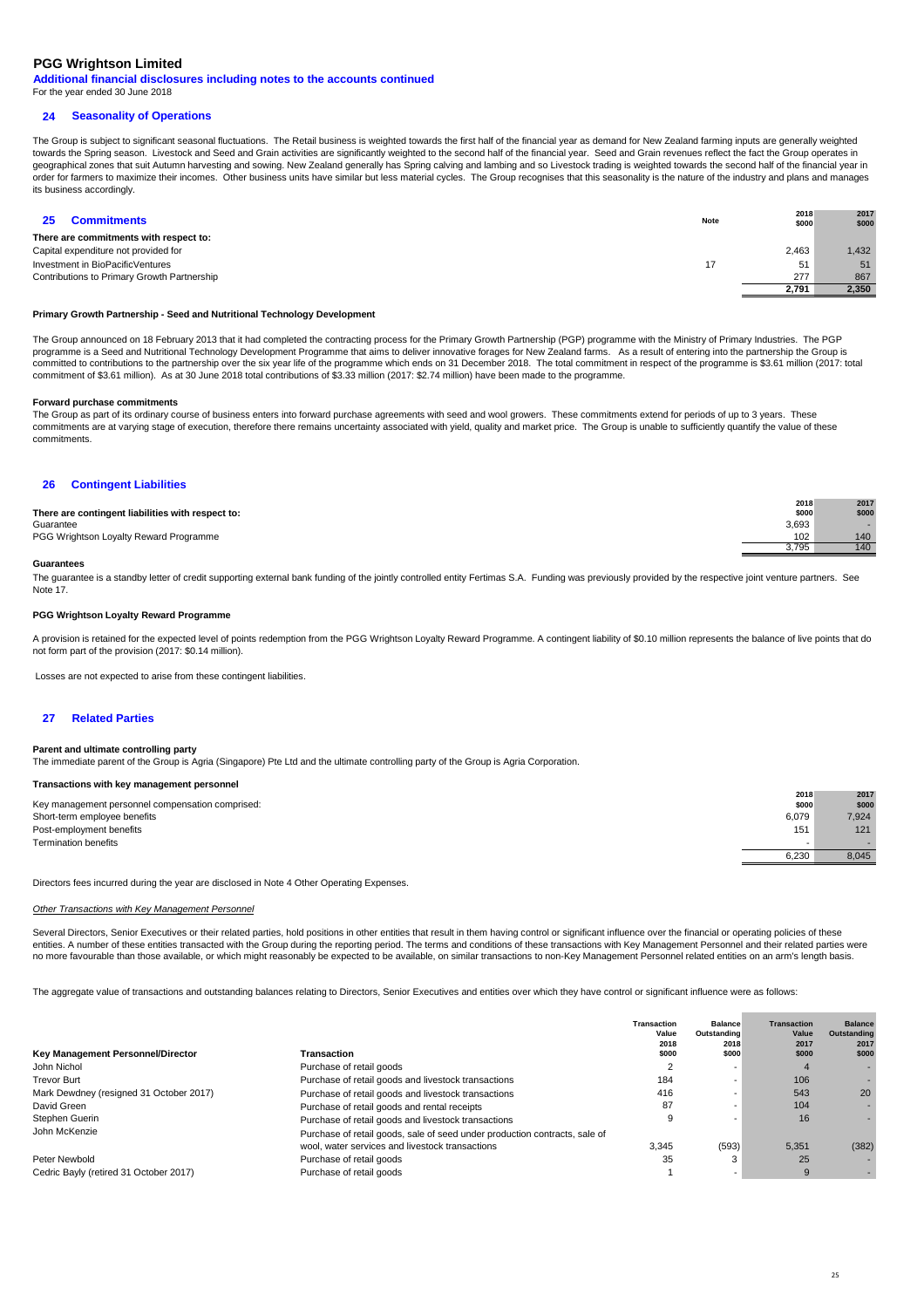**Additional financial disclosures including notes to the accounts continued** For the year ended 30 June 2018

#### **28 Reporting Entity**

PGG Wrightson Limited (the "Company") is a company domiciled in New Zealand, registered under the Companies Act 1993 and listed on the New Zealand Stock Exchange. The Company is an FMC<br>Entity in terms of the Financial Mark

Financial statements of PGG Wrightson Limited for the year ended 30 June 2018 comprise the Company and its subsidiaries (together referred to as the "Group") and the Group's interest in associates and jointly controlled entities. Financial statements have been prepared in accordance with the requirements of the Financial Markets Conduct Act 2013 and the Financial Reporting Act 2013.

The Group is primarily involved in the provision of goods and services within the agricultural sector.

#### **29 Basis of Preparation**

#### **Statement of Compliance**

The financial statements have been prepared in accordance with New Zealand Generally Accepted Accounting Practice ("NZ GAAP"). They comply with the New Zealand equivalents to International Financial Reporting Standards ("NZ IFRS") and other applicable Financial Reporting Standards as applicable for profit oriented entities. The financial statements comply with International Financial Reporting Standards as issued by the International Accounting Standards Board, as applicable for profit oriented entities.

These statements were approved by the Board of Directors on 13 August 2018.

#### **Basis of Measurement**

-

The financial statements have been prepared on the historical cost basis except for the following:

- derivative financial instruments are measured at fair value financial instruments at fair value through profit or loss are measured at fair value
- investments are measured at fair value
- biological assets are measured at fair value less point-of-sale costs
- assets classified as held for sale are measured at the lower of their carrying amount and fair value less cost to sell.

#### **Functional and Presentation Currency**

These financial statements are presented in New Zealand dollars (\$), which is the Group's functional currency. All financial information presented in New Zealand dollars has been rounded to the nearest thousand.

#### **Use of Estimates and Judgements**

The preparation of the consolidated financial statements in conformity with NZ IFRS requires management to make judgements, estimates and assumptions that affect the application of accounting policies and the reported amounts of assets, liabilities, income and expenses. Actual results may differ from these estimates and assumptions.

Estimates and assumptions are reviewed on an on-going basis. Revisions to accounting estimates are recognised in the period in which the estimate is revised and in any future periods affected.

Information about critical judgements in applying accounting policies that have the most significant effect on the amounts recognised in the consolidated financial statements is included in the following notes:

| Note | <b>Judgement</b>                                  |
|------|---------------------------------------------------|
| 5    | Carrying value of equity accounted investees      |
| 5    | Reassessment of earn-out provision                |
| 14   | Carrying value of trade and other receivables     |
| 15   | Valuation of seeds inventory                      |
| 20   | Assessment of Holidays Act 2003 remediation costs |

Certain comparative amounts have been reclassified to conform with the current period's presentation.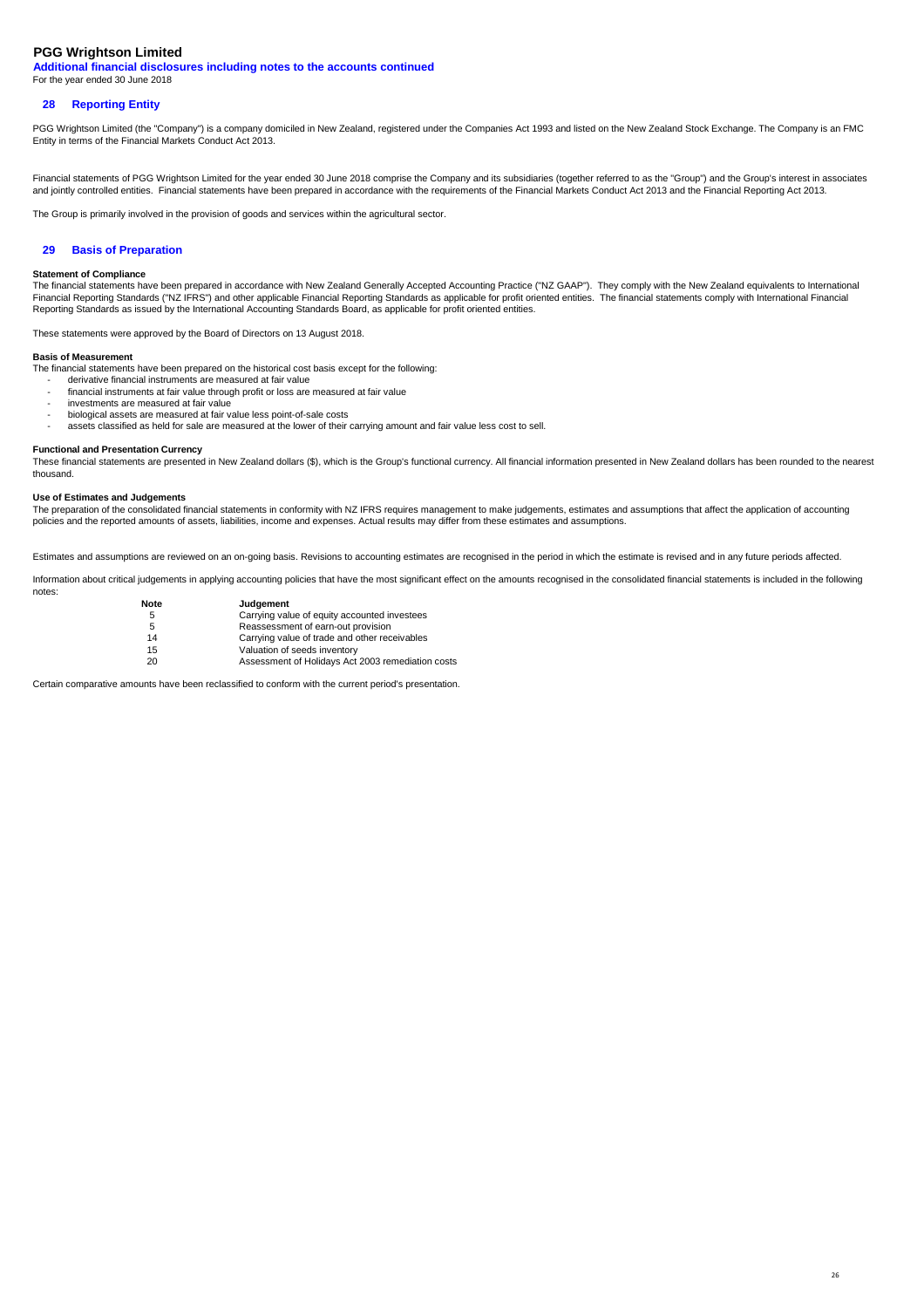**Additional financial disclosures including notes to the accounts continued** For the year ended 30 June 2018

#### **30 Other Significant Accounting Policies**

The accounting policies set out in these financial statements have been applied consistently to all periods presented in these consolidated financial statements, and have been applied consistently by Group entities.

#### **(a) Basis of Consolidation**

#### **Subsidiaries**

Subsidiaries are entities controlled by the Group. Control exists when the Group has the power to govern the financial and operating policies of an entity so as to obtain benefits from its activities. In assessing control, potential voting rights that presently are exercisable are taken into account. The financial statements of subsidiaries are included in the consolidated financial statements from the date that control commences until the date that control ceases.

*Transactions Eliminated on Consolidation*<br>Intra-group balances, and any unrealised income and expenses arising from intra-group transactions, are eliminated in preparing the consolidated financial statements. Unrealised g transactions with equity accounted investees are eliminated against the investment to the extent of the Group's interest in the investee. Unrealised losses are eliminated in the same way as unrealised gains, but only to the extent that there is no evidence of impairment.

#### **(b) Foreign Currencies**

#### Foreign Currency Transactions

Transactions in foreign currencies are translated to the respective functional currencies of the group entities at the exchange rates at the dates of the transactions. Monetary assets and liabilities denominated in foreign currencies at the reporting date are retranslated to the functional currency at that date. The foreign currency gain or loss on monetary items is the difference between amortised<br>cost in the function the end of the period.

Non-monetary assets and liabilities denominated in foreign currencies that are measured at fair value are retranslated to the functional currency at the exchange rate at the date that fair value was determined. Foreign currency differences arising on retranslation are recognised in profit or loss.

Foreign Operations<br>The assets and liabilities of foreign operations, including goodwill and fair value adjustments arising on acquisition, are translated to New Zealand dollars at the exchange rates at the reporting date. income and expenses of foreign operations are translated to New Zealand dollars at exchange rates at the date of the transactions.

Foreign currency differences are recognised in other comprehensive income and the Foreign Currency Translation Reserve ("FCTR"). When a foreign operation is disposed of, in part or in full, the relevant amount in the FCTR is transferred to profit or loss.

#### **(c) Impairment**

The carrying value of the Group's assets are reviewed at each reporting date to determine whether there is any objective evidence of impairment. An impairment loss is recognised whenever the carrying amount exceeds its recoverable amount. Impairment losses directly reduce the carrying value of assets and are recognised in profit or loss unless the asset is carried at a revalued amount in accordance with another standard.

#### Impairment of Equity Instruments

The Group assesses at each reporting date whether there is objective evidence that a financial asset or group of assets is impaired. In the case of equity instruments that are not held for trading, the Group may elect to present gains and losses through other comprehensive income. If no election is made fair value gains and losses are recognised in profit or loss.

The recoverable amount of the Group's investments in held-to-maturity debt instruments and receivables carried at amortised cost is calculated as the present value of estimated future cash flows, discounted at the original effective interest rate (i.e. the effective interest rate computed at initial recognition of these financial assets). Receivables with short duration are not discounted.

Impairment losses on an individual basis are determined by an evaluation of the exposures on an instrument by instrument basis. All individual instruments that are considered significant are subject to this approach.

All known losses are expensed in the period in which it becomes apparent that the receivables are not collectable.

#### Non-financial Assets

The carrying amounts of the Group's non-financial assets, other than biological assets, inventories and deferred tax assets are reviewed at each reporting date to determine whether there is any indication of impairment. If any such indication exists then the recoverable amount of the asset is estimated.

An impairment loss is recognised if the carrying amount of an asset or the cash-generating unit to which it relates, exceeds the recoverable amount. A cash-generating unit is the smallest identifiable asset group that generates cash flows that are largely independent from other assets and groups. Impairment losses are recognised in profit or loss.

The recoverable amount of an asset or cash-generating unit is the greater of its value in use and its fair value less costs to sell. In assessing value in use, the estimated future cash flows are discounted to their present value using a pre-tax discount rate that reflects current market assessments of the time value of money and the risks specific to the asset or unit.

In determining the fair value using value in use, regard is given to external market evidence.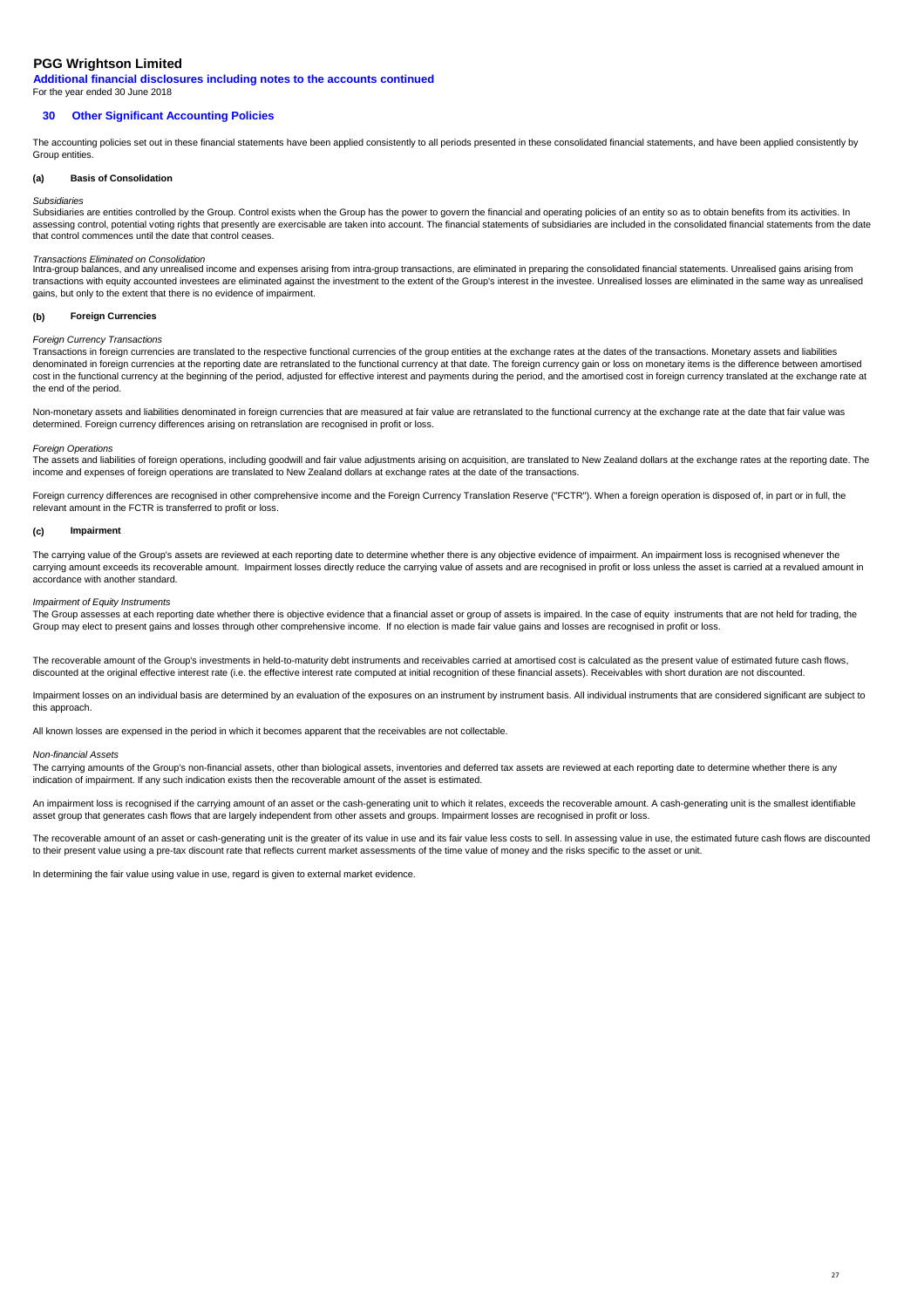**Additional financial disclosures including notes to the accounts continued** For the year ended 30 June 2018

#### **30 Other Significant Accounting Policies (continued)**

#### **(d) Determination of Fair Values**

A number of the Group's accounting policies and disclosures require the determination of fair value, for both financial and non-financial assets and liabilities. Fair values have been determined for measurement and/or disclosure purposes based on the methods outlined in the respective notes for the assets and liabilities. Where applicable, further information about the assumptions made is disclosed in the notes specific to that asset or liability.

#### **(e ) Intangible Assets**

#### Research and Development

The principal research and development activities are in the development of systems, processes and new seed cultivars.

Research expenditure on the development of new systems and processes is recognised in profit or loss as incurred. Development activities involve a plan or design for the production of new or substantially improved products and processes. Development expenditure is capitalised only if development costs can be measured reliably, the product or process is technically and commercially feasible, future economic benefits are probable, and the Group intends to and has sufficient resources to complete development and to use or sell the asset. The expenditure capitalised includes the cost of materials, direct labour and overhead costs that are directly attributable to preparing the asset for its intended use. Other development expenditure is recognised in profit or loss when incurred.

Capitalised development expenditure is measured at cost less accumulated amortisation and accumulated impairment losses.

Research and development expenditure on the development of new seed cultivars is recognised in profit or loss as incurred. Development costs of seed cultivars are substantially indistinguishable from the cultivar research costs.

#### **(f) Statement of Cash Flows**

-

The statement of cash flows has been prepared using the direct approach modified by the netting of certain items as disclosed below.

Deposits received less withdrawals are netted as the cash flows are received and disbursed on behalf of customers and reflect the activities of the customers rather than those of the Group.

#### **(g) Disclosure of non-GAAP financial information**

Non-GAAP reporting measures have been presented in the Statement of Profit or Loss or referenced to in the notes to the financial statements. The following non-GAAP measures are relevant to the understanding of the Group financial performance:

- - EBITDA (a non-GAAP measure) represents earnings before net interest and finance costs, income tax, depreciation, amortisation and the results from discontinued operations. Operating EBITDA (a non-GAAP measure) represents earnings before net interest and finance costs, income tax, depreciation, amortisation, results from discontinued operations, fair value adjustments and non-operating items.

The PGW Board and management consider the Operating EBITDA measure to promote a more meaningful communication of financial information. This measure is also the required information for certain stakeholders and for internal management reporting and review.

#### **(h) Standards and Interpretations That Have Been Issued or Amended But Are Not Yet Effective**

A number of new standards and interpretations are not yet effective for the year ended 30 June 2018 and have not been applied in preparing these consolidated financial statements. These standards are:

- IFRS 9 (2014) Financial Instruments has been issued. The final component of IFRS 9 (2014) introduces a new expected credit loss model for calculating impairment. IFRS 9 (2014) is effective for annual periods beginning on or after 1 January 2018. The Group does not plan to adopt IFRS 9 (2014) early. Initial review has determined that this new standard will not have a significant financial impact on the Group's financial statements.
- IFRS 15 Revenue from Contracts with Customers has been issued. This standard introduced a new revenue recognition model for contracts with customers. The standard is effective for annual periods beginning on or after 1 January 2018. Initial review has determined that this new standard will not have a significant financial impact on the Group's financial statements. IFRS 16 Leases has been issued. This standard eliminates the classification of leases as either operating leases or finance leases. The standard uses a single lessee model which requires a lessee to recognise on the Statement of Financial Position assets and liabilities for all leases with a term of more than 12 months. The standard is effective for annual periods beginning on or
- after 1 January 2019. The Group does not plan to adopt IFRS 16 early. Initial review has determined that this new standard will likely have a significant financial impact on both the balance sheet and profit and loss given the extent of operating leases the Group is exposed to.
- A variety of minor improvements to standards have been made in order to clarify various treatments of specific transactions. These are not expected to have an impact on the Group's financial results.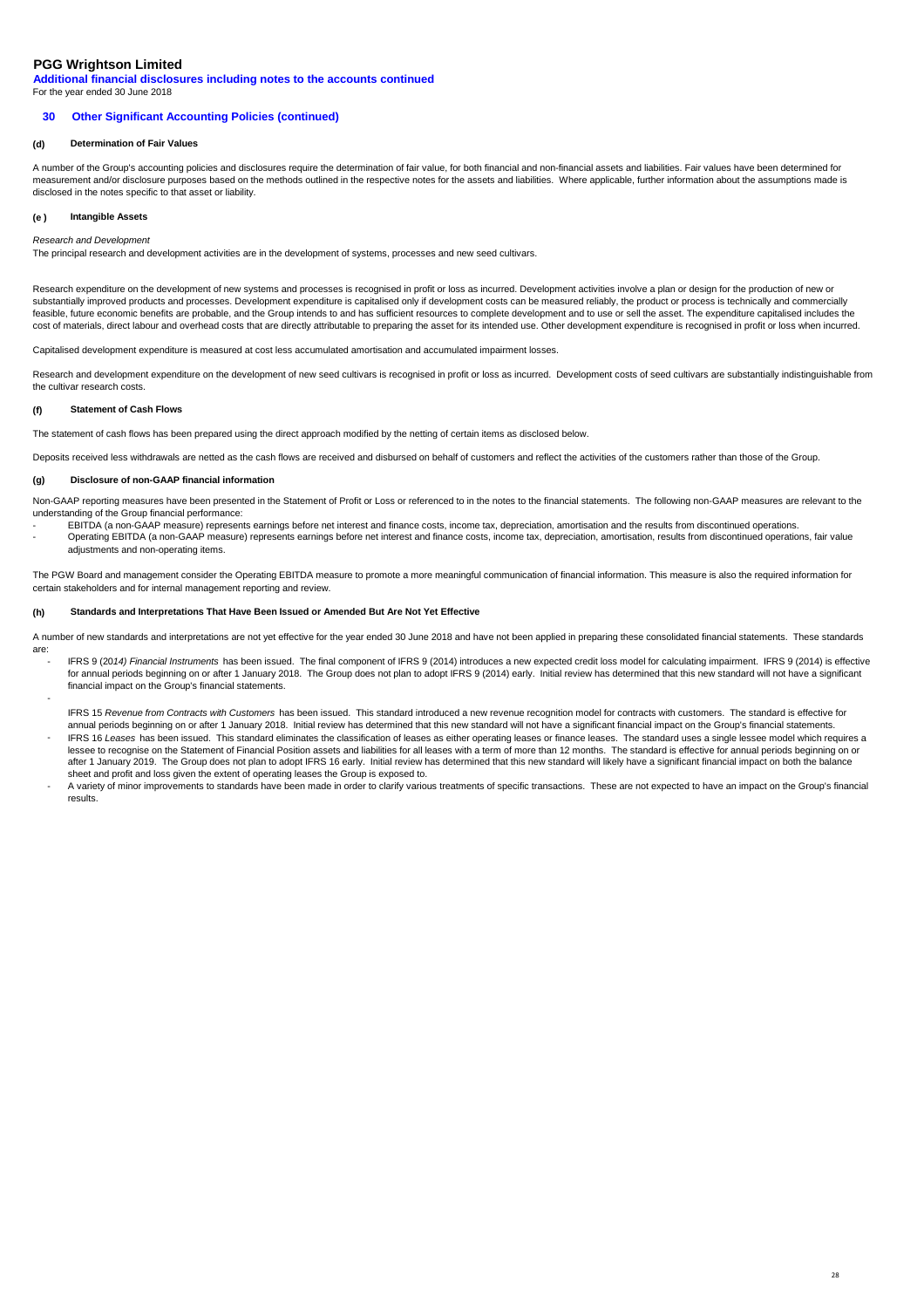**Statement of Changes in Equity**<br>For the year ended 30 June 2018

|                                                                                                                            | Share capital<br>\$000   | Foreign<br>currency<br>translation<br>reserve<br>\$000 | Realised<br>capital and<br>other reserves<br>\$000 | <b>Revaluation</b><br>reserve<br>\$000 | Hedging<br>reserve<br>\$000      | <b>Defined benefit</b><br>\$000 | plan reserve Fair value reserve<br>\$000 | Retained<br>earnings<br>\$000 | Non-controlling<br>interest<br>\$000 | <b>Total equity</b><br>\$000 |
|----------------------------------------------------------------------------------------------------------------------------|--------------------------|--------------------------------------------------------|----------------------------------------------------|----------------------------------------|----------------------------------|---------------------------------|------------------------------------------|-------------------------------|--------------------------------------|------------------------------|
| Balance at 1 July 2016                                                                                                     | 606,324                  | (8,749)                                                | 23,443                                             | 556                                    | 1,468                            | (17, 170)                       | 2,412                                    | (336, 028)                    | 2,043                                | 274,299                      |
| Total comprehensive income for the period<br>Profit or loss<br>Other comprehensive income                                  |                          |                                                        |                                                    |                                        |                                  |                                 |                                          | 45.607                        | 704                                  | 46,311                       |
| Foreign currency translation differences<br>Changes in fair value of equity instruments, net                               |                          | (1, 532)                                               |                                                    |                                        |                                  |                                 |                                          |                               | 363                                  | (1, 169)                     |
| of tax<br>Effective portion of changes in fair value of cash                                                               |                          |                                                        |                                                    |                                        |                                  |                                 | 240                                      |                               |                                      | 240                          |
| flow hedges, net of tax<br>Defined benefit plan actuarial gains and losses,                                                |                          |                                                        |                                                    |                                        | (1, 468)                         |                                 |                                          |                               |                                      | (1,468)                      |
| net of tax                                                                                                                 |                          |                                                        |                                                    |                                        |                                  | 732                             |                                          |                               |                                      | 732                          |
| Total other comprehensive income                                                                                           | $\blacksquare$           | (1,532)                                                | $\overline{\phantom{a}}$                           | $\blacksquare$                         | (1, 468)                         | 732                             | 240                                      | $\overline{\phantom{a}}$      | 363                                  | (1,665)                      |
| Total comprehensive income for the period                                                                                  |                          | (1, 532)                                               |                                                    |                                        | (1, 468)                         | 732                             | 240                                      | 45,607                        | 1,067                                | 44,646                       |
| <b>Transactions with shareholders, recorded</b><br>directly in equity                                                      |                          |                                                        |                                                    |                                        |                                  |                                 |                                          |                               |                                      |                              |
| Contributions by and distributions to<br>shareholders<br>Dividends to shareholders                                         |                          |                                                        |                                                    |                                        |                                  |                                 |                                          | (28, 588)                     | (646)                                | (29, 234)                    |
| Total contributions by and distributions to<br>shareholders                                                                |                          |                                                        |                                                    |                                        |                                  | 2,351                           | (5,239)                                  | (28, 588)<br>2,888            | (646)                                | (29, 234)                    |
| <b>Transfer to retained earnings</b><br>Balance at 30 June 2017                                                            | 606,324                  | (10, 281)                                              | 23,443                                             | 556                                    | ÷                                | (14, 087)                       | (2, 587)                                 | (316, 121)                    | 2,464                                | 289,711                      |
| Balance at 1 July 2017                                                                                                     | 606,324                  | (10, 281)                                              | 23,443                                             | 556                                    |                                  | (14,087)                        | (2,587)                                  | (316, 121)                    | 2,464                                | 289.711                      |
| Total comprehensive income for the period<br>Profit or loss                                                                |                          |                                                        |                                                    |                                        |                                  |                                 |                                          | 17.964                        | 923                                  | 18.887                       |
| Other comprehensive income<br>Foreign currency translation differences<br>Changes in fair value of equity instruments, net |                          | 6,558                                                  |                                                    |                                        |                                  |                                 |                                          |                               | (150)                                | 6,408                        |
| of tax<br>Effective portion of changes in fair value of cash                                                               |                          |                                                        |                                                    |                                        |                                  |                                 |                                          |                               |                                      |                              |
| flow hedges, net of tax<br>Defined benefit plan actuarial gains and losses,                                                |                          |                                                        |                                                    |                                        |                                  |                                 |                                          |                               |                                      |                              |
| net of tax                                                                                                                 |                          |                                                        |                                                    |                                        |                                  | 1,785                           |                                          |                               |                                      | 1,785                        |
| Total other comprehensive income                                                                                           | $\overline{\phantom{a}}$ | 6.558                                                  | $\overline{\phantom{a}}$                           | $\overline{\phantom{a}}$               | $\overline{\phantom{a}}$         | 1.785                           | $\overline{\phantom{a}}$                 | $\overline{\phantom{a}}$      | (150)                                | 8.193                        |
| Total comprehensive income for the period                                                                                  |                          | 6,558                                                  |                                                    |                                        |                                  | 1,785                           |                                          | 17,964                        | 773                                  | 27,080                       |
| Transactions with shareholders, recorded<br>directly in equity<br>Contributions by and distributions to<br>shareholders    |                          |                                                        |                                                    |                                        |                                  |                                 |                                          |                               |                                      |                              |
| Dividends to shareholders<br>Total contributions by and distributions to                                                   |                          |                                                        |                                                    |                                        |                                  |                                 |                                          | (28, 570)                     | (759)                                | (29, 329)                    |
| shareholders                                                                                                               |                          |                                                        |                                                    |                                        |                                  |                                 | $\overline{\phantom{a}}$                 | (28, 570)                     | (759)                                | (29, 329)                    |
|                                                                                                                            |                          |                                                        |                                                    |                                        |                                  |                                 |                                          |                               |                                      |                              |
| <b>Transfer to retained earnings</b><br>Balance at 30 June 2018                                                            | 606,324                  | (3, 723)                                               | 23,443                                             | 556                                    | $\overline{a}$<br>$\blacksquare$ | 3,260<br>(9,042)                | (2,587)                                  | (3,260)<br>(329, 987)         | 2,478                                | 287,462                      |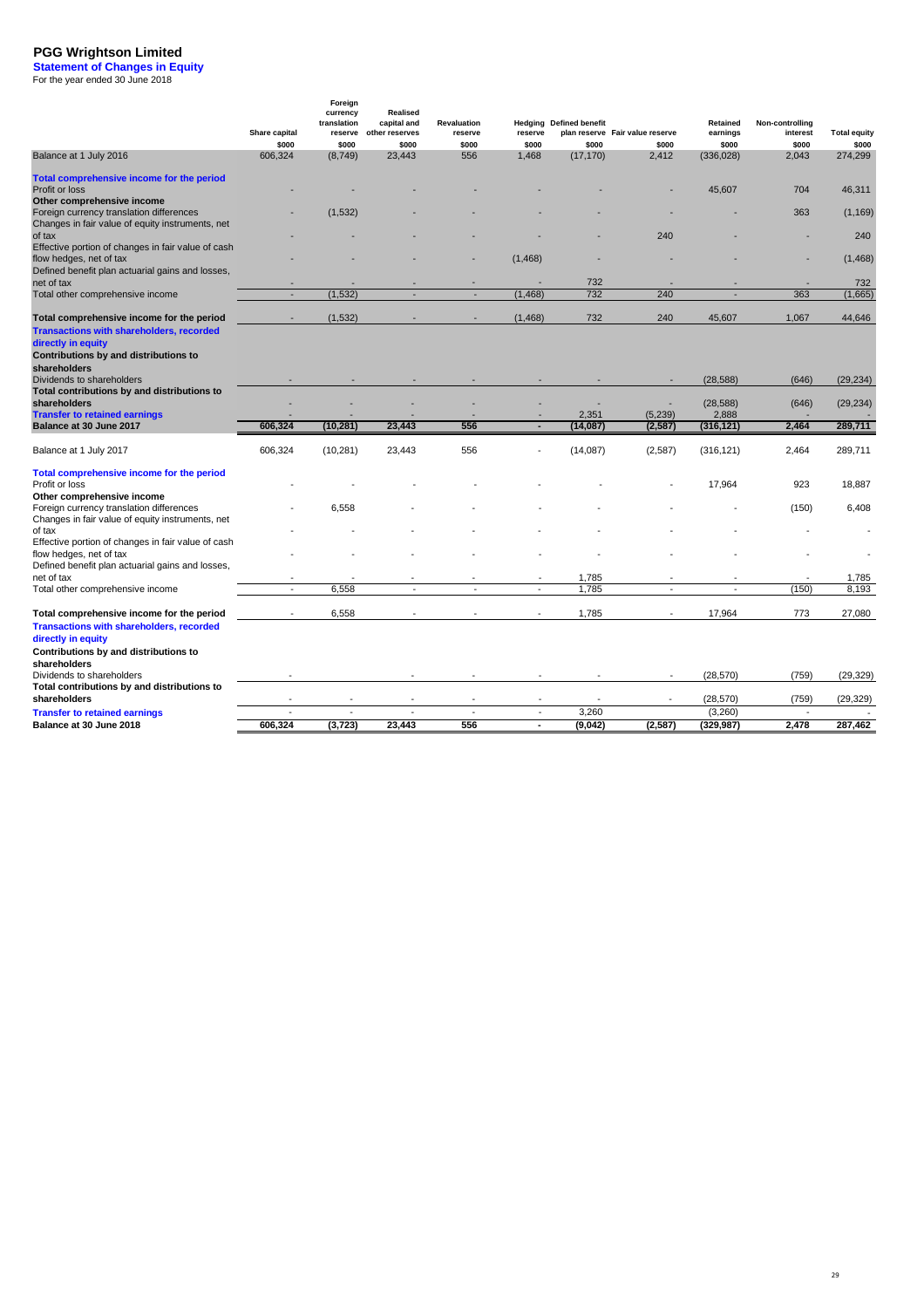|                                   | No. of shares | No. of shares |         |         |
|-----------------------------------|---------------|---------------|---------|---------|
| <b>Capital and Reserves</b>       | 2018          | 2017          | 2018    | 2017    |
|                                   | 000           | 000           | \$000   | \$000   |
| On issue at 1 July                | 754.849       | 754.849       | 606.324 | 606,324 |
| Share capital on issue at 30 June | 754.849       | 754.849       | 606.324 | 606.324 |

All shares are ordinary fully paid shares with no par value, carry equal voting rights and share equally in any profit on the winding up of the Group.

Foreign currency translation reserve<br>The translation reserve comprises all foreign currency differences arising from the translation of the financial statements of foreign operations as well as from the translation of liab Group's net investment in a foreign subsidiary.

#### **Realised capital reserve**

The realised capital reserve comprises the cumulative net capital gains that have been realised.

#### **Revaluation reserve**

The revaluation reserve relates to historic revaluations of property, plant and equipment.

#### **Hedging reserve**

The hedging reserve comprises the effective portion of the cumulative net change in the fair value of cash flow hedging instruments related to hedged transactions that have not yet settled.

#### **Defined benefit plan reserve**

The defined benefit plan reserve contains actuarial gains and losses on plan assets and defined benefit obligations. During the year ended 30 June 2018 the amount of \$3.26 million was transferred from the defined benefit reserve to retained earnings (30 June 2017: \$2.35 million) . This amount represents the tax impact of lump sum cash contributions made.

#### **Fair value reserve**

The fair value reserve comprises the cumulative net change in the fair value of available-for-sale financial assets and equity investments elected at fair value through other comprehensive income until the investments are derecognised or impaired.

#### **Retained earnings**

Retained earnings equals accumulated undistributed profit.

#### **Dividends**

The following dividends were paid by the Company for the year ended 30 June:

A fully imputed 2018 interim dividend of 1.75 cents per share was paid on 5 April 2018 and a fully imputed 2017 final dividend of 2.0 cents per share was paid on 4 October 2017 (2017: Fully imputed 2017 interim dividend of 1.75 cents per share was paid on 4 April 2017 and a fully imputed 2016 final dividend of 2.0 cents per share was paid on 4 October 2016).

#### **Share Capital Accounting Policies**

#### **Ordinary Share Capital**

Ordinary shares are classified as equity. Incremental costs directly attributable to the issue of ordinary shares are recognised as a deduction from equity.

Repurchase of Share Capital<br>When share capital recognised as equity is repurchased, the amount of the consideration paid, including directly attributable costs, is recognised as a deduction from equity. Repurchased shares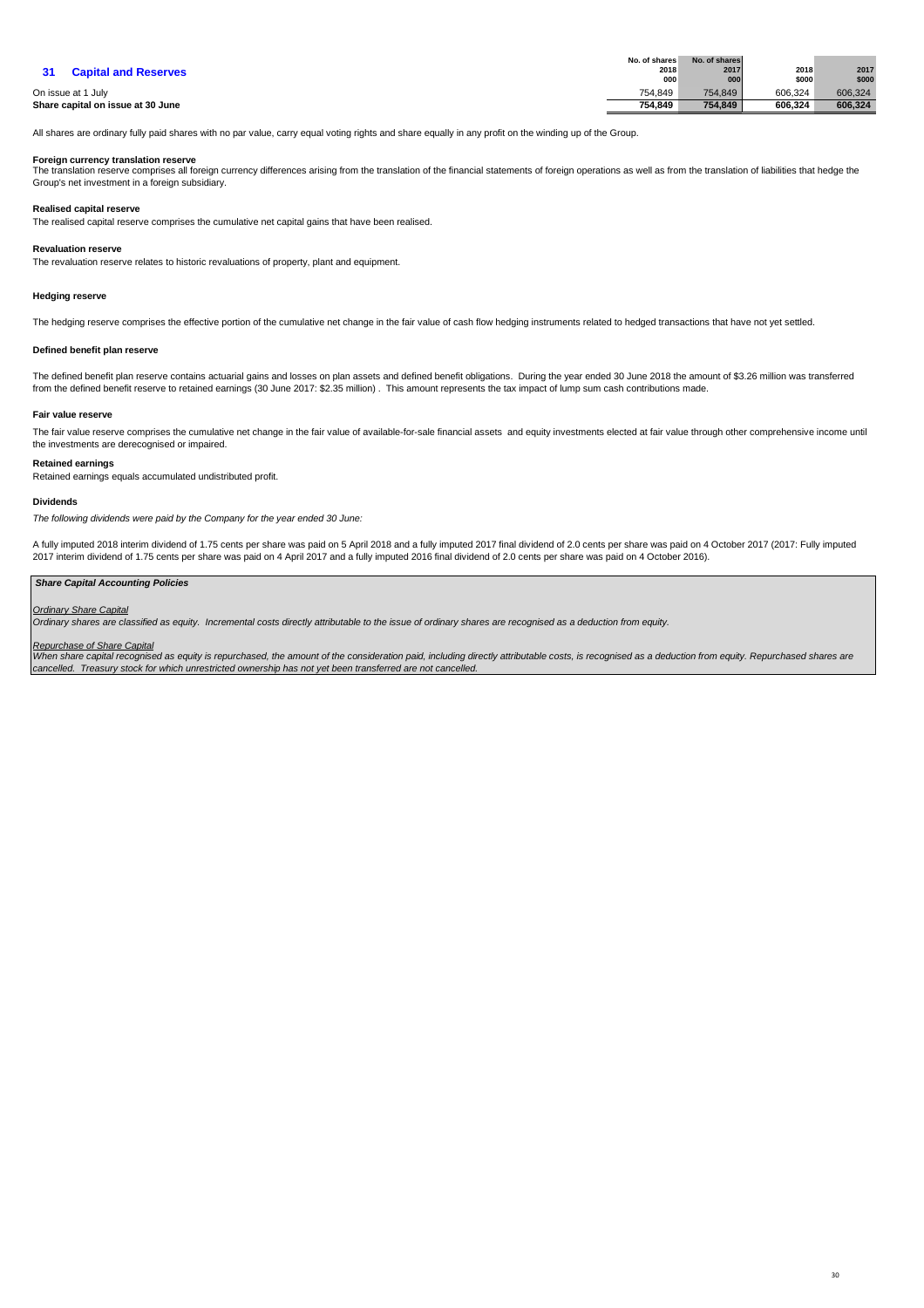

# Independent Auditor's Report

To the shareholders of PGG Wrightson Limited

## **Report on the consolidated financial statements**

## **Opinion**

In our opinion, the accompanying consolidated financial statements of PGG Wrightson Limited (the company) and its subsidiaries (the Group) on pages 1 to 30:

- i. present fairly in all material respects the Group's financial position as at 30 June 2018 and its financial performance and cash flows for the year ended on that date; and
- ii. comply with New Zealand Equivalents to International Financial Reporting Standards and International Financial Reporting Standards.

We have audited the accompanying consolidated financial statements which comprise:

- the consolidated statement of financial position as at 30 June 2018;
- the consolidated profit and loss, statements of other comprehensive income, changes in equity and cash flows for the year then ended;
- the segment report as at and for the year ended 30 June 2018; and
- additional financial disclosures including notes to the financial statements.



We conducted our audit in accordance with International Standards on Auditing (New Zealand) ('ISAs (NZ)'). We believe that the audit evidence we have obtained is sufficient and appropriate to provide a basis for our opinion.

We are independent of the Group in accordance with Professional and Ethical Standard 1 (Revised) Code of Ethics for Assurance Practitioners issued by the New Zealand Auditing and Assurance Standards Board and the International Ethics Standards Board for Accountants' Code of Ethics for Professional Accountants (IESBA Code), and we have fulfilled our other ethical responsibilities in accordance with these requirements and the IESBA Code.

Our responsibilities under ISAs (NZ) are further described in the auditor's responsibilities for the audit of the consolidated financial statements section of our report.

Our firm has also provided other services to the Group in relation to regulatory audit and agreed upon procedures. Subject to certain restrictions, partners and employees of our firm may also deal with the Group on normal terms within the ordinary course of trading activities of the business of the Group. These matters have not impaired our independence as auditor of the Group. The firm has no other relationship with, or interest in, the Group.

## S **Materiality**

The scope of our audit was influenced by our application of materiality. Materiality helped us to determine the nature, timing and extent of our audit procedures and to evaluate the effect of misstatements, both individually and on the consolidated financial statements as a whole. The materiality for the consolidated financial statements as a whole was set at \$2,400,000 determined with reference to a benchmark of adjusted Group net profit before tax. We chose the benchmark because, in our view, this is a key measure of the Group's performance.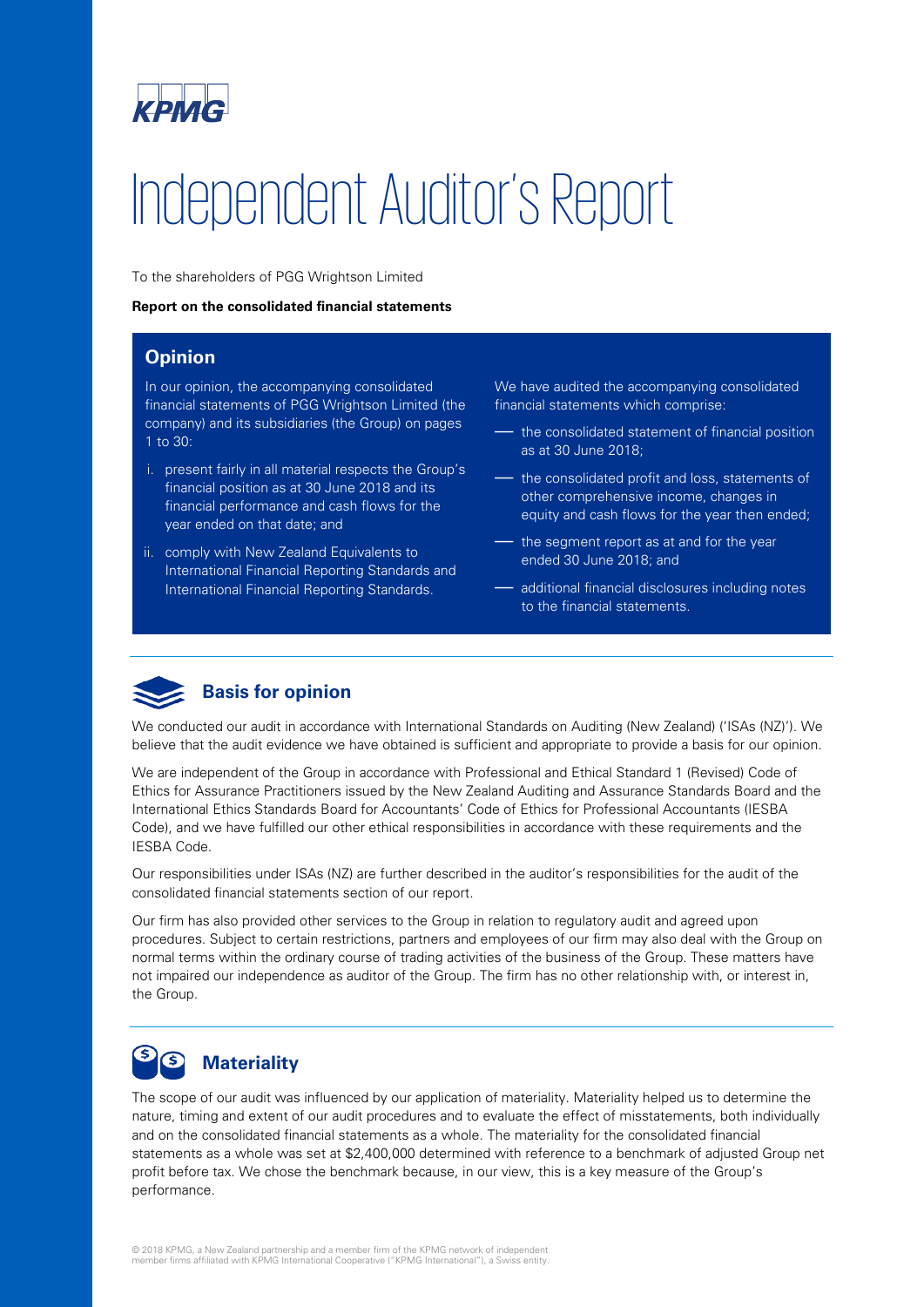

# **Key audit matters**

Key audit matters are those matters that, in our professional judgement, were of most significance in our audit of the consolidated financial statements in the current period. We summarise below those matters and our key audit procedures to address those matters in order that the shareholders as a body may better understand the process by which we arrived at our audit opinion. Our procedures were undertaken in the context of and solely for the purpose of our statutory audit opinion on the consolidated financial statements as a whole and we do not express discrete opinions on separate elements of the consolidated financial statements

## **The key audit matter How the matter was addressed in our audit**

## **Climatic Environment – Impact on the carrying value of inventory (\$262.5 million – refer note 15)**

The Group is exposed to risks associated with climatic events, particularly in New Zealand, Australia and South America.

Weather events have an impact on harvest yields, specifically within the Seed and Grain business, and also on autumn demand for replanting. This combined with the quality of Seed and Grain inventory, in particular germination levels of seeds, impacts on the carrying value of inventory at year end.

Weather events can also impact on the quantity and mix of products sold across other operating segments due to the variation in customer demands.

Our audit procedures included:

- Challenging the methodology applied by management to calculate the inventory provision. In addition, we checked a sample of inputs in the inventory provision calculation for consistency with the last purchase date, sales volume in the last 12 months, aging of inventory items and months of inventory cover.
- Comparing products sold with negative margin during the financial year to the level of product on hand at year end and assessing whether the inventory is held at the lower of cost and net realisable value.
- Assessing a sample of externally completed germination testing of seed inventory to identify any low quality inventory requiring additional provisioning.
- Assessing the level of inventory provisions at year end and found them to be comparable to actual losses recognised during the current and historical years.

Our procedures did not identify any variations that would materially impact the carrying value of inventory.

## **Economic Risk Factors – Impacts on the recoverability of trade receivables (\$267.6 million – refer note 14)**

The Group is exposed to both domestic and international economies. Economic risk is considered a key audit matter given the impact this has on the ability of the Group to collect outstanding accounts receivable.

The credit quality of farmer customers is often dependent on domestic and international economic performance, including the impact of commodity prices, foreign exchange rates and the liquidity within the banking environment, specifically within Uruguay.

Refer Note 14 for further details on outstanding trade receivables and credit quality at year end and to Note 22 for details on how the Group manages credit risk.

Our audit procedures included:

- Evaluating whether the aged accounts receivable listing (used as the initial basis by management to determine whether a provision is required) was complete and accurately reflected the aging of outstanding amounts. We agreed a sample of individual outstanding trade receivables to original sales documentation.
- Challenging the methodology applied by management to calculate the provision for doubtful debts by considering the policy applied and whether the underlying assumptions were appropriate.
- Assessing the level of provision for doubtful debts at year end by comparing to actual losses recognised during the current and historical years. We also considered whether the aging of historical balances had deteriorated.

Our audit procedures did not identify variations that would materiality impact on the carrying value of trade receivables.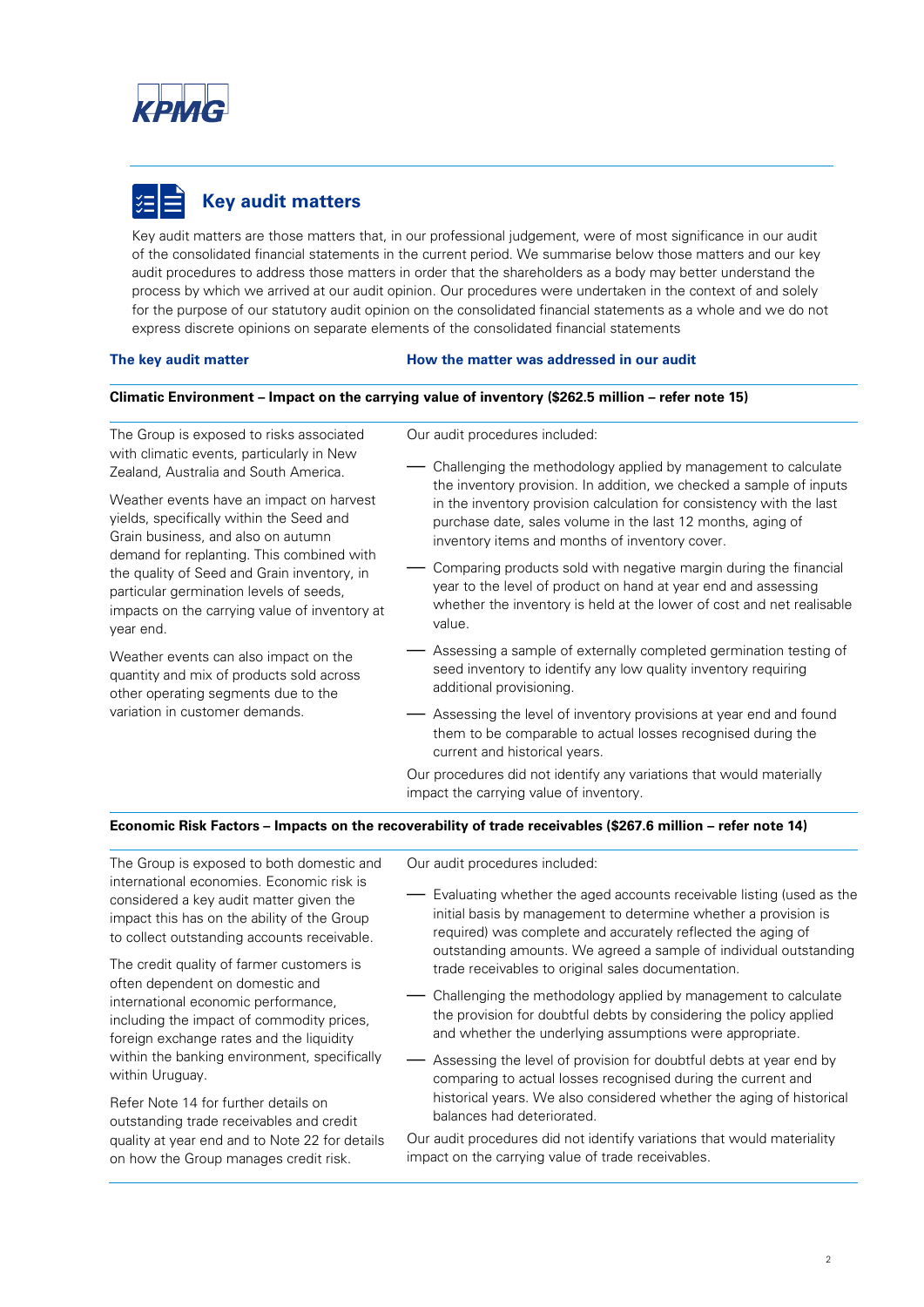

#### **The key audit matter How the matter was addressed in our audit**

## **Investment Risk – Carrying value of the equity accounted investment in Agimol Corporation S.A. ('Agimol') (\$11.8 million - refer note 5)**

The Group has a 50 percent investment in Agimol which is accounted for as an equity accounted investee.

Included within the original purchase price of this investment was an estimate for the amount payable under an earn out provision as detailed in Note 5.

During the year, the Group has made an additional investment in Agimol.

The operations of Agimol have been impacted by historical flooding events within Uruguay and the flow on effects through on-farm spending in subsequent seasons.

The Group has conducted an impairment assessment based on the forecast future performance of Agimol and recognised an impairment expense of \$7.8 million.

This is considered to be a key audit matter due to the judgement in forecasting future performance which is inherently uncertain. Our audit procedures included:

- Considering the terms of additional investments during the year, specifically if there continues to be joint control and it remains appropriate to continue equity accounting for the investment.
- Challenging the assumptions adopted in managements forecast future cashflow analysis, including forecast cashflow performance, long term growth rates and discount rates.
- Engaging our internal valuation specialists to assist in assessing key assumptions in management's discounted cashflow and challenging the assessed carrying value based on other references for valuation, including implied earnings multiples.
- Comparing the assessed carrying value based on future forecast performance to the value included within the agreed purchase price as part of the conditional sale of PGG Wrightson Seeds Holdings Limited, announced subsequent to year end (refer note 1 of the financial statements).
- Comparing the consistency of the assumptions made by management to assess the carrying value of the investment with those used to assess the carrying value of the earn out provision.

Our audit procedures concluded that the carrying value of the investment within Agimol Corporation is materially correct and is consistent with the value included within the conditional sale of PGG Wrightson Seeds Holdings Limited.

# **Other information**

The Directors, on behalf of the Group, are responsible for the other information included in the Group's Annual Report. Other information may include the Chairman and Chief Executive Officer's report, disclosures relating to corporate governance, statutory disclosures and shareholder information. Our opinion on the consolidated financial statements does not cover any other information and we do not express any form of assurance conclusion thereon.

The Annual Report is expected to be made available to us after the date of this Independent Auditor's Report. Our responsibility is to read the Annual Report when it becomes available and consider whether the other information it contains is materially inconsistent with the consolidated financial statements, or our knowledge obtained in the audit, or otherwise appear misstated. If so, we are required to report such matters to the Directors.

# **Use of this independent auditor's report**

This independent auditor's report is made solely to the shareholders as a body. Our audit work has been undertaken so that we might state to the shareholders those matters we are required to state to them in the independent auditor's report and for no other purpose. To the fullest extent permitted by law, we do not accept or assume responsibility to anyone other than the shareholders as a body for our audit work, this independent auditor's report, or any of the opinions we have formed.